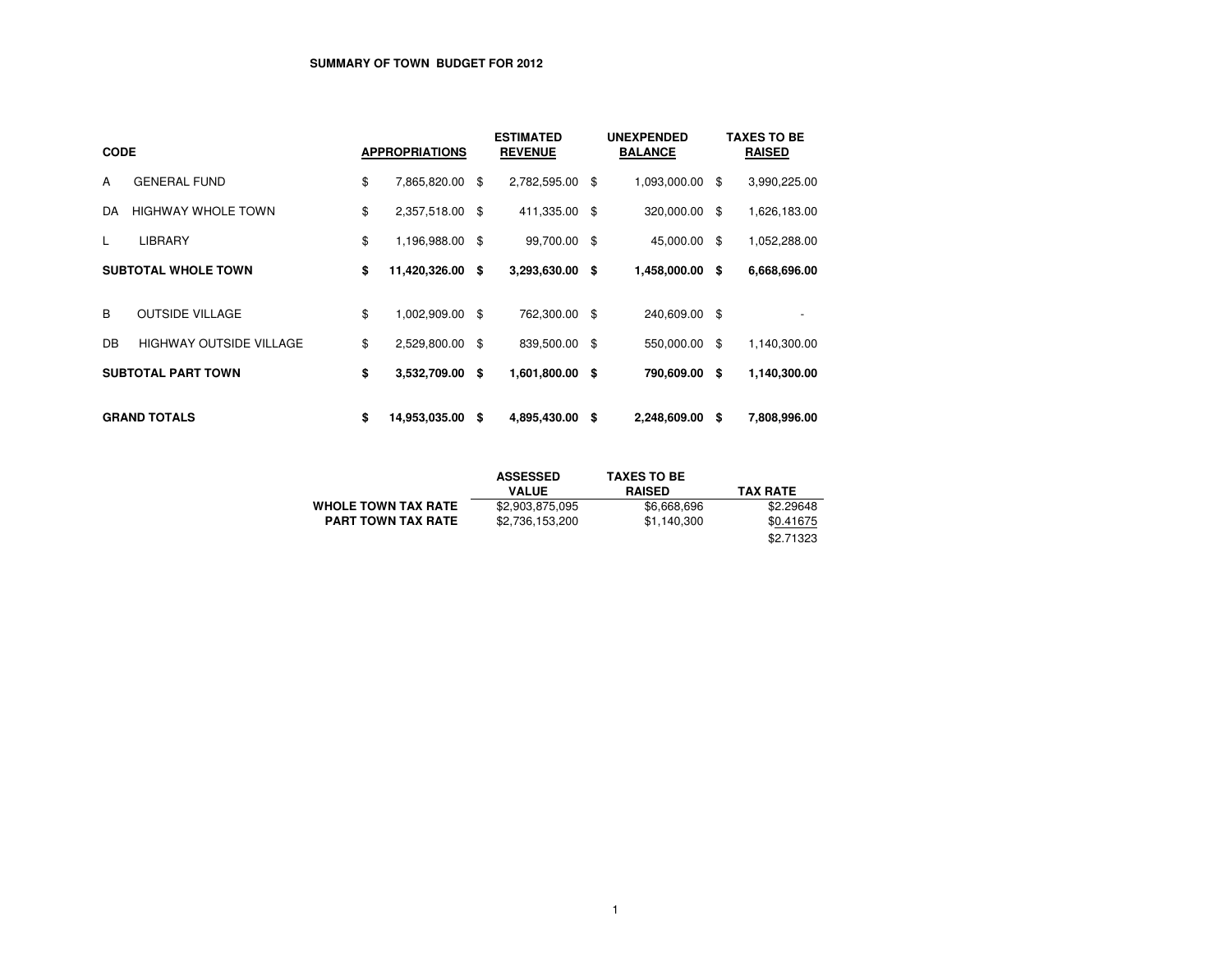### **2012 GENERAL FUND BUDGET - ESTIMATED REVENUES AND UNEXPENDED BALANCE**

|                                     | <b>ACTUAL 2009</b>    | <b>ACTUAL 2010</b> |      | <b>BUDGET 2011</b> |    | <b>DEPT 2012</b> |               | <b>BUDGET 2012</b> |      | <b>ADOPTED 2012</b> |
|-------------------------------------|-----------------------|--------------------|------|--------------------|----|------------------|---------------|--------------------|------|---------------------|
|                                     |                       |                    |      |                    |    |                  |               |                    |      |                     |
| 1001 REAL PROPERTY TAXES            | 4,180,781.00 \$       | 4,015,925.00 \$    |      | 3,910,640.00 \$    |    |                  | \$            |                    | \$   |                     |
| 1081 OTHER PYMT IN LIEU OF TAXES    | 52,670.03             | \$<br>52,011.51    | - \$ | 53,632.00          | \$ | 6,496.00         | \$            | 6,496.00           | \$   | 6,496.00            |
| 1090 INTEREST & PENALTY ON PROP TAX | 107,478.77            | \$<br>139,944.10   | -\$  | 125,000.00         | \$ | 136,000.00       | -\$           | 136,000.00         | \$   | 136,000.00          |
| 1170 FRANCHISES                     | 385,388.84            | \$<br>410,838.16   | -\$  | 410,000.00         | \$ | 433,000.00       | -\$           | 433,000.00         | \$   | 433,000.00          |
| 1232 TAX COLLECTOR FEES             | 2,410.38              | \$<br>2,414.60 \$  |      | 2,000.00           | \$ | 2,400.00 \$      |               | 2,400.00 \$        |      | 2,400.00            |
| 1255 CLERK FEES                     | 4,304.29              | \$<br>4,333.78     | - \$ | 3,500.00           | \$ | 3,500.00         | -\$           | 3,500.00           | - \$ | 3,500.00            |
| 1550 DOG WARDEN FEES                | 1,260.00              | \$<br>1,630.00     | - \$ | 1,500.00           | \$ | 1,200.00         | - \$          | 1,200.00           | -\$  | 1,200.00            |
| 2001 CULTURE & RECREATION FEES      | 523,517.68            | \$<br>637,569.43   | - \$ | 635,250.00         | \$ | 661,200.00       | - \$          | 661,200.00         | -\$  | 661,200.00          |
| 2300 SERVICE - OTHER GOV'T.         | 77,444.30             | \$<br>77,878.12 \$ |      | 85,898.00          | \$ | 103,769.00       | -\$           | 103,769.00         | \$   | 103,769.00          |
| 2350 YOUTH SER/OTHER GOV'T.         | 28,326.00             | \$<br>11,478.00    | -\$  | 10,000.00          | \$ | 8,500.00         | -\$           | 8,500.00           | -\$  | 8,500.00            |
| 2389 OTHER HOME & COMMUNITY         |                       |                    | \$   |                    | \$ |                  | \$            |                    | \$   |                     |
| 2401 INTEREST & EARNINGS            | 61,700.81             | \$<br>38,762.95    | -\$  | 40,000.00          | \$ | 30,000.00        | \$            | 30,000.00          | \$   | 30.000.00           |
| 2410 RENTAL OF LAND                 | 145,597.24            | \$<br>124,394.57   | \$   | 134,454.00         | \$ | 134,530.00       | \$            | 134,530.00         | \$   | 134,530.00          |
| 2450 COMMISSIONS                    |                       | \$<br>521.67 \$    |      | 500.00             | \$ | 500.00 \$        |               | 500.00             | -\$  | 500.00              |
| 2544 DOG LICENSES                   | 26,535.66             | \$<br>26,157.89    | \$   | 27,500.00          | \$ | 27,500.00        | -\$           | 27,500.00          | \$   | 27,500.00           |
| 2560 STREET OPENING PERMITS         | 1,815.00              | \$<br>2,660.00     | -\$  | 2,000.00           | \$ | 2,500.00         | -\$           | 2,500.00           | - \$ | 2,500.00            |
| 2590 PERMITS                        | 1,735.00              | \$<br>2,507.70     | - \$ | 2,000.00           | \$ | 2,000.00         | $\mathfrak s$ | 2,000.00           | S    | 2,000.00            |
| 2610 FINES & FORFEITED BAIL         | 189,528.96            | \$<br>124,669.10   | \$   | 120,000.00         | \$ | 95,600.00        | \$            | 95,600.00          | \$   | 95,600.00           |
| 2650 SALE OF SCRAP                  | 285.00                | \$                 | \$   |                    |    |                  | \$            |                    |      |                     |
| 2655 MINOR SALES                    | 268.10                | \$<br>112.93       | \$   | 300.00             | \$ | 150.00           | \$            | 150.00             | \$   | 150.00              |
| 2665 SALE OF EQUIPMENT              | 270.00                | \$                 | \$   |                    | \$ |                  | \$            |                    |      |                     |
| 2680 INSURANCE RECOVERIES           | 1.952.94              | \$<br>999.35       | \$   | 1.000.00           | \$ | 1,000.00         | \$            | 1,000.00           | \$   | 1.000.00            |
| 2701 REFUND OF PRIOR YEAR EXP.      | 4,408.69              | \$<br>39,319.83    | -\$  | 1,500.00           | \$ | 1,500.00         | -\$           | 1,500.00           | \$   | 1,500.00            |
| 2705 GIFTS & DONATIONS              | 12,631.00             | \$<br>12,339.19    | - \$ | 7,750.00           | \$ | 7,750.00         | - \$          | 7,750.00           | - \$ | 7,750.00            |
| 2770 OTHER UNCLASSIFIED REVENUES    | 15,900.55             | \$<br>8,760.66     | - \$ | 7,000.00           | \$ | 7,500.00         | \$            | 7,500.00           | \$   | 7,500.00            |
| 2771 SCRAPBOOK SALES                | 40.00                 | \$<br>56.00        | -\$  |                    |    |                  | \$            |                    | \$   |                     |
| 2801 INTERFUND REVENUES             | 22,215.83             | \$<br>12,654.93    | -\$  | 22,000.00          | \$ | 16,000.00        | -\$           | 16.000.00          | \$   | 16,000.00           |
| 3001 STATE AID PER CAPITA           | 117,383.00            | \$<br>110,287.00   | - \$ | 100,000.00         | \$ | 100,000.00       | -\$           | 100,000.00         | \$   | 100,000.00          |
| 3005 MORTGAGE TAX                   | 1,000,651.84          | \$<br>838,211.81   | -\$  | 800,000.00         | \$ | 800,000.00       | \$            | 800,000.00         | \$   | 800,000.00          |
| 3040 TAX MAPS/ASSESSMENTS           | 49,918.80             | \$<br>44,523.98    | -\$  | 12,000.00          | \$ |                  | \$            |                    |      |                     |
| 3089 OTHER STATE AID                | 371,800.60            | \$<br>30,498.18    | \$   |                    |    |                  |               |                    |      |                     |
| 5031 INTERFUND TRANSFERS            | 32,371.29             | \$                 |      | 186,600.00         | \$ |                  |               | 200,000.00         | \$   | 200,000.00          |
| <b>TOTAL REVENUES</b>               | \$<br>7,420,591.60 \$ | 6,771,460.44 \$    |      | 6,702,024.00       | S. | 2,582,595.00     | \$            | 2,782,595.00 \$    |      | 2,782,595.00        |
|                                     |                       |                    |      |                    |    |                  |               |                    |      |                     |
| 5999 APPROP FD BALANCE              | \$                    | \$                 | \$   | 1,000,000.00 \$    |    | 1,000,000.00 \$  |               | 1,080,000.00 \$    |      | 1,093,000.00        |
| <b>TOTAL GENERAL FUND REVENUE</b>   | \$<br>7,420,591.60 \$ | 6,771,460.44 \$    |      | 7,702,024.00 \$    |    | 3,582,595.00 \$  |               | 3,862,595.00 \$    |      | 3,875,595.00        |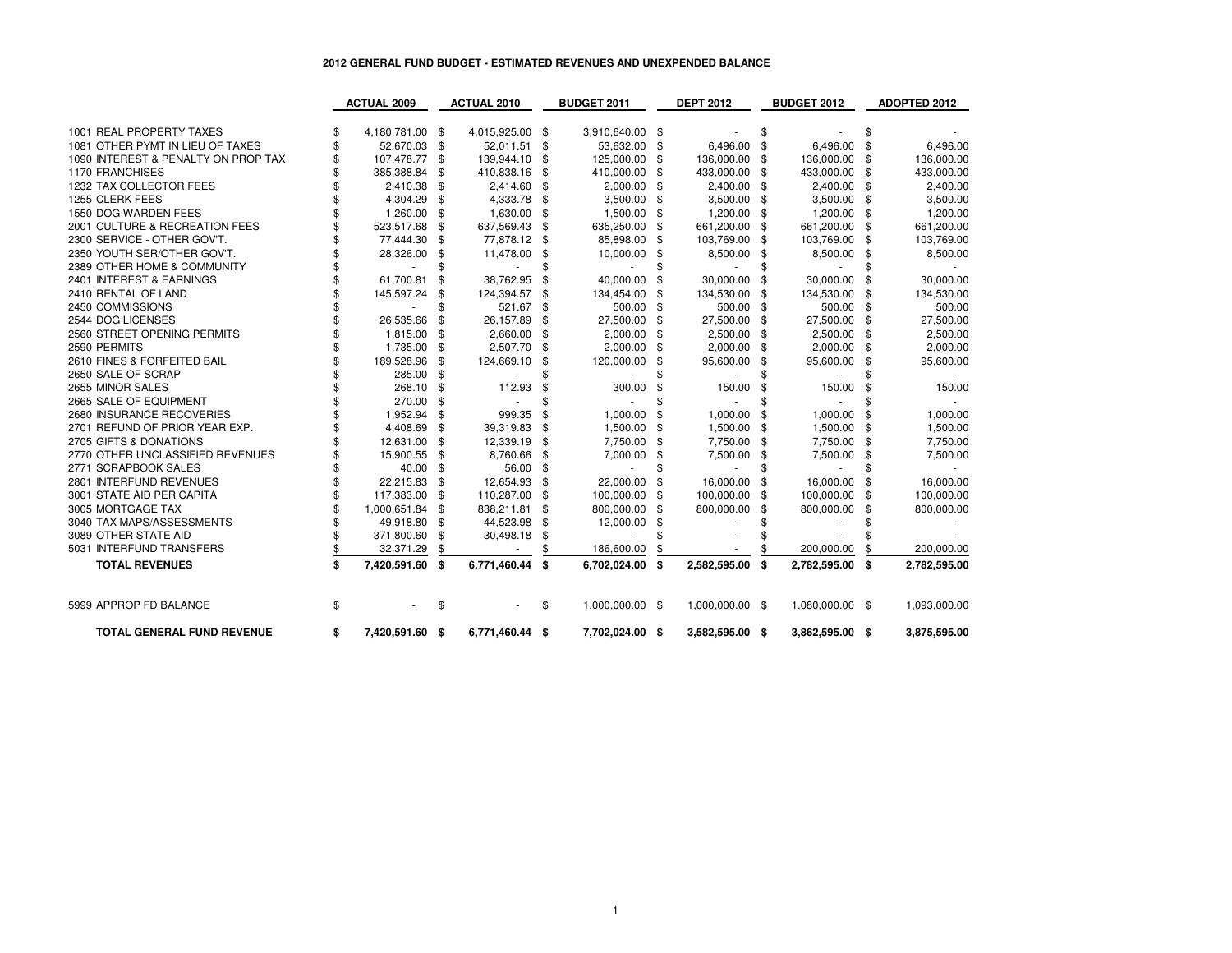|                                              |                                                                                                                                     | <b>ACTUAL 2010</b>                                                                                                                                                                                                                        |                                                                                                                                | BUDGET 2011                                                                                                                                                                                                          |                                                                                                          | <b>DEPT 2012</b>                                                                                                                                                                                                                              |                      | <b>BUDGET 2012</b>                                                                                                                                                                                                                                                                                                                                                                                    |          | ADOPTED 2012                                                                                                                                                                                                                                                                                                                                                                           |
|----------------------------------------------|-------------------------------------------------------------------------------------------------------------------------------------|-------------------------------------------------------------------------------------------------------------------------------------------------------------------------------------------------------------------------------------------|--------------------------------------------------------------------------------------------------------------------------------|----------------------------------------------------------------------------------------------------------------------------------------------------------------------------------------------------------------------|----------------------------------------------------------------------------------------------------------|-----------------------------------------------------------------------------------------------------------------------------------------------------------------------------------------------------------------------------------------------|----------------------|-------------------------------------------------------------------------------------------------------------------------------------------------------------------------------------------------------------------------------------------------------------------------------------------------------------------------------------------------------------------------------------------------------|----------|----------------------------------------------------------------------------------------------------------------------------------------------------------------------------------------------------------------------------------------------------------------------------------------------------------------------------------------------------------------------------------------|
|                                              |                                                                                                                                     |                                                                                                                                                                                                                                           |                                                                                                                                |                                                                                                                                                                                                                      |                                                                                                          |                                                                                                                                                                                                                                               |                      |                                                                                                                                                                                                                                                                                                                                                                                                       |          |                                                                                                                                                                                                                                                                                                                                                                                        |
|                                              |                                                                                                                                     |                                                                                                                                                                                                                                           |                                                                                                                                |                                                                                                                                                                                                                      |                                                                                                          |                                                                                                                                                                                                                                               |                      |                                                                                                                                                                                                                                                                                                                                                                                                       |          |                                                                                                                                                                                                                                                                                                                                                                                        |
| \$                                           |                                                                                                                                     |                                                                                                                                                                                                                                           |                                                                                                                                |                                                                                                                                                                                                                      |                                                                                                          |                                                                                                                                                                                                                                               |                      |                                                                                                                                                                                                                                                                                                                                                                                                       |          | 87,152.00                                                                                                                                                                                                                                                                                                                                                                              |
| 1,463.14                                     | \$                                                                                                                                  | 815.35                                                                                                                                                                                                                                    | \$                                                                                                                             | 1,500.00                                                                                                                                                                                                             | \$                                                                                                       |                                                                                                                                                                                                                                               | \$                   | 1,500.00                                                                                                                                                                                                                                                                                                                                                                                              | \$       | 1,500.00                                                                                                                                                                                                                                                                                                                                                                               |
| \$                                           | \$                                                                                                                                  |                                                                                                                                                                                                                                           | \$                                                                                                                             |                                                                                                                                                                                                                      |                                                                                                          |                                                                                                                                                                                                                                               |                      |                                                                                                                                                                                                                                                                                                                                                                                                       |          | 88,652.00                                                                                                                                                                                                                                                                                                                                                                              |
|                                              |                                                                                                                                     |                                                                                                                                                                                                                                           |                                                                                                                                |                                                                                                                                                                                                                      |                                                                                                          |                                                                                                                                                                                                                                               |                      |                                                                                                                                                                                                                                                                                                                                                                                                       |          |                                                                                                                                                                                                                                                                                                                                                                                        |
|                                              |                                                                                                                                     |                                                                                                                                                                                                                                           |                                                                                                                                |                                                                                                                                                                                                                      |                                                                                                          |                                                                                                                                                                                                                                               |                      |                                                                                                                                                                                                                                                                                                                                                                                                       |          |                                                                                                                                                                                                                                                                                                                                                                                        |
| \$                                           |                                                                                                                                     |                                                                                                                                                                                                                                           |                                                                                                                                |                                                                                                                                                                                                                      |                                                                                                          |                                                                                                                                                                                                                                               |                      |                                                                                                                                                                                                                                                                                                                                                                                                       |          | 192,194.00                                                                                                                                                                                                                                                                                                                                                                             |
| \$                                           | \$                                                                                                                                  | 1,543.05                                                                                                                                                                                                                                  | \$                                                                                                                             |                                                                                                                                                                                                                      |                                                                                                          |                                                                                                                                                                                                                                               |                      |                                                                                                                                                                                                                                                                                                                                                                                                       |          | 800.00                                                                                                                                                                                                                                                                                                                                                                                 |
| \$<br>1,848.27                               | -\$                                                                                                                                 | 827.39                                                                                                                                                                                                                                    | \$                                                                                                                             | 2,000.00                                                                                                                                                                                                             | \$                                                                                                       |                                                                                                                                                                                                                                               |                      |                                                                                                                                                                                                                                                                                                                                                                                                       |          | 2,000.00                                                                                                                                                                                                                                                                                                                                                                               |
| \$                                           | -\$                                                                                                                                 | 108,007.82                                                                                                                                                                                                                                | \$                                                                                                                             | 117,544.00                                                                                                                                                                                                           | -\$                                                                                                      |                                                                                                                                                                                                                                               |                      |                                                                                                                                                                                                                                                                                                                                                                                                       |          | 115,030.00                                                                                                                                                                                                                                                                                                                                                                             |
|                                              |                                                                                                                                     |                                                                                                                                                                                                                                           |                                                                                                                                |                                                                                                                                                                                                                      | - \$                                                                                                     |                                                                                                                                                                                                                                               |                      |                                                                                                                                                                                                                                                                                                                                                                                                       |          | 2,604.00                                                                                                                                                                                                                                                                                                                                                                               |
| \$<br>755.72                                 | - \$                                                                                                                                | 653.59                                                                                                                                                                                                                                    | \$                                                                                                                             |                                                                                                                                                                                                                      | - \$                                                                                                     |                                                                                                                                                                                                                                               |                      |                                                                                                                                                                                                                                                                                                                                                                                                       |          | 1,044.00                                                                                                                                                                                                                                                                                                                                                                               |
|                                              |                                                                                                                                     |                                                                                                                                                                                                                                           |                                                                                                                                |                                                                                                                                                                                                                      |                                                                                                          |                                                                                                                                                                                                                                               |                      |                                                                                                                                                                                                                                                                                                                                                                                                       |          | 10,000.00                                                                                                                                                                                                                                                                                                                                                                              |
|                                              | \$                                                                                                                                  |                                                                                                                                                                                                                                           |                                                                                                                                |                                                                                                                                                                                                                      | -\$                                                                                                      |                                                                                                                                                                                                                                               |                      |                                                                                                                                                                                                                                                                                                                                                                                                       |          | 900.00                                                                                                                                                                                                                                                                                                                                                                                 |
| \$<br>431.34                                 |                                                                                                                                     |                                                                                                                                                                                                                                           | \$                                                                                                                             |                                                                                                                                                                                                                      | -\$                                                                                                      |                                                                                                                                                                                                                                               |                      |                                                                                                                                                                                                                                                                                                                                                                                                       |          | 600.00                                                                                                                                                                                                                                                                                                                                                                                 |
| \$                                           |                                                                                                                                     |                                                                                                                                                                                                                                           | \$                                                                                                                             |                                                                                                                                                                                                                      | -\$                                                                                                      |                                                                                                                                                                                                                                               |                      |                                                                                                                                                                                                                                                                                                                                                                                                       |          | 300.00                                                                                                                                                                                                                                                                                                                                                                                 |
| \$                                           |                                                                                                                                     |                                                                                                                                                                                                                                           |                                                                                                                                |                                                                                                                                                                                                                      |                                                                                                          |                                                                                                                                                                                                                                               |                      |                                                                                                                                                                                                                                                                                                                                                                                                       |          | 695.00                                                                                                                                                                                                                                                                                                                                                                                 |
|                                              |                                                                                                                                     |                                                                                                                                                                                                                                           |                                                                                                                                |                                                                                                                                                                                                                      | \$                                                                                                       |                                                                                                                                                                                                                                               |                      |                                                                                                                                                                                                                                                                                                                                                                                                       |          | 2,400.00                                                                                                                                                                                                                                                                                                                                                                               |
| \$                                           |                                                                                                                                     |                                                                                                                                                                                                                                           | S.                                                                                                                             |                                                                                                                                                                                                                      | - \$                                                                                                     |                                                                                                                                                                                                                                               |                      |                                                                                                                                                                                                                                                                                                                                                                                                       |          | 328,567.00                                                                                                                                                                                                                                                                                                                                                                             |
|                                              |                                                                                                                                     |                                                                                                                                                                                                                                           |                                                                                                                                |                                                                                                                                                                                                                      |                                                                                                          |                                                                                                                                                                                                                                               |                      |                                                                                                                                                                                                                                                                                                                                                                                                       |          |                                                                                                                                                                                                                                                                                                                                                                                        |
|                                              |                                                                                                                                     |                                                                                                                                                                                                                                           |                                                                                                                                |                                                                                                                                                                                                                      |                                                                                                          |                                                                                                                                                                                                                                               |                      |                                                                                                                                                                                                                                                                                                                                                                                                       |          |                                                                                                                                                                                                                                                                                                                                                                                        |
| \$                                           |                                                                                                                                     |                                                                                                                                                                                                                                           | \$                                                                                                                             |                                                                                                                                                                                                                      | \$                                                                                                       |                                                                                                                                                                                                                                               | \$                   |                                                                                                                                                                                                                                                                                                                                                                                                       | \$       |                                                                                                                                                                                                                                                                                                                                                                                        |
| \$                                           | \$                                                                                                                                  |                                                                                                                                                                                                                                           | \$                                                                                                                             | 1,000.00                                                                                                                                                                                                             | \$                                                                                                       |                                                                                                                                                                                                                                               | \$                   |                                                                                                                                                                                                                                                                                                                                                                                                       | \$       | 1,000.00                                                                                                                                                                                                                                                                                                                                                                               |
| \$<br>4,000.00                               | \$                                                                                                                                  | 3,375.00                                                                                                                                                                                                                                  | \$                                                                                                                             | 4,500.00                                                                                                                                                                                                             | \$                                                                                                       | 4,500.00                                                                                                                                                                                                                                      | \$                   | 4,500.00                                                                                                                                                                                                                                                                                                                                                                                              | \$       | 4,500.00                                                                                                                                                                                                                                                                                                                                                                               |
| \$                                           |                                                                                                                                     |                                                                                                                                                                                                                                           |                                                                                                                                |                                                                                                                                                                                                                      |                                                                                                          |                                                                                                                                                                                                                                               |                      |                                                                                                                                                                                                                                                                                                                                                                                                       |          | 5,500.00                                                                                                                                                                                                                                                                                                                                                                               |
|                                              |                                                                                                                                     |                                                                                                                                                                                                                                           |                                                                                                                                |                                                                                                                                                                                                                      |                                                                                                          |                                                                                                                                                                                                                                               |                      |                                                                                                                                                                                                                                                                                                                                                                                                       |          |                                                                                                                                                                                                                                                                                                                                                                                        |
| \$                                           |                                                                                                                                     |                                                                                                                                                                                                                                           |                                                                                                                                |                                                                                                                                                                                                                      |                                                                                                          |                                                                                                                                                                                                                                               |                      |                                                                                                                                                                                                                                                                                                                                                                                                       |          | 169,282.00                                                                                                                                                                                                                                                                                                                                                                             |
|                                              |                                                                                                                                     |                                                                                                                                                                                                                                           | \$                                                                                                                             |                                                                                                                                                                                                                      |                                                                                                          |                                                                                                                                                                                                                                               |                      |                                                                                                                                                                                                                                                                                                                                                                                                       |          | 500.00                                                                                                                                                                                                                                                                                                                                                                                 |
|                                              |                                                                                                                                     |                                                                                                                                                                                                                                           |                                                                                                                                |                                                                                                                                                                                                                      |                                                                                                          |                                                                                                                                                                                                                                               |                      |                                                                                                                                                                                                                                                                                                                                                                                                       |          | 250.00                                                                                                                                                                                                                                                                                                                                                                                 |
|                                              | \$                                                                                                                                  |                                                                                                                                                                                                                                           |                                                                                                                                |                                                                                                                                                                                                                      |                                                                                                          |                                                                                                                                                                                                                                               |                      |                                                                                                                                                                                                                                                                                                                                                                                                       |          | 300.00                                                                                                                                                                                                                                                                                                                                                                                 |
|                                              | \$                                                                                                                                  |                                                                                                                                                                                                                                           | \$                                                                                                                             |                                                                                                                                                                                                                      | -\$                                                                                                      |                                                                                                                                                                                                                                               |                      |                                                                                                                                                                                                                                                                                                                                                                                                       |          | 1,464.00                                                                                                                                                                                                                                                                                                                                                                               |
| \$                                           |                                                                                                                                     |                                                                                                                                                                                                                                           |                                                                                                                                |                                                                                                                                                                                                                      |                                                                                                          |                                                                                                                                                                                                                                               |                      |                                                                                                                                                                                                                                                                                                                                                                                                       |          | 1,000.00                                                                                                                                                                                                                                                                                                                                                                               |
| \$                                           |                                                                                                                                     |                                                                                                                                                                                                                                           |                                                                                                                                |                                                                                                                                                                                                                      |                                                                                                          |                                                                                                                                                                                                                                               |                      |                                                                                                                                                                                                                                                                                                                                                                                                       |          | 300.00                                                                                                                                                                                                                                                                                                                                                                                 |
|                                              |                                                                                                                                     |                                                                                                                                                                                                                                           |                                                                                                                                |                                                                                                                                                                                                                      |                                                                                                          |                                                                                                                                                                                                                                               |                      | $\sim$                                                                                                                                                                                                                                                                                                                                                                                                | \$       |                                                                                                                                                                                                                                                                                                                                                                                        |
|                                              |                                                                                                                                     |                                                                                                                                                                                                                                           |                                                                                                                                |                                                                                                                                                                                                                      |                                                                                                          |                                                                                                                                                                                                                                               |                      |                                                                                                                                                                                                                                                                                                                                                                                                       |          | 173,096.00                                                                                                                                                                                                                                                                                                                                                                             |
|                                              |                                                                                                                                     |                                                                                                                                                                                                                                           |                                                                                                                                |                                                                                                                                                                                                                      |                                                                                                          |                                                                                                                                                                                                                                               |                      |                                                                                                                                                                                                                                                                                                                                                                                                       |          |                                                                                                                                                                                                                                                                                                                                                                                        |
| \$                                           |                                                                                                                                     |                                                                                                                                                                                                                                           |                                                                                                                                |                                                                                                                                                                                                                      |                                                                                                          |                                                                                                                                                                                                                                               |                      |                                                                                                                                                                                                                                                                                                                                                                                                       |          | 595,815.00                                                                                                                                                                                                                                                                                                                                                                             |
| \$<br>\$<br>\$<br>\$<br>\$<br>\$<br>\$<br>\$ | <b>ACTUAL 2009</b><br>29.90<br>110,880.41<br>1,090.08<br>8,794.76<br>530.38<br>1,634.11<br>243.62<br>369.20<br>1,194.81<br>1,070.85 | 80,786.75 \$<br>82,249.89<br>171,497.20 \$<br>\$<br>-\$<br><b>S</b><br>145.00 \$<br>645.00 \$<br>\$<br>298,282.17 \$<br>311.37 \$<br>4,311.37 \$<br>166,482.44 \$<br>\$<br>\$<br>-\$<br>200.00 \$<br>\$<br>169,560.92 \$<br>554,404.35 \$ | 1,331.96<br>8,812.33<br>160.65<br>417.60<br>24.00<br>207.70<br>297,069.23<br>276.46<br>45.00<br>1,145.34<br>1,005.00<br>100.00 | 84,184.00 \$<br>84,999.35<br>174,418.14 \$<br>\$<br>\$<br>\$<br>665.00<br>\$<br>\$<br>70.15<br>$3.445.15$ \$<br>162,807.95 \$<br>\$<br>261.57<br>\$<br>\$<br>275.00<br>\$<br>\$<br>165,916.32<br>\$<br>551,430.05 \$ | 1,044.00<br>600.00<br>300.00<br>665.00<br>2,400.00<br>250.00<br>300.00<br>1,464.00<br>1,000.00<br>300.00 | 85,864.00 \$<br>87,364.00 \$<br>185,658.00 \$<br>800.00 \$<br>2,604.00<br>10,000.00<br>-\$<br>900.00<br>-\$<br>324,515.00<br>5,500.00 \$<br>166,800.00 \$<br>500.00 \$<br>-\$<br>-\$<br>-\$<br>-\$<br>\$<br>170,614.00<br>\$<br>587,993.00 \$ | 2,400.00<br>1,200.00 | 85,864.00 \$<br>1,500.00<br>87,364.00 \$<br>189,468.00 \$<br>800.00 \$<br>2,000.00 \$<br>118,030.00 \$<br>2,604.00 \$<br>1,044.00 \$<br>10,000.00 \$<br>900.00 \$<br>600.00 \$<br>300.00 \$<br>695.00 \$<br>\$<br>328,841.00 \$<br>1,000.00<br>5,500.00 \$<br>166,800.00 \$<br>500.00 \$<br>250.00 \$<br>300.00 \$<br>1,464.00 \$<br>1,000.00 \$<br>300.00 \$<br>\$<br>171,814.00 \$<br>593,519.00 \$ | 2,400.00 | 87,152.00 \$<br>88,652.00 \$<br>192,194.00 \$<br>800.00 \$<br>2,000.00 \$<br>115,030.00 \$<br>2,604.00 \$<br>1,044.00 \$<br>10,000.00 \$<br>900.00 \$<br>600.00 \$<br>300.00 \$<br>695.00 \$<br>\$<br>328,567.00 \$<br>1,000.00<br>5,500.00 \$<br>169,282.00 \$<br>500.00 \$<br>250.00 \$<br>300.00 \$<br>1,464.00 \$<br>1,000.00 \$<br>300.00<br>\$<br>173,096.00 \$<br>595,815.00 \$ |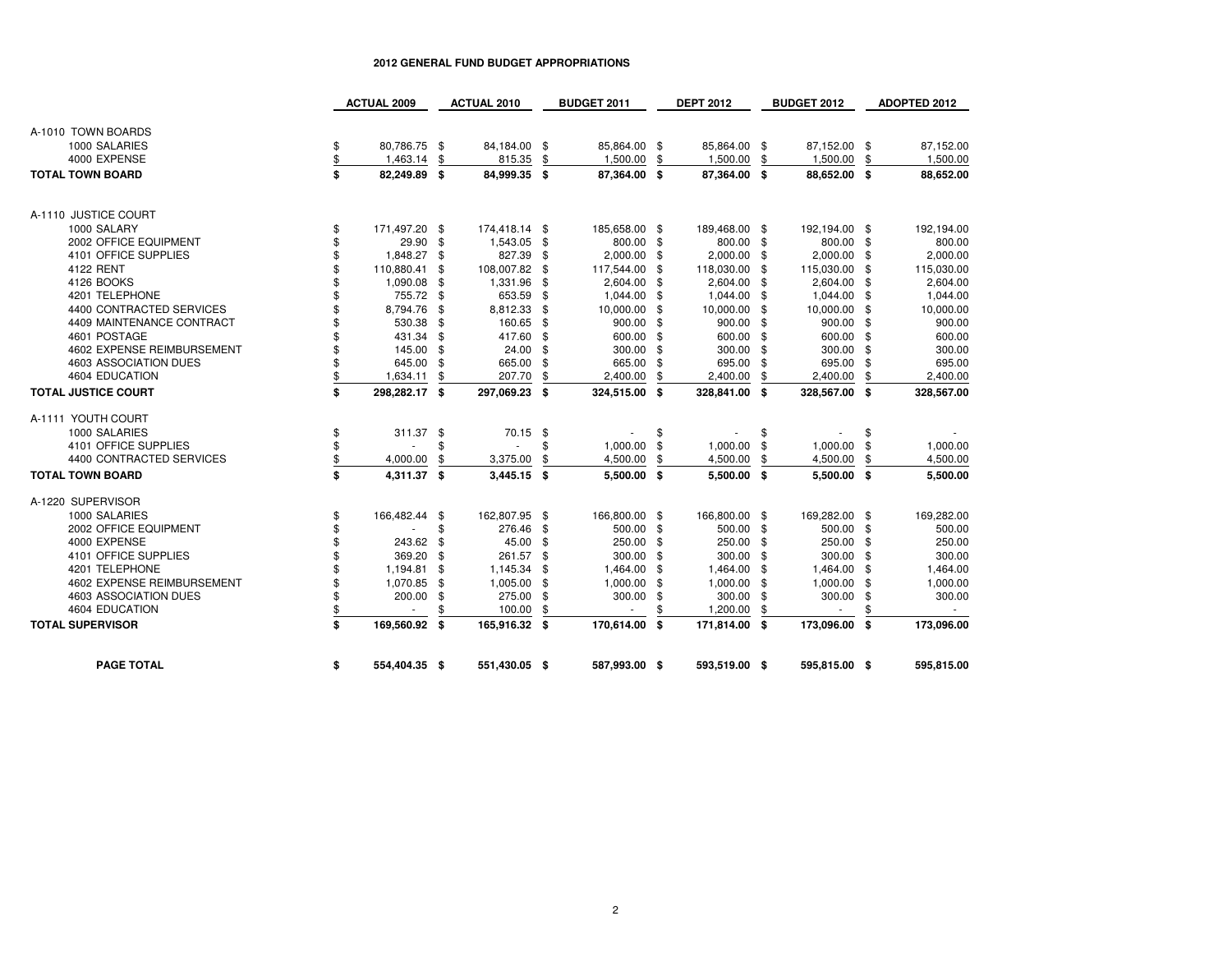|                                  | <b>ACTUAL 2009</b>  |     | <b>ACTUAL 2010</b> |      | <b>BUDGET 2011</b> |     | <b>DEPT 2012</b> |     | <b>BUDGET 2012</b> | ADOPTED 2012   |
|----------------------------------|---------------------|-----|--------------------|------|--------------------|-----|------------------|-----|--------------------|----------------|
|                                  |                     |     |                    |      |                    |     |                  |     |                    |                |
| A-1310 DIRECTOR OF FINANCE       |                     |     |                    |      |                    |     |                  |     |                    |                |
| 1000 SALARIES                    | \$<br>84,756.27 \$  |     | 86,361.75          | \$   | 89,494.00 \$       |     | 89,494.00 \$     |     | 90,833.00 \$       | 90,833.00      |
| 2002 OFFICE EQUIPMENT            | \$                  | \$  | $\sim$             | \$   | 1,000.00 \$        |     | 1,000.00 \$      |     | 1,000.00 \$        | 1,000.00       |
| 4101 OFFICE SUPPLIES             | \$<br>1,214.70      | \$  | 11.58              | \$   | 1,185.00 \$        |     | 1,185.00 \$      |     | 1,185.00 \$        | 1,185.00       |
| 4201 TELEPHONE                   | \$<br>174.24 \$     |     | 143.14             | -\$  | $312.00$ \$        |     | 312.00 \$        |     | 312.00 \$          | 312.00         |
| 4602 EXPENSE REIMBURSEMENT       | \$<br>511.43        | \$  | 294.41             | \$   | 750.00 \$          |     | 750.00 \$        |     | 750.00 \$          | 750.00         |
| 4603 ASSOCIATION DUES            | \$<br>145.00 \$     |     | 160.00             | \$   | 250.00 \$          |     | 250.00 \$        |     | 250.00 \$          | 250.00         |
| 4604 EDUCATION                   | \$<br>998.75        | \$  | 766.87             | \$   | 750.00             | \$  | 750.00           | \$  | 750.00             | \$<br>750.00   |
| <b>TOTAL DIRECTOR OF FINANCE</b> | \$<br>87,800.39 \$  |     | 87,737.75          | - \$ | 93,741.00 \$       |     | 93,741.00 \$     |     | 95,080.00 \$       | 95,080.00      |
| A-1320 INDEPENDENT AUDIT         |                     |     |                    |      |                    |     |                  |     |                    |                |
| 4403 ACCOUNTANTS                 | \$<br>24,601.00     | \$  | 22,590.00          | \$   | 32,156.00 \$       |     | 32,156.00 \$     |     | 32,156.00 \$       | 32,156.00      |
| TOTAL INDEPENDENT AUDIT          | \$<br>24,601.00 \$  |     | 22,590.00 \$       |      | 32,156.00 \$       |     | 32,156.00 \$     |     | 32,156.00 \$       | 32,156.00      |
| A-1330 TAX COLLECTION            |                     |     |                    |      |                    |     |                  |     |                    |                |
| 1000 SALARIES                    | \$<br>16,365.72 \$  |     | 17,646.94 \$       |      | 18,061.00 \$       |     | 18,061.00 \$     |     | 18,332.00 \$       | 18,332.00      |
| 4000 EXPENSE                     | \$<br>$11.40$ \$    |     | 51.30              | \$   | 720.00 \$          |     | 720.00 \$        |     | 720.00 \$          | 720.00         |
| 4101 OFFICE SUPPLIES             | \$<br>645.87 \$     |     | 149.85             | -\$  | 500.00 \$          |     | 500.00 \$        |     | 500.00 \$          | 500.00         |
| 4201 TELEPHONE                   | \$<br>201.14        | -\$ | 187.68             | \$   | 230.00 \$          |     | 230.00 \$        |     | 230.00 \$          | 230.00         |
| 4602 EXPENSE REIMBURSEMENT       | \$<br>14.85         | -\$ | 592.83             | \$   | 150.00 \$          |     | 150.00 \$        |     | 150.00 \$          | 150.00         |
| 4603 ASSOCIATIONS                | \$<br>50.00         | \$  | 50.00              | -\$  | 50.00 \$           |     | 50.00 \$         |     | $50.00$ \$         | 50.00          |
| 4604 EDUCATION                   | \$<br>$\sim$        | \$  | 1,270.00           | \$   | 1,300.00           | \$  | 1,300.00         | \$  | 1,300.00           | \$<br>1,300.00 |
| <b>TOTAL TAX COLLECTION</b>      | \$<br>17,288.98     | S.  | 19,948.60          | S.   | 21,011.00 \$       |     | 21,011.00 \$     |     | 21,282.00 \$       | 21,282.00      |
| A-1355 ASSESSOR                  |                     |     |                    |      |                    |     |                  |     |                    |                |
| 1000 SALARIES                    | \$<br>165,358.57 \$ |     | 172,692.28 \$      |      | 173,253.00 \$      |     | 173,253.00 \$    |     | 175,814.00 \$      | 175,814.00     |
| 2002 OFFICE EQUIPMENT            | \$                  | \$  | 262.28             | -\$  | 500.00 \$          |     | 500.00 \$        |     | 500.00 \$          | 500.00         |
| 4101 OFFICE SUPPLIES             | \$                  | \$  | 45.73              | \$   | 500.00             | -\$ | 500.00 \$        |     | 500.00 \$          | 500.00         |
| 4105 VEHICLE MAINTENANCE         | \$<br>40.06         | \$  | 59.20              | \$   | 145.00 \$          |     | 145.00 \$        |     | 145.00 \$          | 145.00         |
| 4107 UNLEADED GAS                | \$<br>218.59        | -\$ | 441.95             | -\$  | 700.00 \$          |     | 700.00 \$        |     | 700.00 \$          | 700.00         |
| 4201 TELEPHONE                   | \$<br>471.75        | \$  | 352.53             | -\$  | 804.00 \$          |     | 550.00 \$        |     | 550.00 \$          | 550.00         |
| 4400 CONTRACTED SERVICES         | \$<br>1,358.50      | -\$ | 3,364.12           | - \$ | 4,000.00 \$        |     | 4,000.00 \$      |     | 4,000.00 \$        | 4,000.00       |
| 4602 EXPENSE REIMBURSEMENT       | \$<br>95.80 \$      |     | 55.50              | \$   | 150.00 \$          |     | 150.00 \$        |     | 150.00 \$          | 150.00         |
| 4603 ASSOCIATION DUES            | \$<br>185.00        | \$  | 285.00             | \$   | 250.00             | \$  | 285.00 \$        |     | 285.00 \$          | 285.00         |
| 4604 EDUCATION                   | \$<br>886.00        | \$  | 880.00             | \$   | 1,300.00           | \$  | 1,300.00         | -\$ | 1,300.00           | \$<br>1,300.00 |
| <b>TOTAL ASSESSOR</b>            | \$<br>168,614.27 \$ |     | 178,438.59 \$      |      | 181,602.00 \$      |     | 181,383.00 \$    |     | 183,944.00 \$      | 183,944.00     |
|                                  |                     |     |                    |      |                    |     |                  |     |                    |                |
| <b>PAGE TOTAL</b>                | \$<br>298,304.64 \$ |     | 308,714.94 \$      |      | 328,510.00 \$      |     | 328,291.00 \$    |     | 332.462.00 \$      | 332.462.00     |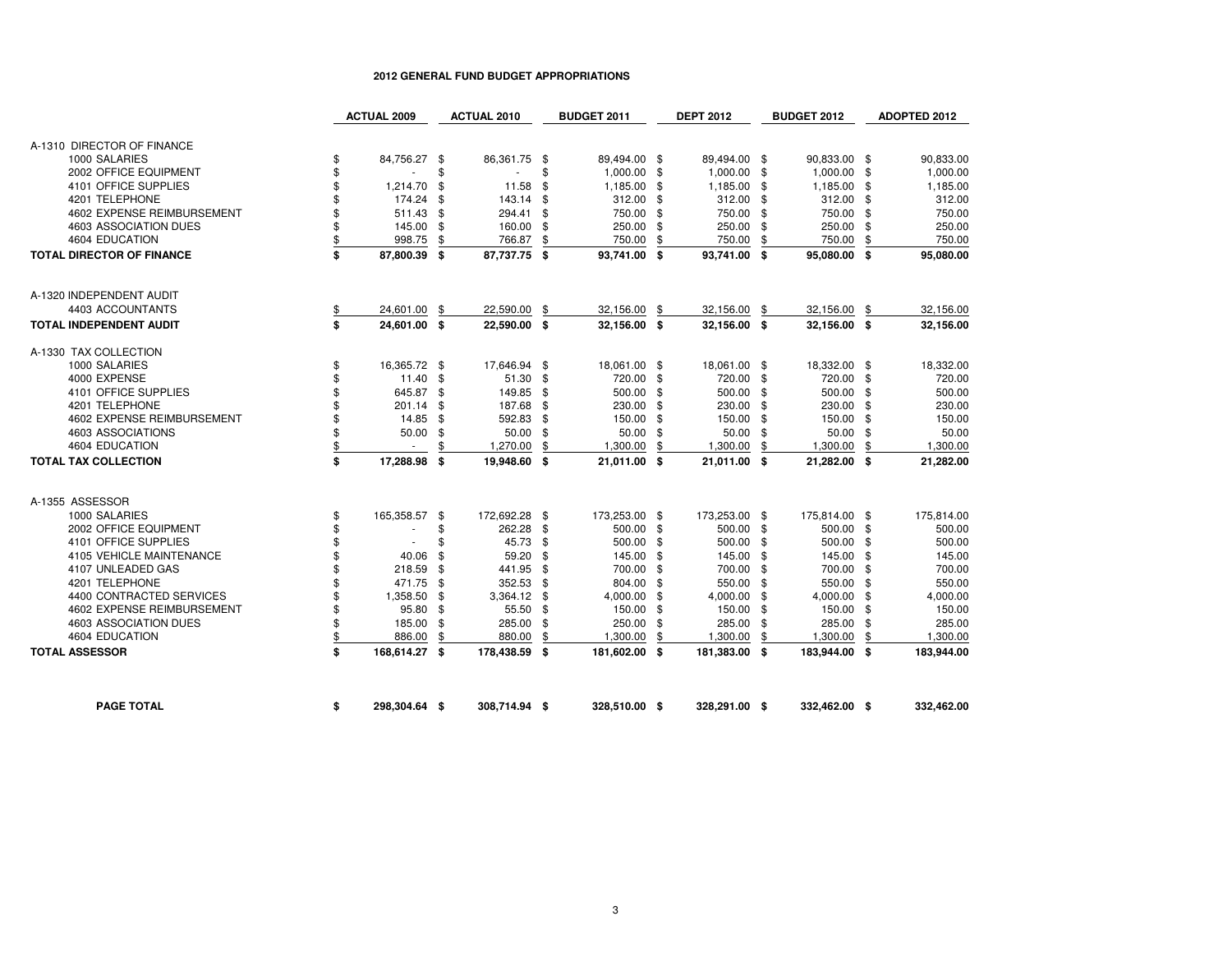|                            | <b>ACTUAL 2009</b>  |      | <b>ACTUAL 2010</b> |      | <b>BUDGET 2011</b> |     | <b>DEPT 2012</b> |                | <b>BUDGET 2012</b> |      | <b>ADOPTED 2012</b> |
|----------------------------|---------------------|------|--------------------|------|--------------------|-----|------------------|----------------|--------------------|------|---------------------|
|                            |                     |      |                    |      |                    |     |                  |                |                    |      |                     |
| A-1410 TOWN CLERK          |                     |      |                    |      |                    |     |                  |                |                    |      |                     |
| 1000 SALARIES              | \$<br>121,779.64 \$ |      | 121,714.11 \$      |      | 131,013.00 \$      |     | 131,013.00 \$    |                | 132,897.00 \$      |      | 132,897.00          |
| 2002 OFFICE EQUIPMENT      | \$<br>14.40 \$      |      | $\sim$             | \$   | 300.00 \$          |     | 300.00 \$        |                | 300.00 \$          |      | 300.00              |
| 4101 OFFICE SUPPLIES       | 35.83               | \$   | 87.42 \$           |      | 175.00 \$          |     | 175.00 \$        |                | 175.00 \$          |      | 175.00              |
| 4201 TELEPHONE             | 862.42              | -\$  | 705.24             | \$   | 1,050.00 \$        |     | 1,050.00 \$      |                | 1,050.00 \$        |      | 1.050.00            |
| 4407 COMPUTER SERVICES     | 880.00              | -\$  | ×.                 |      | 600.00 \$          |     | 600.00 \$        |                | 600.00 \$          |      | 600.00              |
| 4415 CODE MAINTENANCE      | 1,865.12            | - \$ | 1,865.34           | \$   | $3,000.00$ \$      |     | $3,000.00$ \$    |                | $3,000.00$ \$      |      | 3,000.00            |
| 4602 EXPENSE REIMBURSEMENT | 153.28              | \$   | 55.65 \$           |      | 350.00 \$          |     | 290.00 \$        |                | 290.00 \$          |      | 290.00              |
| 4603 ASSOCIATIONS          | 105.00              | -\$  | 105.00             | -\$  | 110.00 \$          |     | 170.00 \$        |                | 170.00 \$          |      | 170.00              |
| 4604 EDUCATION             | 218.18              | \$   | 409.39             | -\$  | 650.00 \$          |     | 650.00 \$        |                | 650.00 \$          |      | 650.00              |
| 4606 LEGAL ADS & NOTICES   | 966.46              | \$   | 1,284.15           | \$   | 3,100.00           | \$  | 3,100.00         | \$             | 3,100.00           | \$   | 3,100.00            |
| <b>TOTAL TOWN CLERK</b>    | \$<br>126,880.33    | - \$ | 126,226.30         | - \$ | 140,348.00 \$      |     | 140,348.00 \$    |                | 142,232.00 \$      |      | 142,232.00          |
| A-1420 ATTORNEY            |                     |      |                    |      |                    |     |                  |                |                    |      |                     |
| 1000 SALARIES              | \$<br>30,715.12     | -\$  | 32,612.82 \$       |      | 38,256.00 \$       |     | 38,256.00 \$     |                | 38,830.00 \$       |      | 38,830.00           |
| 2002 OFFICE EQUIPMENT      |                     | \$   |                    | \$   | 250.00 \$          |     | 250.00           | - \$           | 250.00 \$          |      | 250.00              |
| 4000 EXPENSE               |                     | \$   | 426.00             | \$   | ٠                  | £.  | $\sim$           | \$             | $\sim$             | \$   |                     |
| 4013 TOWN ATTORNEY SUPPORT | 437.80              | \$   | 887.50             | \$   | 2,500.00           | -\$ | 2,300.00         | $\mathfrak{s}$ | 2,300.00           | \$   | 2,300.00            |
| 4101 OFFICE SUPPLIES       | 143.07              | \$   |                    |      | 100.00             | -\$ | 100.00           | -\$            | 100.00 \$          |      | 100.00              |
| 4126 BOOKS                 | 3,581.35            | \$   | 4,537.79           | \$   | 4,500.00 \$        |     | 4,500.00         | -\$            | 4,500.00           | \$   | 4,500.00            |
| 4201 TELEPHONE             | 87.69               | -\$  | 93.28              | \$   | 150.00 \$          |     | 150.00           | \$             | 150.00 \$          |      | 150.00              |
| 4402 LEGAL COUNSEL         | 3,951.03            | \$   | 1,080.60           | \$   | $\sim$             | S   | ×.               | \$             | $\sim$             | \$   |                     |
| 4604 EDUCATION             | 40.00               | \$   | 329.00             | \$   | 300.00             |     | 500.00           |                | 500.00             |      | 500.00              |
| <b>TOTAL ATTORNEY</b>      | \$<br>38,956.06     | S.   | 39,966.99          | \$   | 46,056.00          | \$  | 46,056.00        | - \$           | 46,630.00          | - \$ | 46,630.00           |
|                            |                     |      |                    |      |                    |     |                  |                |                    |      |                     |
| A-1430 PERSONNEL           |                     |      |                    |      |                    |     |                  |                |                    |      |                     |
| 1000 SALARIES              | \$<br>51,356.19     | - \$ | 51,235.09 \$       |      | 53,493.00 \$       |     | 53,493.00 \$     |                | 54,294.00 \$       |      | 54,294.00           |
| 2002 OFFICE EQUIPMENT      |                     | \$   | ÷,                 | \$   | 250.00 \$          |     | 250.00 \$        |                | 250.00 \$          |      | 250.00              |
| 4000 EXPENSE               | 4,987.84            | \$   | 4,351.10           | -\$  | 5,500.00 \$        |     | $6,000.00$ \$    |                | $6,000.00$ \$      |      | 6,000.00            |
| 4012 SPECIAL PROJECT       | 17,999.03           | \$   | 16,632.25          | -\$  | 23,500.00 \$       |     | 26,000.00 \$     |                | 20,000.00 \$       |      | 20,000.00           |
| 4101 OFFICE SUPPLIES       | 860.86              | -\$  | 896.26 \$          |      | 1,895.00 \$        |     | 1,305.00 \$      |                | 1,305.00 \$        |      | 1,305.00            |
| 4137 SAFETY SUPPLIES       | 3,020.20            | \$   | 780.50 \$          |      | 4,000.00 \$        |     | $3,500.00$ \$    |                | $3,500.00$ \$      |      | 3,500.00            |
| 4404 CONSULTANT            | 2,185.46            | \$   | 7,094.50           | \$   | 10,350.00 \$       |     | 10,350.00 \$     |                | 8,350.00 \$        |      | 8,350.00            |
| 4603 ASSOCIATION DUES      | ٠                   |      | $\sim$             |      | 200.00 \$          |     | 200.00 \$        |                | 200.00 \$          |      | 200.00              |
| 4604 EDUCATION             | 458.11              | \$   | 110.00             | \$   | 500.00 \$          |     | 500.00 \$        |                | 500.00 \$          |      | 500.00              |
| 4404 LEGAL ADS             | 240.00              | \$   | 558.00             | \$   | 750.00             | \$  | 500.00           | \$             | 500.00             | S    | 500.00              |
| <b>TOTAL PERSONNEL</b>     | \$<br>81,107.69     | - \$ | 81,657.70          | - \$ | 100,438.00 \$      |     | 102,098.00 \$    |                | 94,899.00 \$       |      | 94,899.00           |
| <b>PAGE TOTAL</b>          | \$<br>246.944.08 \$ |      | 247,850.99 \$      |      | 286,842.00 \$      |     | 288,502.00 \$    |                | 283,761.00 \$      |      | 283,761.00          |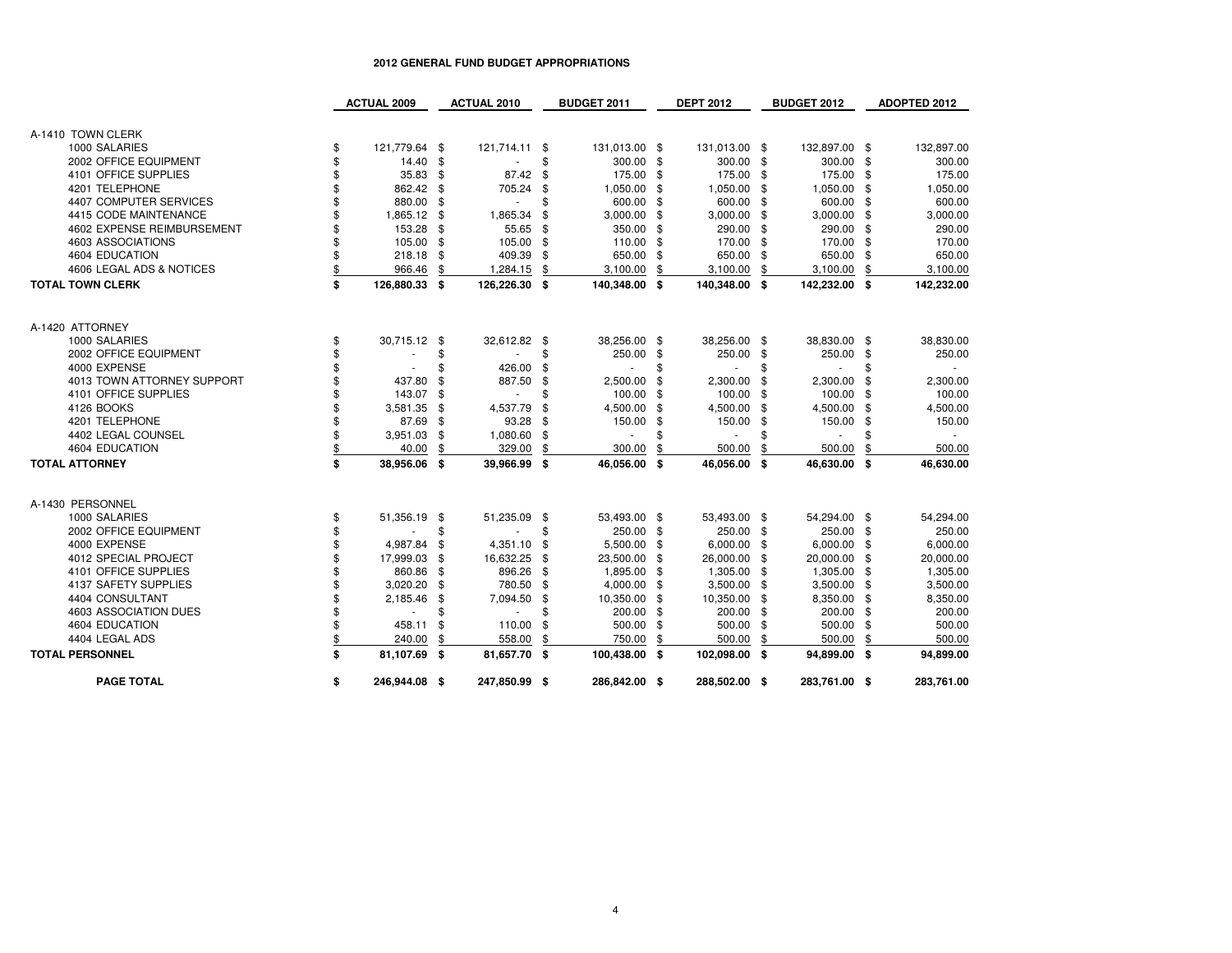|                                 | <b>ACTUAL 2009</b>  |      | <b>ACTUAL 2010</b> |     | BUDGET 2011   |      | <b>DEPT 2012</b> |     | <b>BUDGET 2012</b>       |      | ADOPTED 2012 |
|---------------------------------|---------------------|------|--------------------|-----|---------------|------|------------------|-----|--------------------------|------|--------------|
| A-1440 ENGINEERING              |                     |      |                    |     |               |      |                  |     |                          |      |              |
| 4401 ENGINEERS                  | 5,974.10            | \$   | 44,114.88          | \$  | 20,000.00     | -\$  | 20,000.00        | -\$ | 20,000.00                | -\$  | 20,000.00    |
| <b>TOTAL ENGINEERING</b>        | \$<br>5,974.10      | - \$ | 44,114.88          | \$  | 20,000.00 \$  |      | 20,000.00 \$     |     | 20,000.00 \$             |      | 20,000.00    |
|                                 |                     |      |                    |     |               |      |                  |     |                          |      |              |
| A-1450 ELECTIONS                |                     |      |                    |     |               |      |                  |     |                          |      |              |
| 4000 EXPENSE                    | \$<br>$21.23$ \$    |      | 218.35 \$          |     | 250.00 \$     |      | 250.00 \$        |     | 250.00 \$                |      | 250.00       |
| 4122 RENT                       | \$<br>550.00        | \$   | 1,000.00           | \$  | 1,050.00      | -\$  | 1,575.00 \$      |     | 1,575.00 \$              |      | 1,575.00     |
| 4414 ELECTION INSPECTORS        | \$<br>27,220.00     | \$   | 35,730.00          | \$  | 40,620.00     | \$   | 57,050.00        | \$  | 57,050.00                | \$   | 57,050.00    |
| <b>TOTAL ELECTIONS</b>          | \$<br>27,791.23 \$  |      | 36,948.35 \$       |     | 41,920.00 \$  |      | 58,875.00 \$     |     | 58,875.00 \$             |      | 58.875.00    |
| A-1460 RECORDS MANAGEMENT       |                     |      |                    |     |               |      |                  |     |                          |      |              |
| 4400 CONTRACTUAL EXPENSE        |                     |      | 18.00              | \$  | 1,000.00      | - \$ | $1,000.00$ \$    |     | 1,000.00                 | - \$ | 1,000.00     |
| <b>TOTAL RECORDS MANAGEMENT</b> | \$                  | \$   | 18.00              | S.  | $1,000.00$ \$ |      | $1,000.00$ \$    |     | $1,000.00$ \$            |      | 1,000.00     |
| A-1490 PUBLIC WORKS             |                     |      |                    |     |               |      |                  |     |                          |      |              |
| 1000 SALARIES                   | \$<br>172,177.27 \$ |      | 214,204.36 \$      |     | 242,193.00 \$ |      | 242,193.00 \$    |     | 245,818.00 \$            |      | 245,818.00   |
| 2002 OFFICE EQUIPMENT           | \$<br>502.72        | \$   | 115.90             | -\$ | 1,000.00 \$   |      | 1,000.00 \$      |     | 1,000.00 \$              |      | 1,000.00     |
| 4101 OFFICE SUPPLIES            | \$<br>998.18        | \$   | 747.61             | \$  | 1,700.00 \$   |      | 1,700.00 \$      |     | 1,700.00 \$              |      | 1,700.00     |
| 4105 VEHICLE MAINTENANCE        |                     | \$   | 332.86             | -\$ | 700.00 \$     |      | 600.00 \$        |     | 600.00 \$                |      | 600.00       |
| 4107 UNLEADED GAS               | 1,636.94            | \$   | 1,309.01           | \$  | $3,500.00$ \$ |      | $3,500.00$ \$    |     | $3,500.00$ \$            |      | 3,500.00     |
| 4137 SAFETY SUPPLIES            |                     | \$   | $\sim$             | \$  | $\sim$        | \$   | 100.00 \$        |     | 100.00 \$                |      | 100.00       |
| 4141 MATERIALS                  | \$                  | \$   | 2,000.00           | \$  |               |      | $\sim$           | \$  | $\overline{\phantom{a}}$ | \$   |              |
| 4201 TELEPHONE                  | \$<br>2,972.73      | \$   | 2,423.20           | \$  | 3,570.00      | \$   | 3,474.00         | -\$ | 3,474.00 \$              |      | 3,474.00     |
| 4404 CONSULTANTS                | \$                  | \$   | 2,490.00           | \$  | 5,000.00      | -\$  | $5,000.00$ \$    |     | 5,000.00 \$              |      | 5,000.00     |
| 4407 COMPUTER SERVICES          | \$<br>722.19        | \$   | 498.39             | \$  | 500.00 \$     |      | 500.00 \$        |     | 500.00 \$                |      | 500.00       |
| 4409 MAINTENANCE CONTRACT       |                     | \$   | 2,240.00           | \$  | 5,350.00      | - \$ | 5,350.00 \$      |     | 5,350.00 \$              |      | 5,350.00     |
| 4602 EXPENSE REIMBURSEMENT      | \$<br>723.56        | \$   | 987.88             | \$  | 500.00        | - \$ | 500.00 \$        |     | 500.00 \$                |      | 500.00       |
| 4603 ASSOCIATION DUES           | \$<br>622.00        | \$   | 443.00             | \$  | 500.00        | \$   | 500.00 \$        |     | 500.00 \$                |      | 500.00       |
| 4604 EDUCATION                  | 878.78              | \$   | 936.00             | \$  | 1,000.00      | \$   | 1,000.00         | -\$ | 1,000.00                 | \$   | 1,000.00     |
| <b>TOTAL PUBLIC WORKS</b>       | \$<br>181,234.37 \$ |      | 228,728.21         | \$  | 265,513.00 \$ |      | 265,417.00 \$    |     | 269,042.00 \$            |      | 269,042.00   |
| <b>PAGE TOTAL</b>               | \$<br>214,999.70 \$ |      | 309,809.44 \$      |     | 328,433.00 \$ |      | 345,292.00 \$    |     | 348,917.00 \$            |      | 348,917.00   |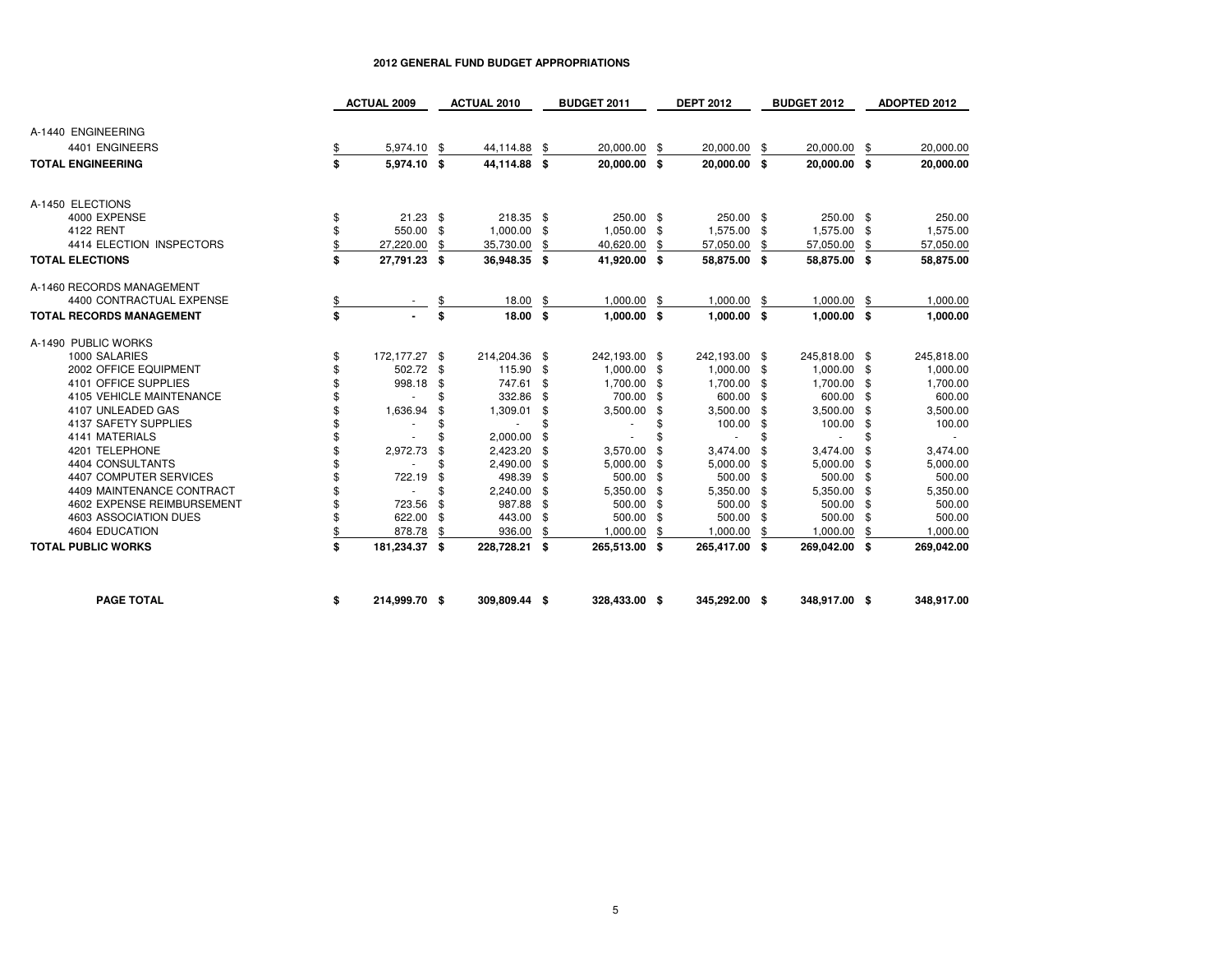|                                              | <b>ACTUAL 2009</b>  |                | <b>ACTUAL 2010</b> |      | <b>BUDGET 2011</b> | <b>DEPT 2012</b>    |      | <b>BUDGET 2012</b> |      | <b>ADOPTED 2012</b> |
|----------------------------------------------|---------------------|----------------|--------------------|------|--------------------|---------------------|------|--------------------|------|---------------------|
|                                              |                     |                |                    |      |                    |                     |      |                    |      |                     |
| A-1620 BUILDING                              |                     |                |                    |      |                    |                     |      |                    |      |                     |
| 1000 SALARIES                                | \$<br>2,828.00 \$   |                | 2,332.80           | \$   | 2,870.00           | \$<br>2,870.00 \$   |      | 2,915.00 \$        |      | 2,915.00            |
| 4101 OFFICE SUPPLIES                         | \$<br>7,044.16      | \$             | 3,936.32           | \$   | 7,000.00           | \$<br>7,000.00      | \$   | 7,000.00           | - \$ | 7,000.00            |
| 4124 LEASES                                  | \$<br>960.00        | \$             | 1,276.93           | \$   | 2,648.00           | \$<br>2,648.00      | -\$  | 2,648.00           | - \$ | 2,648.00            |
| 4135 COPIER SUPPLIES                         | \$<br>2,207.87      | \$             | 2,114.64           | \$   | 3,000.00           | \$<br>3,000.00      | \$   | 3,000.00           | - \$ | 3,000.00            |
| 4136 COMPUTER SUPPLIES                       | \$<br>1,468.69      | \$             | 1,501.98           | \$   | 1,600.00           | \$<br>1,600.00 \$   |      | 1,600.00           | -\$  | 1,600.00            |
| 4201 TELEPHONE                               | \$<br>2,744.80      | \$             | 2,472.28           | \$   | 5,280.00           | \$<br>5,280.00      | \$   | 5,280.00 \$        |      | 5,280.00            |
| 4202 GAS & ELECTRIC                          | \$<br>140,384.24    | \$             | 145,614.52         | -\$  | 198,890.00         | \$<br>198,890.00    | - \$ | 198,890.00         | -\$  | 198,890.00          |
| 4203 WATER & SEWER                           | \$<br>4,553.85      | \$             | 4,046.49           | \$   | 6,840.00           | \$<br>6,840.00 \$   |      | 6,840.00 \$        |      | 6,840.00            |
| 4409 MAINTENANCE CONTRACT                    | \$<br>4,566.34      | \$             | 4,831.49           | \$   | 9,580.00           | \$<br>9,640.00      | - \$ | 6,440.00           | -\$  | 6,440.00            |
| 4600 MISCELLANEOUS                           | \$<br>636.50        | \$             | 473.40             | \$   | 3,000.00           | \$<br>$3,000.00$ \$ |      | 3,000.00           | -\$  | 3,000.00            |
| 4602 EXPENSE REIMBURSEMENT                   | \$<br>289.92        | \$             | 262.25             | \$   | 500.00             | \$<br>500.00        | \$   | 500.00             | \$   | 500.00              |
| <b>TOTAL BUILDING</b>                        | \$<br>167,684.37 \$ |                | 168,863.10 \$      |      | 241,208.00 \$      | 241,268.00 \$       |      | 238,113.00 \$      |      | 238,113.00          |
|                                              |                     |                |                    |      |                    |                     |      |                    |      |                     |
|                                              |                     |                |                    |      |                    |                     |      |                    |      |                     |
| A-1670 CENTRAL PRINT AND MAIL                |                     |                |                    |      |                    |                     |      |                    |      |                     |
| 4601 POSTAGE                                 | \$<br>30,866.36     | \$             | 30,115.22          | \$   | 41,000.00          | \$<br>41,000.00     | \$   | 35,035.00          | \$   | 35,035.00           |
| <b>TOTAL CENTRAL PRINT AND MAIL</b>          | \$<br>30.866.36 \$  |                | 30,115.22 \$       |      | 41.000.00 \$       | 41.000.00 \$        |      | 35.035.00 \$       |      | 35,035.00           |
|                                              |                     |                |                    |      |                    |                     |      |                    |      |                     |
| A-1680 TECHNOLOGY                            |                     |                |                    |      |                    |                     |      |                    |      |                     |
| 1000 SALARIES                                | \$<br>95,787.90 \$  |                | 95,479.07 \$       |      | 124,922.00 \$      | 124,922.00 \$       |      | 135,460.00 \$      |      | 135,460.00          |
| 2001 COMPUTER/TECHNOLOGY EQUIP               | \$<br>1,103.09      | \$             | 1,317.42 \$        |      | 1,000.00           | \$<br>1,000.00 \$   |      | 1,000.00           | - \$ | 1,000.00            |
| 2002 OFFICE EQUIPMENT                        | \$<br>732.67        | \$             | 1,052.00           | \$   | 1,500.00           | \$<br>1,500.00 \$   |      | 1,500.00           | - \$ | 1,500.00            |
| 4101 OFFICE SUPPLIES                         | \$<br>611.72        | \$             | 1,853.85           | \$   | 1,600.00           | \$<br>1,600.00 \$   |      | 1,600.00           | -\$  | 1,600.00            |
| 4111 MATERIALS                               | \$<br>67.95         | $\mathfrak{s}$ | 828.35             | \$   | 1,000.00           | \$<br>1,000.00 \$   |      | 1,000.00           | - \$ | 1,000.00            |
| 4141 SOFTWARE                                | \$<br>2,022.00      | \$             | 5,685.05           | \$   | 8,275.00           | \$<br>8,275.00 \$   |      | 8,275.00           | \$   | 8,275.00            |
| 4201 TELEPHONE                               | \$<br>1,502.04      | -\$            | 1,637.27           | \$   | 1,500.00           | \$<br>1,500.00      | - \$ | 1,500.00           | - \$ | 1,500.00            |
| 4404 CONSULTANTS                             | \$<br>29,076.26     | \$             | 5,035.33           | \$   | 29,500.00          | \$<br>29,500.00     | \$   | 19,500.00          | \$   | 19,500.00           |
| 4409 MAINTENANCE CONTRACTS                   | \$<br>39,256.43     | \$             | 42,553.77          | \$   | 51,866.00          | \$<br>50,632.00 \$  |      | 50,632.00          | -\$  | 50,632.00           |
| 4602 EXPENSE REIMBURSEMENT                   | \$<br>187.27        | \$             | 187.23             | \$   | 250.00             | \$<br>250.00        | - \$ | 250.00             | \$   | 250.00              |
| 4604 EDUCATION                               | \$<br>3,459.50      | \$             | 2,645.40           | \$   | 4,000.00           | \$<br>4,000.00      | \$   | 4,000.00           | \$   | 4,000.00            |
| <b>TOTAL DATA PROCESSING</b>                 | \$<br>173,806.83    | S.             | 158,274.74         | \$   | 225,413.00 \$      | 224,179.00 \$       |      | 224,717.00         | - \$ | 224,717.00          |
|                                              |                     |                |                    |      |                    |                     |      |                    |      |                     |
|                                              |                     |                |                    |      |                    |                     |      |                    |      |                     |
| A-1900 SPECIAL ITEMS                         |                     |                |                    |      |                    |                     |      |                    |      |                     |
| 1910.4300<br><b>INSURANCE</b>                | \$<br>103,471.24 \$ |                | 116,255.26         | \$   | 140,000.00 \$      | 140,000.00 \$       |      | 140,000.00 \$      |      | 140,000.00          |
| 1920.4603<br><b>ASSOCIATION DUES</b>         | \$<br>1,725.00 \$   |                | 1,725.00           | -\$  | 1,750.00           | \$<br>1,750.00 \$   |      | 1,750.00 \$        |      | 1,750.00            |
| 1930.4000<br><b>JUDGMENTS &amp; CLAIMS</b>   | \$<br>3,507.08      | \$             | 3,290.88           | \$   | 3,500.00           | \$<br>3,500.00 \$   |      | 3,500.00           | -\$  | 3,500.00            |
| 1950.4000<br><b>TAXES ON TOWN PROPERTY</b>   | \$<br>4,354.17      | \$             | 4,444.55           | \$   | 5,000.00           | \$<br>5,000.00 \$   |      | 5,000.00           | - \$ | 5,000.00            |
| 1989.2001<br>COMPUTER/TECHNOLOGY REPLACEMENT | \$<br>32,714.83     | \$             | 81,487.60          | \$   | 67,931.00          | \$<br>67,931.00     | -\$  | 67,931.00          | -\$  | 67,931.00           |
| OFFICE EQUIP REPLACEMENT<br>1989.2002        | \$<br>14,472.10     | \$             | 16,090.60          | \$   | 11,580.00          | \$<br>11,580.00 \$  |      | 11,580.00 \$       |      | 11,580.00           |
| 1989.2025<br>FLEET REPLACEMENT - PARKS       | \$<br>82,736.18     | \$             | 15,787.39          | \$   | 57,234.00          | \$<br>57,806.00     | \$   | 57,806.00          | \$   | 57,806.00           |
| 1989.2029<br>FLEET REPLACEMENT - GEN ADMIN   | \$<br>42,290.00     | \$             | 16,907.50          | \$   | 20,812.00          | \$<br>21,020.00     | -\$  | 21,020.00          | - \$ | 21,020.00           |
| 1990.4000<br><b>CONTINGENCY</b>              | \$<br>$\sim$        | \$             | $\sim$             | \$   | 150,000.00         | \$<br>150,000.00    | \$   | 150,000.00         | \$   | 150,000.00          |
| <b>TOTAL SPECIAL ITEMS</b>                   | \$<br>285,270.60 \$ |                | 255,988.78         | - \$ | 457,807.00 \$      | 458,587.00 \$       |      | 458,587.00 \$      |      | 458,587.00          |
|                                              |                     |                |                    |      |                    |                     |      |                    |      |                     |
|                                              |                     |                |                    |      |                    |                     |      |                    |      |                     |
| <b>PAGE TOTAL</b>                            | \$<br>657,628.16 \$ |                | 613,241.84 \$      |      | 965,428.00 \$      | 965,034.00 \$       |      | 956,452.00 \$      |      | 956,452.00          |
|                                              |                     |                |                    |      |                    |                     |      |                    |      |                     |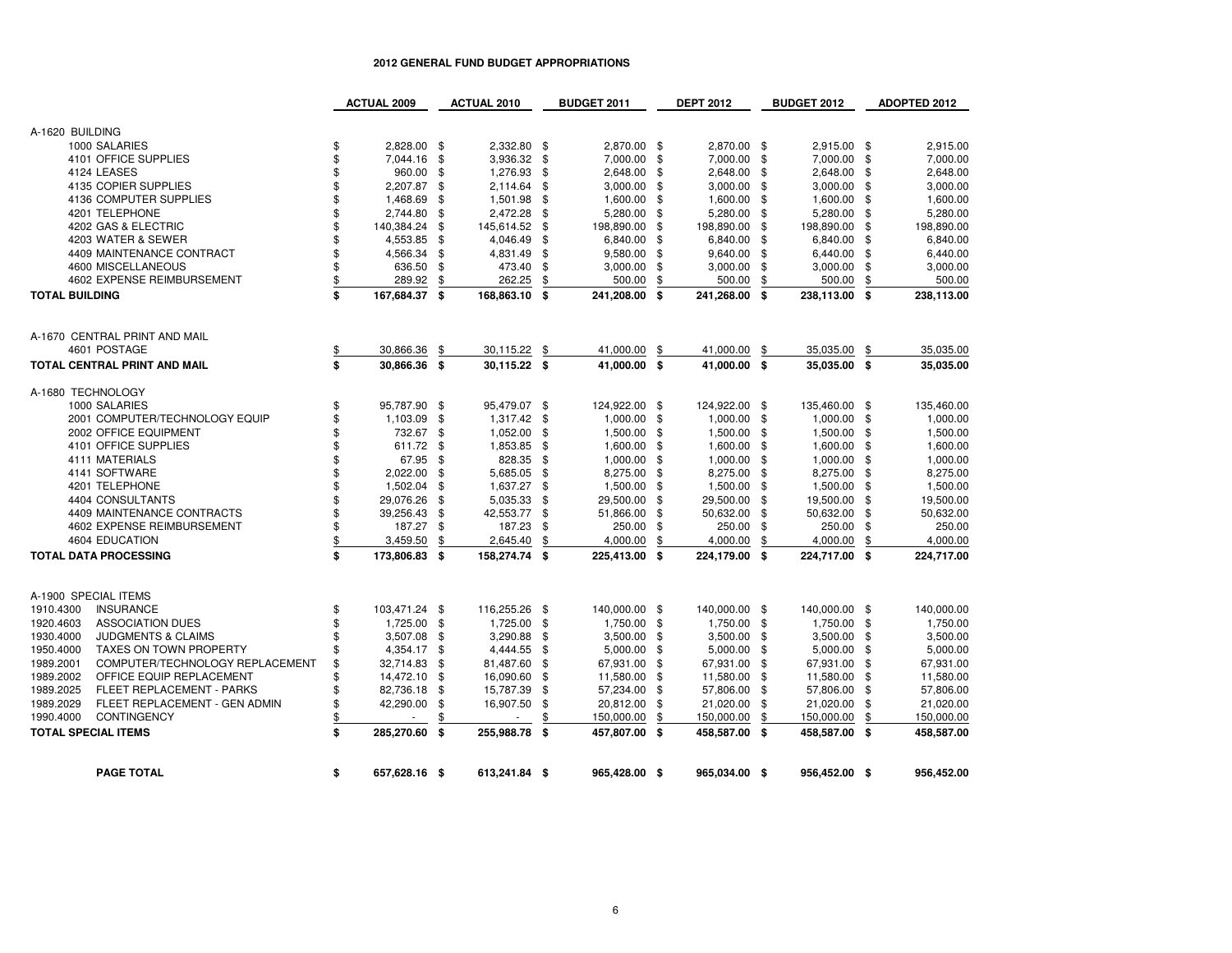|                                             | <b>ACTUAL 2009</b>  |     | <b>ACTUAL 2010</b> |    | <b>BUDGET 2011</b> |      | <b>DEPT 2012</b> |      | <b>BUDGET 2012</b> |      | <b>ADOPTED 2012</b> |
|---------------------------------------------|---------------------|-----|--------------------|----|--------------------|------|------------------|------|--------------------|------|---------------------|
|                                             |                     |     |                    |    |                    |      |                  |      |                    |      |                     |
| A-2620 CUSTODIAL                            |                     |     |                    |    |                    |      |                  |      |                    |      |                     |
| 1000 SALARIES                               | \$<br>238,522.24 \$ |     | 239,896.74 \$      |    | 223,726.00 \$      |      | 221,718.00 \$    |      | 225,444.00 \$      |      | 225,444.00          |
| 1009 SEASONAL LABORERS                      | \$<br>35,031.10 \$  |     | 26,006.30          | \$ | 59,701.00 \$       |      | 57,396.00 \$     |      | 58,120.00 \$       |      | 58,120.00           |
| 2000 CAPITAL OUTLAY                         | \$<br>2,918.53 \$   |     | 4,492.00           | \$ | 3,400.00 \$        |      | 5,600.00 \$      |      | 600.00 \$          |      | 600.00              |
| 2007 CAP. IMPROV. - BLDG.                   | \$<br>36,272.97 \$  |     |                    | \$ | 4,000.00 \$        |      | 30,325.00        | -\$  |                    | \$   |                     |
| 4104 CUSTODIAL SUPPLIES                     | 13,316.15           | \$  | 13,073.89          | \$ | 14,780.00          | \$   | 15,073.00        | -\$  | 15,073.00          | \$   | 15,073.00           |
| 4105 VEHICLE MAINTENANCE                    | 437.11              | -\$ | 795.07             | \$ | 1,450.00 \$        |      | 2,000.00         | - \$ | $2,000.00$ \$      |      | 2,000.00            |
| 4107 UNLEADED GAS                           | 2,124.17            | \$  | 3,052.33           | \$ | 3,500.00 \$        |      | 3,500.00         | -\$  | 3,500.00 \$        |      | 3,500.00            |
| 4110 UNIFORMS                               | 657.50              | \$  | 422.75             | \$ | 500.00 \$          |      | 500.00           | -\$  | 500.00 \$          |      | 500.00              |
| 4117 PAPER GOODS                            | 10,587.68           | \$  | 10,750.00          | \$ | 11,000.00          | -\$  | 11,000.00        | \$   | 11,000.00 \$       |      | 11,000.00           |
| 4118 BUILDING REPAIRS                       | 39,436.52           | \$  | 34,118.25          | \$ | 27,250.00          | - \$ | 30,700.00        | -\$  | 30,700.00 \$       |      | 30,700.00           |
| 4137 SAFETY SUPPLIES                        | \$                  | \$  |                    | \$ | 100.00 \$          |      | 100.00           | -\$  | 100.00 \$          |      | 100.00              |
| 4201 TELEPHONE                              | 1,739.30            | ę.  | 1,569.38           | \$ | 1,235.00           | \$   | 1,235.00         | -\$  | 1,235.00 \$        |      | 1,235.00            |
| 4400 CONTRACTED SERVICES                    | 51,668.74           | \$  | 48,871.77          | \$ | 68,880.00          | - \$ | 73,084.00        | -\$  | 73,084.00 \$       |      | 73,084.00           |
| 4600 MISCELLANEOUS                          |                     | \$  | 354.81             | \$ | 500.00             | - \$ | 500.00           | -\$  | 500.00 \$          |      | 500.00              |
| 4602 EXPENSE REIMBURSEMENT                  | 260.47              | \$  | 185.15             | \$ | 500.00             | \$   | 500.00           | \$   | 500.00             | \$   | 500.00              |
| <b>TOTAL CUSTODIAL</b>                      | \$<br>432,972.48    | Ŝ.  | 383,588.44         | \$ | 420,522.00         | - \$ | 453,231.00       | Ŝ.   | 422,356.00         | - \$ | 422,356.00          |
|                                             |                     |     |                    |    |                    |      |                  |      |                    |      |                     |
| A-3120 POLICE & CONSTABLE (CROSSING GUARDS) |                     |     |                    |    |                    |      |                  |      |                    |      |                     |
| 1000 SALARIES                               | \$<br>130,139.45 \$ |     | 123,716.13 \$      |    | 123,699.00 \$      |      | 119,439.00 \$    |      | 121,228.00 \$      |      | 121,228.00          |
| 4101 OFFICE SUPPLIES                        | \$                  | \$  | 3,037.34           | \$ | 1,000.00           | \$   | 1,450.00         | \$   | 1,450.00           | \$   | 1,450.00            |
| <b>TOTAL POLICE &amp; CONSTABLE</b>         | \$<br>130,139.45 \$ |     | 126,753.47 \$      |    | 124,699.00 \$      |      | 120,889.00 \$    |      | 122,678.00 \$      |      | 122,678.00          |
| A-3310 TRAFFIC                              |                     |     |                    |    |                    |      |                  |      |                    |      |                     |
| 2001 COMPUTER/TECH EQUIP                    | \$                  | \$  |                    | \$ |                    | \$   |                  | \$   |                    | \$   |                     |
| 4000 EXPENSE                                | \$<br>7,051.49      | \$  | 6,954.27           | \$ | 8,200.00           | \$   | 8,200.00         | \$   | 8,200.00           | \$   | 8,200.00            |
| 4202 GAS & ELECTRIC                         | \$<br>282.07        | \$  | 388.78             | \$ | 425.00             | \$   | 425.00           | \$   | 425.00             | \$   | 425.00              |
| <b>TOTAL TRAFFIC</b>                        | \$<br>7,333.56 \$   |     | 7,343.05           | Ŝ. | 8,625.00 \$        |      | 8,625.00         | - \$ | 8,625.00 \$        |      | 8,625.00            |
| <b>PAGE TOTAL</b>                           | \$<br>570,445.49 \$ |     | 517,684.96 \$      |    | 553,846.00 \$      |      | 582,745.00 \$    |      | 553,659.00 \$      |      | 553,659.00          |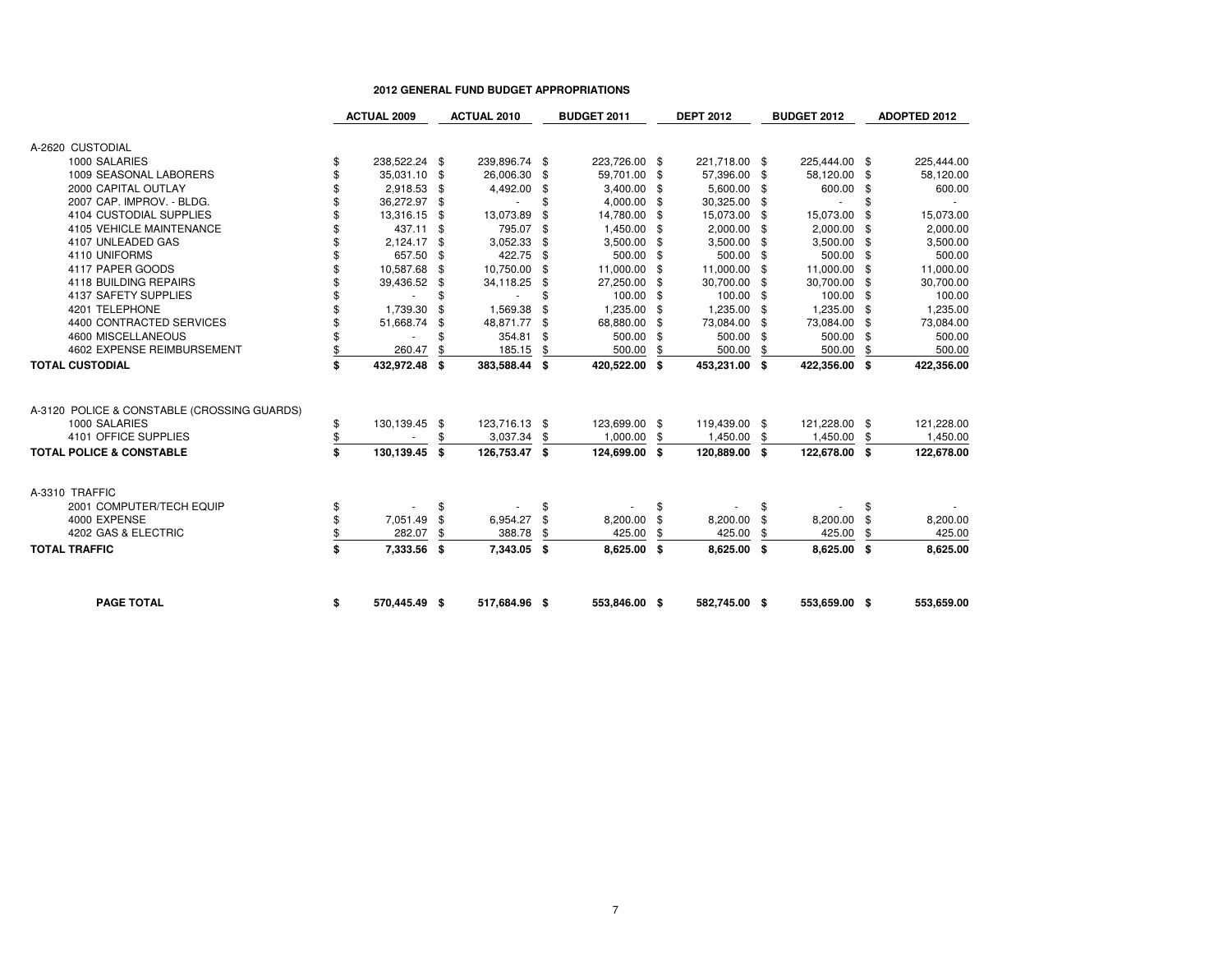|                               | <b>ACTUAL 2009</b>       |      | <b>ACTUAL 2010</b> |      | <b>BUDGET 2011</b>       |     | <b>DEPT 2012</b> | <b>BUDGET 2012</b> |     | <b>ADOPTED 2012</b> |
|-------------------------------|--------------------------|------|--------------------|------|--------------------------|-----|------------------|--------------------|-----|---------------------|
|                               |                          |      |                    |      |                          |     |                  |                    |     |                     |
| A-3510 ANIMAL CONTROL         |                          |      |                    |      |                          |     |                  |                    |     |                     |
| 1000 SALARIES                 | \$<br>48,349.47 \$       |      | 48,739.48 \$       |      | 51,171.00 \$             |     | 51,171.00 \$     | 51,758.00 \$       |     | 51,758.00           |
| 2002 OFFICE EQUIPMENT         | \$                       | \$   | 85.00 \$           |      | 300.00 \$                |     | 300.00 \$        | 300.00 \$          |     | 300.00              |
| 4009 PRINTING                 | \$                       | \$   | 370.00             | \$   | 700.00 \$                |     | 700.00 \$        | 700.00             | -\$ | 700.00              |
| 4101 OFFICE SUPPLIES          | \$<br>180.66             | \$   | 882.22 \$          |      | 1,527.00                 | -\$ | 1,150.00 \$      | 1,150.00 \$        |     | 1,150.00            |
| 4105 VEHICLE MAINTENANCE      | \$<br>132.30             | \$   | 45.73              | -\$  | 1,000.00                 | \$  | 1,000.00 \$      | 1,000.00           | \$  | 1,000.00            |
| 4107 UNLEADED GAS             | \$<br>837.16             | \$   | 1,478.74 \$        |      | 1,850.00 \$              |     | 1,850.00 \$      | 1,850.00 \$        |     | 1,850.00            |
| 4110 UNIFORMS                 | \$<br>79.90              | \$   | 102.43             | -\$  | 250.00 \$                |     | 250.00 \$        | 250.00 \$          |     | 250.00              |
| 4201 TELEPHONE                | \$<br>616.31             | \$   | 902.62 \$          |      | 1,164.00 \$              |     | 1,164.00 \$      | 1,164.00 \$        |     | 1,164.00            |
| 4400 CONTRACTED SERVICES      | \$<br>957.55             | \$   | 1,690.45 \$        |      | 2,100.00 \$              |     | 2,100.00 \$      | 2,100.00 \$        |     | 2,100.00            |
| 4600 MISCELLANEOUS            | \$<br>370.11             | \$   | 25.68 \$           |      | 300.00 \$                |     | 300.00 \$        | 300.00 \$          |     | 300.00              |
| 4602 EXPENSE REIMBURSEMENT    | \$<br>×.                 | \$   | $33.43$ \$         |      | 200.00 \$                |     | 200.00 \$        | 200.00 \$          |     | 200.00              |
| 4603 ASSOCIATION DUES         | \$<br>250.00             | \$   | 150.00 \$          |      | 200.00 \$                |     | 200.00 \$        | 200.00 \$          |     | 200.00              |
| 4604 EDUCATION                | 50.00                    | \$   | 165.00             | \$   | 500.00                   | \$  | 500.00           | \$<br>500.00       | \$  | 500.00              |
| TOTAL ANIMAL CONTROL          | \$<br>51,823.46 \$       |      | 54,670.78 \$       |      | 61,262.00 \$             |     | 60,885.00 \$     | 61,472.00 \$       |     | 61,472.00           |
|                               |                          |      |                    |      |                          |     |                  |                    |     |                     |
|                               |                          |      |                    |      |                          |     |                  |                    |     |                     |
| A-4210 YOUTH SERVICES         |                          |      |                    |      |                          |     |                  |                    |     |                     |
| 4400 CONTRACTED SERVICES- PYS | 32,932.00                | \$   | 32,931.96          | \$   | 33,920.00                | \$  | 33,920.00        | \$<br>33,920.00    | \$  | 33,920.00           |
| <b>TOTAL YOUTH SERVICES</b>   | \$<br>32.932.00          | - \$ | 32.931.96 \$       |      | 33.920.00 \$             |     | 33.920.00 \$     | 33.920.00 \$       |     | 33,920.00           |
|                               |                          |      |                    |      |                          |     |                  |                    |     |                     |
| A-4560 PHYSICIAN              |                          |      |                    |      |                          |     |                  |                    |     |                     |
| 4000 EXPENSE                  | 1,089.50                 | \$   | 798.02             | \$   | 1,500.00                 | \$  | 1,500.00         | \$<br>1,500.00     | \$  | 1,500.00            |
| <b>TOTAL PHYSICAL</b>         | \$<br>1,089.50 \$        |      | 798.02 \$          |      | 1,500.00 \$              |     | 1,500.00 \$      | 1,500.00 \$        |     | 1,500.00            |
|                               |                          |      |                    |      |                          |     |                  |                    |     |                     |
| A-5010 SUPT OF HIGHWAYS       |                          |      |                    |      |                          |     |                  |                    |     |                     |
|                               | \$<br>36,436.18 \$       |      | 35,252.71          | \$   | 40,776.00 \$             |     | 40,776.00 \$     | 41,387.00 \$       |     |                     |
| 1000 SALARIES                 |                          |      |                    |      |                          |     |                  |                    |     | 41,387.00           |
| 2002 OFFICE EQUIPMENT         | \$<br>500.00             | -\$  | 459.98             | \$   | 500.00 \$                |     | 500.00 \$        | 500.00 \$          |     | 500.00              |
| 4101 OFFICE SUPPLIES          | \$<br>951.89             | \$   | 822.77             | \$   | 1,000.00                 | \$  | 1,000.00 \$      | 1,000.00           | \$  | 1,000.00            |
| 4600 MISCELLANEOUS            | \$<br>152.93             | \$   | $\sim$             | \$   |                          | \$  | ÷.               | \$<br>÷.           | \$  |                     |
| 4603 ASSOCIATION DUES         | \$<br>×.                 | \$   | ×.                 |      | 200.00                   | \$  | 200.00           | \$<br>200.00       | -\$ | 200.00              |
| 4604 EDUCATION                | $\overline{\phantom{a}}$ | \$   | 328.00             | \$   | 1,000.00                 | \$  | 1,000.00         | \$<br>1,000.00     | \$  | 1,000.00            |
| <b>TOTAL SUPT OF HIGHWAYS</b> | \$<br>38.041.00          | - \$ | 36.863.46          | - \$ | 43.476.00 \$             |     | 43.476.00 \$     | 44.087.00 \$       |     | 44,087.00           |
| A-5132 HIGHWAY GARAGE         |                          |      |                    |      |                          |     |                  |                    |     |                     |
| 2007 CAP. IMPROV. - BLDG.     | \$<br>5,243.52 \$        |      | 6,418.98 \$        |      | $\overline{\phantom{a}}$ | \$  | 10,900.00 \$     |                    | \$  |                     |
| 4118 BUILDING REPAIRS         | \$<br>5,242.40           | \$   | 5,397.49 \$        |      | 8,000.00 \$              |     | 8,000.00 \$      | 8,000.00 \$        |     | 8,000.00            |
| 4201 TELEPHONE                | \$<br>2,042.43           | -\$  | 2,976.22 \$        |      | 4,038.00 \$              |     | 4,038.00 \$      | 4,038.00 \$        |     | 4,038.00            |
| 4202 GAS & ELECTRIC           | \$<br>31,148.11          | \$   | 29,619.58 \$       |      | 39,000.00 \$             |     | 39,000.00 \$     | 39,000.00 \$       |     | 39,000.00           |
| 4203 WATER & SEWER            | \$<br>1,189.20           | \$   | 963.56 \$          |      | 1,440.00 \$              |     | 1,440.00 \$      | 1,440.00 \$        |     | 1,440.00            |
| 4400 CONTRACTED SERVICES      | 2,858.88                 | \$   | 6,725.44           | \$   | 7,600.00                 | \$  | 7,700.00         | \$<br>7,700.00     | \$  | 7,700.00            |
| <b>TOTAL HIGHWAY GARAGE</b>   | \$<br>47,724.54 \$       |      | 52,101.27 \$       |      | 60,078.00 \$             |     | 71,078.00 \$     | 60,178.00 \$       |     | 60,178.00           |
|                               |                          |      |                    |      |                          |     |                  |                    |     |                     |
| <b>PAGE TOTAL</b>             | \$<br>171,610.50 \$      |      | 177,365.49 \$      |      | 200,236.00 \$            |     | 210,859.00 \$    | 201,157.00 \$      |     | 201,157.00          |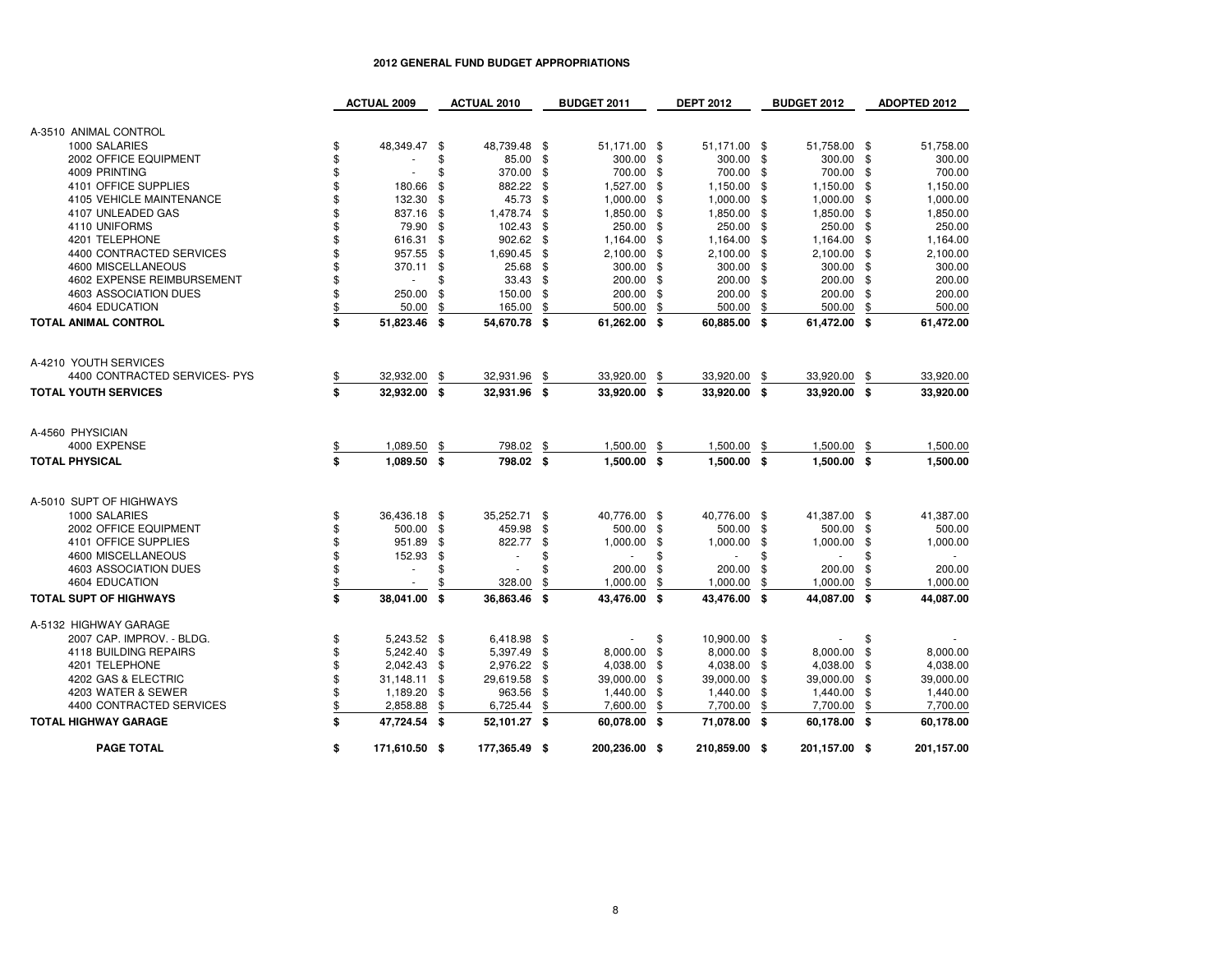|                                     |    | <b>ACTUAL 2009</b> |     | <b>ACTUAL 2010</b> |               | <b>BUDGET 2011</b> |      | <b>DEPT 2012</b> | BUDGET 2012   | ADOPTED 2012 |
|-------------------------------------|----|--------------------|-----|--------------------|---------------|--------------------|------|------------------|---------------|--------------|
|                                     |    |                    |     |                    |               |                    |      |                  |               |              |
| A-5182 STREET LIGHTING              |    |                    |     |                    |               |                    |      |                  |               |              |
| 4000 EXPENSE                        |    | 23,075.67          | \$  | 25,798.49          | \$            | 35,000.00          | -\$  | 35,000.00 \$     | 35,000.00 \$  | 35,000.00    |
| <b>TOTAL STREET LIGHTING</b>        | S. | 23,075.67 \$       |     | 25,798.49          | Ŝ.            | 35,000.00 \$       |      | 35,000.00 \$     | 35,000.00 \$  | 35,000.00    |
| A-6410 PUBLICITY                    |    |                    |     |                    |               |                    |      |                  |               |              |
| 1000 SALARIES                       | \$ | 52,631.01 \$       |     | 54,280.07          | \$            | 57,529.00 \$       |      | 56,429.00 \$     | 57,276.00 \$  | 57,276.00    |
| 2002 OFFICE EQUIPMENT               | \$ | 366.52 \$          |     |                    | \$.           | 500.00 \$          |      | 500.00 \$        | 500.00 \$     | 500.00       |
| 4009 PRINTING                       | \$ | 9,847.70           | \$  | 10,832.81          | \$            | 14,280.00 \$       |      | 15,280.00 \$     | 15,280.00 \$  | 15,280.00    |
| 4101 OFFICE EXPENSE                 | \$ | 422.47             | \$  | 188.22             | -\$           | 1,000.00 \$        |      | 500.00 \$        | 500.00 \$     | 500.00       |
| 4201 TELEPHONE                      | \$ | 94.65              | -\$ | 115.62 \$          |               | 192.00 \$          |      | 192.00 \$        | 192.00 \$     | 192.00       |
| 4400 CONTRACTED SERVICES            | \$ | 8,221.88           | \$  | 7,452.76           | \$            | 10,750.00 \$       |      | 10,750.00 \$     | 10,750.00 \$  | 10,750.00    |
| 4602 EXPENSE REIMBURSEMENT          | \$ |                    | \$  |                    | \$            | 300.00 \$          |      | 300.00 \$        | 300.00 \$     | 300.00       |
| 4603 ASSOCIATION DUES               | \$ |                    | \$  |                    |               | 300.00 \$          |      | 300.00 \$        | 300.00 \$     | 300.00       |
| 4603 EDUCATION                      | \$ |                    | \$  |                    |               | 500.00             | \$   | 500.00 \$        | 500.00        | \$<br>500.00 |
| <b>TOTAL PUBLICITY</b>              | \$ | 71,584.23          | S.  | 72,869.48          | S.            | 85,351.00 \$       |      | 84,751.00 \$     | 85,598.00 \$  | 85,598.00    |
|                                     |    |                    |     |                    |               |                    |      |                  |               |              |
| A-6510 VETERANS SERVICES            |    |                    |     |                    |               |                    |      |                  |               |              |
| 4000 EXPENSE                        | \$ | 300.00             | \$  | 300.00             | \$            | 300.00 \$          |      | 300.00 \$        | 300.00        | \$<br>300.00 |
| <b>TOTAL VETERANS SERVICES</b>      | \$ | 300.00 \$          |     | 300.00             | S.            | 300.00 \$          |      | 300.00 \$        | 300.00 \$     | 300.00       |
| A-6772 PROGRAMS FOR THE AGING       |    |                    |     |                    |               |                    |      |                  |               |              |
| 1000 SALARIES                       | \$ | 77,578.23 \$       |     | 89.292.05 \$       |               | 90,364.00 \$       |      | 103,050.00 \$    | 105,396.00 \$ | 105,396.00   |
| 2002 OFFICE EQUIPMENT               | \$ | 3,805.83 \$        |     | 5,037.53 \$        |               | 600.00 \$          |      | 900.00 \$        | 900.00 \$     | 900.00       |
| 4009 PRINTING                       | \$ | 2,627.16           | \$  | 3,269.42           | -\$           | 3,300.00 \$        |      | 3,300.00 \$      | 3,300.00 \$   | 3,300.00     |
| 4101 OFFICE SUPPLIES                | \$ | 1,629.79           | \$  | 2,069.07 \$        |               | 1,685.00 \$        |      | 2,185.00 \$      | 2,185.00 \$   | 2,185.00     |
| 4107 UNLEADED GAS                   | \$ |                    | \$  | 989.50             | \$            | 800.00             | - \$ | 2,800.00 \$      | 2,800.00 \$   | 2,800.00     |
| 4111 MATERIALS                      | \$ | 3,058.32           | \$  | 2,508.66           | -\$           | 3,500.00 \$        |      | 3,329.00 \$      | 3,329.00 \$   | 3,329.00     |
| 4122 RENT                           | \$ | 81,080.51          | \$  | 90,423.24          | -\$           | 94,706.00 \$       |      | 98,306.00 \$     | 98,306.00 \$  | 98,306.00    |
| 4201 TELEPHONE                      | \$ | 548.65             | -\$ | 471.82             | $\frac{1}{2}$ | 756.00 \$          |      | 756.00 \$        | 756.00 \$     | 756.00       |
| 4400 CONTRACTED SERVICES            | \$ | 11,399.01          | \$  | 14,508.40          | -\$           | 17,108.00 \$       |      | 25,600.00 \$     | 25,600.00 \$  | 25,600.00    |
| 4409 MAINTENANCE CONTRACTS          | \$ | 306.92 \$          |     | 371.08             | - \$          | 680.00 \$          |      | 880.00 \$        | 880.00 \$     | 880.00       |
| 4410 ELDERBERRY EXPRESS             | \$ | 7,500.00           | \$  | 7,500.00           | \$            | 7,500.00           | -\$  | 7,500.00 \$      | 7,500.00 \$   | 7,500.00     |
| 4601 POSTAGE                        | \$ | 1,268.00           | \$  | 1,143.96           | \$            | 1,950.00 \$        |      | 1,950.00 \$      | 1,950.00 \$   | 1,950.00     |
| 4602 EXPENSE REIMBURSEMENT          | \$ | 755.69             | \$  | 642.85             | \$            | 911.00 \$          |      | 911.00 \$        | 911.00 \$     | 911.00       |
| 4603 ASSOCIATION DUES               | \$ |                    | \$  | $\sim$             | \$            | 100.00             | \$   | ×.               | \$<br>$\sim$  | \$           |
| 4604 EDUCATION                      | \$ | 345.00             | \$  | 105.00             | \$            | 400.00             | \$   | 300.00           | \$<br>300.00  | \$<br>300.00 |
| <b>TOTAL PROGRAMS FOR THE AGING</b> | \$ | 191,903.11 \$      |     | 218,332.58         | Ŝ.            | 224,360.00 \$      |      | 251,767.00 \$    | 254,113.00 \$ | 254,113.00   |
| <b>PAGE TOTAL</b>                   | \$ | 286,863.01 \$      |     | 317,300.55 \$      |               | 345,011.00 \$      |      | 371,818.00 \$    | 375,011.00 \$ | 375,011.00   |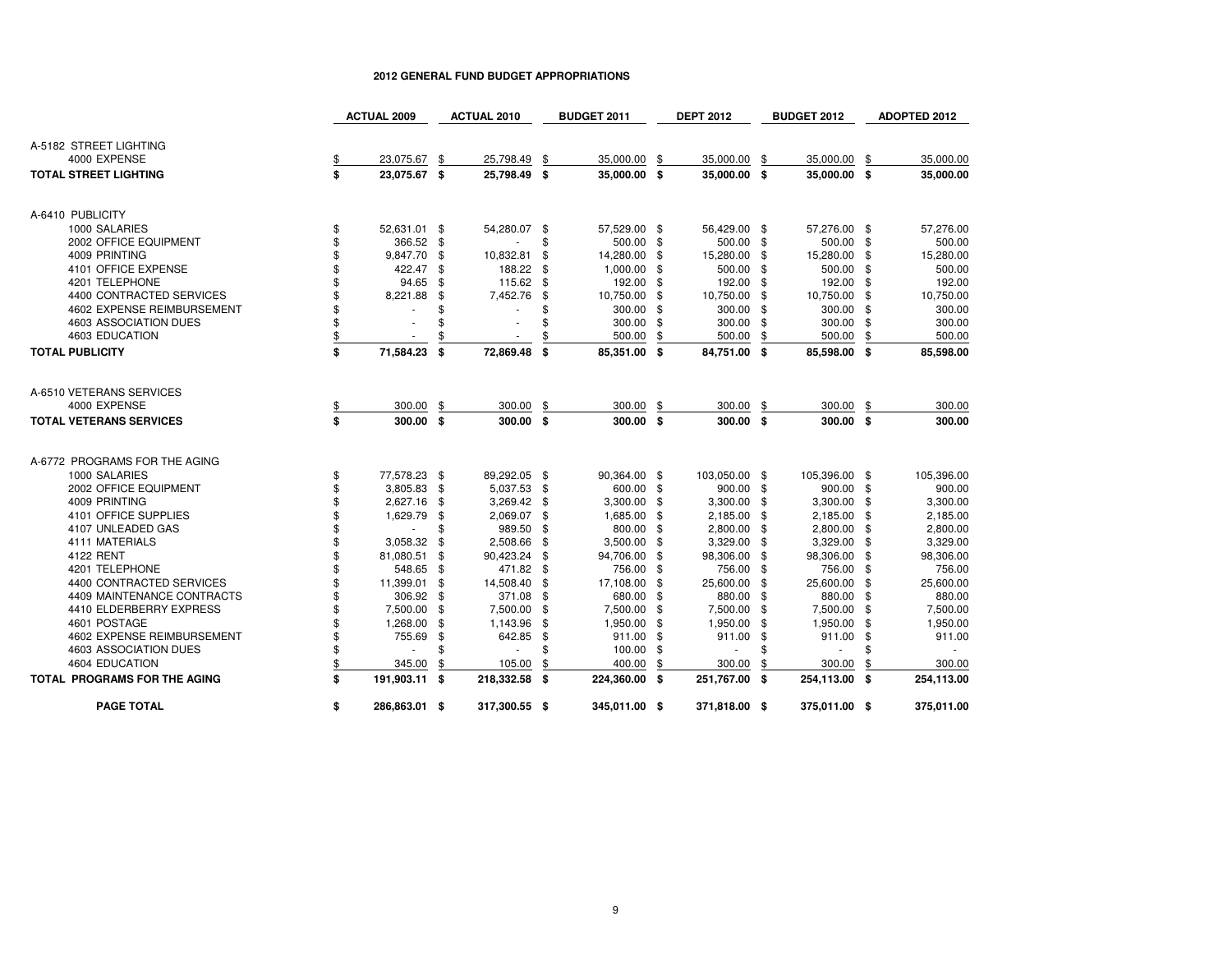|                                | <b>ACTUAL 2009</b>    |                | <b>ACTUAL 2010</b> | <b>BUDGET 2011</b>  |                | <b>DEPT 2012</b> |                | <b>BUDGET 2012</b> |                | <b>ADOPTED 2012</b> |
|--------------------------------|-----------------------|----------------|--------------------|---------------------|----------------|------------------|----------------|--------------------|----------------|---------------------|
| A-7020 RECREATION ADMIN        |                       |                |                    |                     |                |                  |                |                    |                |                     |
| 1000 SALARIES                  | \$<br>230,309.77 \$   |                | 214,795.53 \$      | 241,506.00 \$       |                | 237,000.00 \$    |                | 232,966.00 \$      |                | 232,966.00          |
| 1008 USER FEE PROGRAM SALARIES | \$<br>155,689.74 \$   |                | 165,690.06         | \$<br>157,501.00 \$ |                | 173,750.00 \$    |                | 173,750.00 \$      |                | 173,750.00          |
| 2002 OFFICE EQUIPMENT          | \$<br>4,492.54        | \$             | 5,510.51           | \$<br>5,500.00 \$   |                | 5,400.00         | \$             | 5,400.00           | \$             | 5,400.00            |
| 4009 PRINTING                  | \$<br>11,861.64       | \$             | 10,972.68          | \$<br>12,400.00     | -\$            | 12,400.00        | -\$            | 12,400.00 \$       |                | 12,400.00           |
| 4010 ADVERTISING               | \$<br>215.00          | \$             | 584.60             | \$<br>1,305.00      | \$             | 500.00           | \$             | 500.00             | \$             | 500.00              |
| 4101 OFFICE SUPPLIES           | \$<br>2,027.36        | \$             | 2,717.51           | \$<br>2,800.00 \$   |                | 3,605.00         | \$             | 3,605.00           | - \$           | 3,605.00            |
| 4105 VEHICLE MAINTENANCE       | \$<br>$9.22$ \$       |                | 52.99              | \$<br>500.00        | \$             | 500.00           | \$             | 500.00             | \$             | 500.00              |
| 4107 UNLEADED GAS              | \$<br>1,397.11        | \$             | 601.76             | \$<br>1,000.00      | \$             | 1,000.00         | $\mathfrak{s}$ | 1,000.00           | \$             | 1,000.00            |
| 4128 MAGAZINES                 | \$<br>17.95           | \$             | $\sim$             | \$<br>200.00 \$     |                | 200.00           | \$             | 200.00             | \$             | 200.00              |
| 4133 EQUIPMENT MAINT           | \$                    | \$             |                    | \$<br>700.00        | \$             |                  | \$             |                    | \$             |                     |
| 4135 COPIER SUPPLIES           | \$<br>1,406.00        | \$             | 715.06             | \$<br>1,500.00      | \$             | 1,500.00         | -\$            | 1,500.00           | $\mathfrak{s}$ | 1,500.00            |
| 4136 COMPUTER SUPPLIES         | \$<br>402.51          | \$             | 1,187.54           | \$<br>$1,000.00$ \$ |                | 1,000.00         | \$             | 1,000.00           | \$             | 1,000.00            |
| 4137 SAFETY SUPPLIES           | \$<br>÷.              | ደ              | $\sim$             | \$<br>300.00 \$     |                | 100.00           | $\mathfrak{s}$ | 100.00             | - \$           | 100.00              |
| 4201 TELEPHONE                 | \$<br>2,151.87        | \$             | 2,170.96           | \$<br>2,256.00      | \$             | 2,256.00         | \$             | 2,256.00           | \$             | 2,256.00            |
| 4400 CONTRACTED SERVICES       | \$<br>234,429.07      | \$             | 248,711.35         | \$<br>284,575.00    | \$             | 284,750.00       | \$             | 284,750.00         | $\mathfrak{F}$ | 284,750.00          |
| 4409 MAINTENANCE CONTRACTS     | \$<br>1,003.21        | \$             | 998.60             | \$<br>2,620.00      | \$             | 2,620.00         | \$             | 2,620.00 \$        |                | 2,620.00            |
| 4600 MISCELLANEOUS             | \$                    | \$             | 244.00             | \$<br>500.00        | \$             | 700.00           | $\mathfrak{s}$ | 700.00             | \$             | 700.00              |
| 4601 POSTAGE                   | \$<br>10,937.74       | \$             | 12,020.86          | \$<br>12,360.00     | $\mathfrak{S}$ | 12,360.00        | $\mathfrak{s}$ | 12,360.00          | - \$           | 12,360.00           |
| 4602 EXPENSE REIMBURSEMENT     | \$                    | \$             | 26.00              | \$<br>1,000.00 \$   |                | 1,000.00         | \$             | 1,000.00           | -\$            | 1,000.00            |
| 4603 ASSOCIATION DUES          | \$<br>801.00          | \$             | 826.00             | \$<br>900.00        | \$             | 900.00           | \$             | 900.00             | \$             | 900.00              |
| 4604 EDUCATION                 | \$<br>614.00          | \$             | 41.70              | \$<br>1,000.00 \$   |                | $1,000.00$ \$    |                | 1,000.00           | \$             | 1,000.00            |
| 4606 LEGAL ADS & NOTICES       | \$<br>$\sim$          | \$             | $\sim$             | \$<br>300.00        | \$             | 300.00           | \$             | 300.00             | \$             | 300.00              |
| <b>TOTAL RECREATION ADMIN</b>  | \$<br>657,765.73 \$   |                | 667,867.71         | \$<br>731,723.00 \$ |                | 742,841.00 \$    |                | 738,807.00 \$      |                | 738,807.00          |
|                                |                       |                |                    |                     |                |                  |                |                    |                |                     |
| A-7110 PARKS                   |                       |                |                    |                     |                |                  |                |                    |                |                     |
| 1000 SALARIES                  | \$<br>312,801.83 \$   |                | 312,308.26 \$      | 326,923.00 \$       |                | 326,923.00 \$    |                | 331,726.00 \$      |                | 331,726.00          |
| 1009 SEASONAL LABORERS         | \$<br>76,191.82 \$    |                | 74,586.90          | \$<br>84,298.00 \$  |                | 84,298.00 \$     |                | 85,562.00 \$       |                | 85,562.00           |
| 2025 PARK EQUIPMENT            | \$<br>1,240.96        | \$             | 1,081.00           | \$<br>1,800.00      | \$             | 1,800.00         | \$             | 1,800.00           | -\$            | 1,800.00            |
| <b>4001 EQUIPMENT RENTAL</b>   | \$                    | \$             | 48.17              | \$<br>470.00 \$     |                | 470.00           | -\$            | 470.00             | - \$           | 470.00              |
| 4003 PARK MAINTENANCE          | \$<br>42,954.83       | \$             | 37,168.11          | \$<br>37,497.00     | $\mathfrak{S}$ | 42,077.00        | \$             | 42,077.00          | \$             | 42,077.00           |
| 4101 OFFICE SUPPLIES           | \$<br>221.38          | \$             | 258.71             | \$<br>250.00        | \$             | 250.00           | \$             | 250.00             | -\$            | 250.00              |
| 4103 TOOLS                     | \$<br>746.06          | \$             | 791.29             | \$<br>800.00        | $\mathfrak{S}$ | 800.00           | \$             | 800.00             | $\mathfrak{F}$ | 800.00              |
| 4105 VEHICLE MAINTENANCE       | \$<br>2,280.89        | \$             | 3,720.05           | \$<br>4,330.00      | \$             | 4,330.00         | \$             | 4,330.00           | -\$            | 4,330.00            |
| 4107 UNLEADED GAS              | \$<br>13,547.49       | \$             | 19,116.56          | \$<br>24,000.00     | \$             | 24,000.00        | \$             | 24,000.00          | \$             | 24,000.00           |
| 4108 DIESEL FUEL               | \$<br>3,278.77        | \$             | 4,109.77           | \$<br>5,500.00      | $\mathfrak{S}$ | 5,500.00         | \$             | 5,500.00           | \$             | 5,500.00            |
| 4109 OIL                       | \$<br>1,391.47        | -\$            | 1,131.89           | \$<br>1,441.00 \$   |                | 1,441.00         | -\$            | 1,441.00 \$        |                | 1,441.00            |
| 4110 UNIFORMS                  | \$<br>690.00          | \$             | 339.50             | \$<br>690.00        | $\mathfrak{S}$ | 690.00           | \$             | 690.00             | $\mathfrak{F}$ | 690.00              |
| 4133 EQUIPMENT MAINTENANCE     | \$<br>5,515.25        | \$             | 6,526.61           | \$<br>5,809.00      | \$             | 5,209.00         | \$             | 5,209.00           | \$             | 5,209.00            |
| 4137 SAFETY SUPPLIES           | \$<br>844.65          | \$             | 925.04             | \$<br>990.00        | \$             | 990.00           | \$             | 990.00             | -\$            | 990.00              |
| 4140 FERTILIZER                | \$                    | \$             | ×.                 | \$<br>14,086.00     | $\mathfrak{S}$ | 15,704.00        | $\mathfrak{s}$ | 5,704.00           | $\mathfrak{F}$ | 5,704.00            |
| 4201 TELEPHONE                 | \$<br>1,843.58        | £.             | 1,501.26           | \$<br>2,027.00      | \$             | 2,267.00         | -\$            | 2,267.00           | $\frac{1}{2}$  | 2,267.00            |
| 4203 WATER & SEWER             | \$<br>564.70          | \$             | 584.86             | \$<br>800.00        | \$             | 1,100.00         | \$             | 1,100.00           | \$             | 1,100.00            |
| 4409 MAINTENANCE CONTRACT      | \$<br>18,552.95       | \$             | 2,932.00           | \$<br>22,498.00     | \$             | 25,075.00        | \$             | 25,075.00          | - \$           | 25,075.00           |
| 4602 EXPENSE REIMBURSEMENT     | \$<br>749.65          | $\mathfrak{S}$ | 1,113.25           | \$<br>1,250.00      | $\mathfrak{S}$ | 1,250.00         | \$             | 1,250.00           | \$             | 1,250.00            |
| 4603 ASSOCIATION DUES          | \$<br>ä,              | \$             | 100.00             | \$<br>100.00        | $\mathfrak{S}$ | 100.00           | \$             | 100.00             | \$             | 100.00              |
| 4604 EDUCATION                 | \$<br>1,363.50        |                | 1,065.15           | \$<br>800.00        | \$             | 800.00           | \$             | 800.00             | \$             | 800.00              |
| <b>TOTAL PARKS</b>             | \$<br>484,779.78      | - \$           | 469,408.38         | \$<br>536,359.00 \$ |                | 545,074.00 \$    |                | 541,141.00 \$      |                | 541,141.00          |
| <b>PAGE TOTAL</b>              | \$<br>1,142,545.51 \$ |                | 1,137,276.09 \$    | 1,268,082.00 \$     |                | 1,287,915.00 \$  |                | 1,279,948.00 \$    |                | 1,279,948.00        |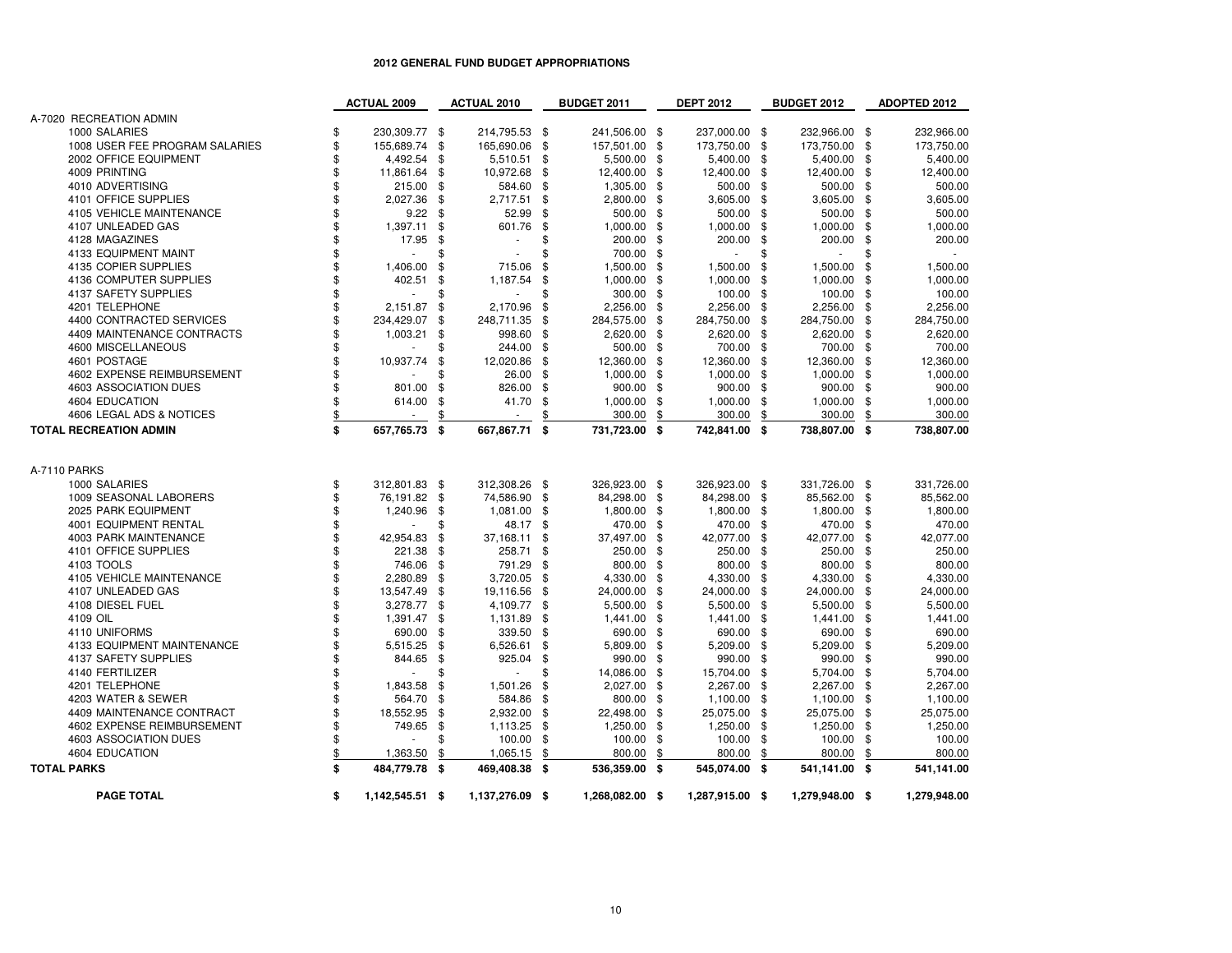|                                  |               | <b>ACTUAL 2009</b>       |      | <b>ACTUAL 2010</b> |      | <b>BUDGET 2011</b> |      | <b>DEPT 2012</b> |      | <b>BUDGET 2012</b> |      | ADOPTED 2012 |
|----------------------------------|---------------|--------------------------|------|--------------------|------|--------------------|------|------------------|------|--------------------|------|--------------|
| A-7140 PLAYGROUNDS               |               |                          |      |                    |      |                    |      |                  |      |                    |      |              |
| 1000 SALARIES                    | \$            | 43,892.39 \$             |      | 36,054.59          | - \$ | 40,690.00 \$       |      | 44,594.00 \$     |      | 45,262.00 \$       |      | 45.262.00    |
| 4000 EXPENSE                     | \$            | 428.70                   | \$   | 371.39             | \$   | 500.00             | \$   | 500.00           | \$   | 500.00             | \$   | 500.00       |
| <b>TOTAL PLAYGROUNDS</b>         | \$            | 44,321.09 \$             |      | 36,425.98          | - \$ | 41,190.00 \$       |      | 45,094.00 \$     |      | 45,762.00 \$       |      | 45,762.00    |
|                                  |               |                          |      |                    |      |                    |      |                  |      |                    |      |              |
| A-7270 BAND CONCERTS             |               |                          |      |                    |      |                    |      |                  |      |                    |      |              |
| 4000 EXPENSE                     | \$            | 5,493.37 \$              |      | 8,814.92           | \$   | 5,805.00           | \$   | 6,005.00         | \$   | 6,005.00           | -\$  | 6,005.00     |
| <b>TOTAL BAND CONCERTS</b>       | \$            | 5,493.37 \$              |      | 8,814.92 \$        |      | 5,805.00 \$        |      | $6,005.00$ \$    |      | $6,005.00$ \$      |      | 6,005.00     |
| A-7510 HISTORIAN                 |               |                          |      |                    |      |                    |      |                  |      |                    |      |              |
| 1000 SALARIES                    | \$            | 6,093.00 \$              |      | 6,050.87           | -\$  | 22,738.00 \$       |      | 22,738.00 \$     |      | 6,263.00           | - \$ | 6,263.00     |
| 2000 CAPITAL OUTLAY              | \$            | 32.35                    | - \$ |                    | \$   |                    | \$   |                  | \$   |                    | £.   |              |
| 4101 OFFICE SUPPLIES             | \$            | $\sim$                   | \$   |                    | \$   | 1,350.00           | \$   | 1,350.00         | -\$  | 200.00             | \$   | 200.00       |
| 4141 SOFTWARE                    | \$            | 65.34                    | \$   | 24.99              | \$   | 500.00             | \$   | 500.00           | \$   | $\mathbf{r}$       | \$   | $\omega$     |
| 4201 TELEPHONE                   | \$            |                          | \$   | 64.27              | \$   | 276.00             | -\$  | 276.00           | - \$ | 192.00             | \$   | 192.00       |
| 4407 COMPUTER SERVICES           | \$            |                          | \$   | ä,                 | \$   | 1,890.00           | \$   | 1,890.00 \$      |      | $\mathbf{r}$       | £.   | ×.           |
| 4600 MISCELLANEOUS               | \$            | $\sim$                   | \$   | ٠                  | \$   | 475.00             | \$   | 475.00 \$        |      | 275.00             | \$   | 275.00       |
| 4602 EXPENSE REIMBURSEMENT       | \$            |                          | \$   |                    | \$   | 200.00             | \$   | 200.00 \$        |      | 100.00 \$          |      | 100.00       |
| 4603 ASSOCIATION DUES            | \$            | 40.00                    | \$   | 70.00              | \$   | 250.00             | \$   | 250.00           | - \$ | 125.00             | -\$  | 125.00       |
| 4604 EDUCATION                   | $\frac{1}{2}$ |                          |      |                    | \$   | 200.00             | \$   | 200.00           | \$   | 100.00             | \$   | 100.00       |
| <b>TOTAL HISTORIAN</b>           | \$            | 6,230.69                 | \$   | 6,210.13           | \$   | 27,879.00          | \$   | 27,879.00        | - \$ | 7,255.00           | - \$ | 7,255.00     |
| A-7550 CELEBRATIONS              |               |                          |      |                    |      |                    |      |                  |      |                    |      |              |
| 4000 EXPENSE                     | \$            | 1,163.00 \$              |      | 805.07 \$          |      | 1,000.00 \$        |      | 1,000.00 \$      |      | 1,000.00 \$        |      | 1,000.00     |
| 4016 POSITIVELY PITTSFORD        | \$            | 15,471.65 \$             |      | 20,323.64          | \$   | 15,750.00          | \$   | 16,050.00 \$     |      | 16,050.00 \$       |      | 16,050.00    |
| <b>4017 PITTSFORD CELEBRATES</b> | \$            | 23,628.72 \$             |      | 22,362.17          | \$   | 20,285.00          | \$   | 20,585.00 \$     |      | 20,585.00 \$       |      | 20,585.00    |
| 4019 MEMORIAL DAY PARADE         | \$            | 6,314.00                 | \$   | 5,444.54           | \$   | 6,250.00           | \$   | 6,250.00 \$      |      | 6,250.00 \$        |      | 6,250.00     |
| 4020 HALLOWEEN PARTY             | \$            | 3,544.13                 | \$   | 3,583.93           | \$   | 3,595.00           | \$   | 3,595.00 \$      |      | 3,595.00 \$        |      | 3,595.00     |
| 4021 CANDLE LIGHT NIGHT          | \$            | 1,656.70                 | \$   | 500.00             | -\$  | 1,300.00           | - \$ | $1,300.00$ \$    |      | 1,300.00 \$        |      | 1,300.00     |
| 4022 REGATTA                     | \$            | 912.50                   | \$   | 912.50             | \$   | 1,300.00           | \$   | 1,300.00         | -\$  | 1,300.00           | - \$ | 1,300.00     |
| 4024 OUTDOOR MOVIE NIGHT         | $\frac{1}{2}$ | $\overline{\phantom{a}}$ | \$   | 2,771.83           | \$   | 3,000.00           | \$   | 3,600.00         | \$   | 3,600.00           | \$   | 3,600.00     |
| <b>TOTAL CELEBRATIONS</b>        | \$            | 52,690.70                | -\$  | 56,703.68          | - \$ | 52,480.00 \$       |      | 53,680.00 \$     |      | 53,680.00 \$       |      | 53,680.00    |
| A-8090 ENVIRONMENTAL BD          |               |                          |      |                    |      |                    |      |                  |      |                    |      |              |
| 1000 SALARIES                    | \$            | 1,837.98 \$              |      | 1,865.89           | \$   | 1,903.00 \$        |      | 1,903.00 \$      |      | 1,932.00 \$        |      | 1,932.00     |
| 4000 EXPENSE                     | $\frac{1}{2}$ |                          |      |                    | \$   | 500.00             | \$   | 500.00           | \$   | 500.00             | \$   | 500.00       |
| <b>TOTAL ENVIRONMENTAL BD</b>    | \$            | 1,837.98 \$              |      | 1,865.89           | - \$ | $2,403.00$ \$      |      | 2,403.00 \$      |      | $2,432.00$ \$      |      | 2,432.00     |
| <b>PAGE TOTAL</b>                | \$            | 110,573.83 \$            |      | 110,020.60 \$      |      | 129,757.00 \$      |      | 135,061.00 \$    |      | 115,134.00 \$      |      | 115,134.00   |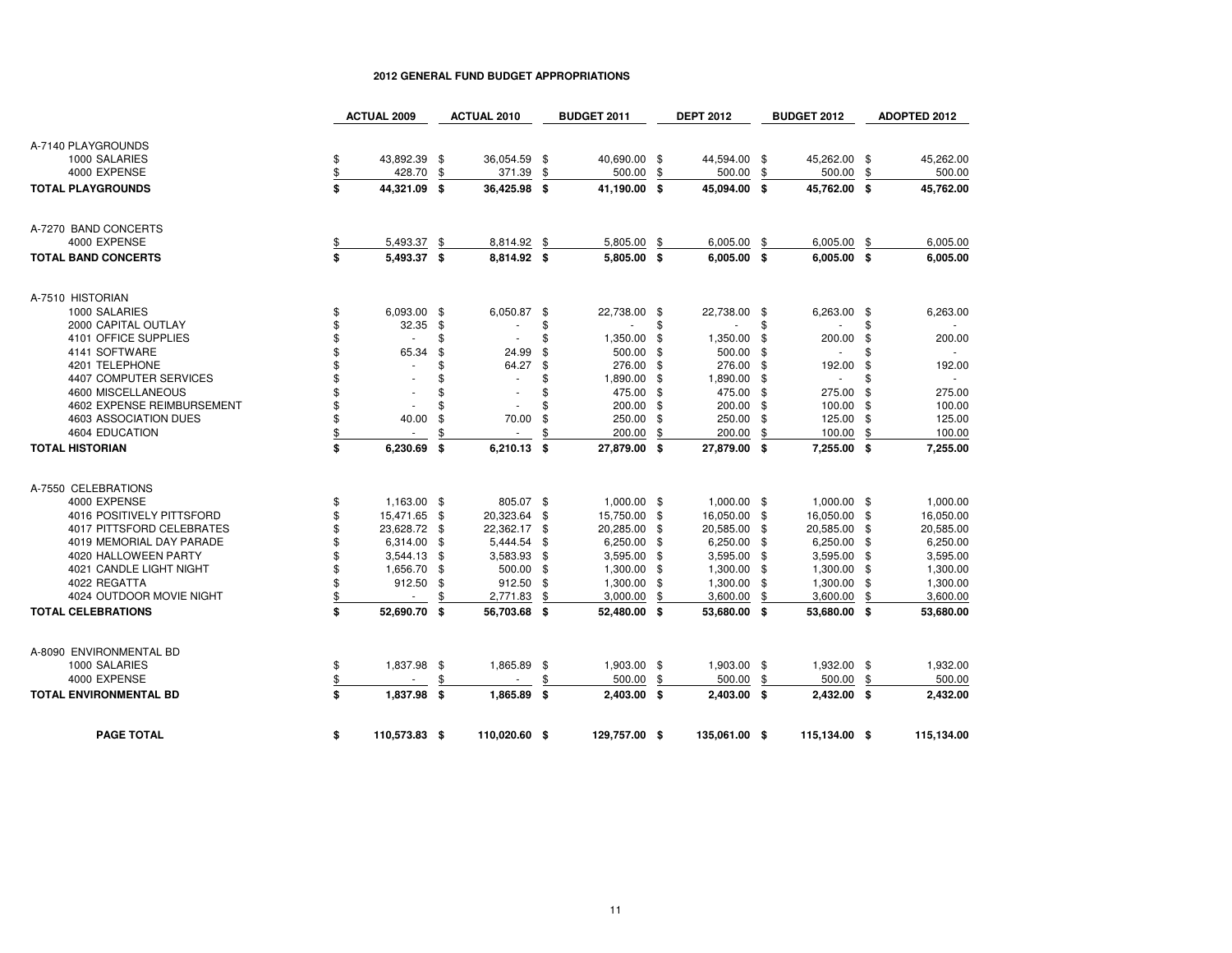|                               | <b>GENERAL FUND TOTAL</b>                                 | \$            | 6,975,280.14 \$          |          | 6,824,064.76 \$    |               | 7,702,024.00 \$       |               | 7,962,334.00 \$      |               | 7,852,820.00 \$           |          | 7,865,820.00          |
|-------------------------------|-----------------------------------------------------------|---------------|--------------------------|----------|--------------------|---------------|-----------------------|---------------|----------------------|---------------|---------------------------|----------|-----------------------|
|                               | <b>PAGE TOTAL</b>                                         | \$            | 2,720,960.87 \$          |          | 2,533,369.81 \$    |               | 2,707,886.00 \$       |               | 2,853,298.00 \$      |               | 2,810,504.00 \$           |          | 2,823,504.00          |
| <b>TOTAL TRANSFERS</b>        |                                                           | \$            | 1,686,528.76 \$          |          | 1,394,797.00 \$    |               | 1,273,178.00 \$       |               | 1,261,932.00 \$      |               | 1,261,932.00 \$           |          | 1,261,932.00          |
| 9950.9000<br>9961.9000        | TRANSFER TO CAPITAL PROJECTS<br><b>FUND CONTRIBUTIONS</b> | \$<br>\$      | 278,725.00<br>250,000.00 | \$<br>\$ | 113,782.00         | \$<br>\$      | 200,000.00 \$         | S             | 200,000.00 \$        | \$            | 200,000.00 \$             | \$       | 200,000.00            |
| A-9900 TRANSFERS<br>9901.9000 | <b>INTERFUND TRANSFERS</b>                                | \$            | 1,157,803.76 \$          |          | 1,281,015.00 \$    |               | 1,073,178.00 \$       |               | 1,061,932.00 \$      |               | 1,061,932.00 \$           |          | 1,061,932.00          |
| <b>TOTAL BENEFITS</b>         |                                                           | \$            | 761,702.98 \$            |          | 932,064.68         | \$            | 1,187,827.00          | -\$           | 1,310,485.00 \$      |               | 1,299,392.00 \$           |          | 1,312,392.00          |
| 9089.8000                     | MISC. EMPLOYEE BENEFITS                                   | \$            | 3,335.00                 | \$       | 3,535.00           | \$            | 5,250.00              | \$            | 5,250.00             | \$            | 5,250.00                  | \$       | 5,250.00              |
| 9060.8002                     | <b>DENTAL INSURANCE</b>                                   | \$            | 43,662.91                | \$       | 41,475.56          | \$            | 56,000.00             | \$            | 56,000.00            | -\$           | 56,000.00                 | \$       | 56,000.00             |
| 9060.8000                     | <b>HOSPITALIZATION</b>                                    | \$            | 296,323.36               | \$       | 348,548.07         | \$            | 437,428.00            | \$            | 468,103.00           | -\$           | 468,103.00                | \$       | 468,103.00            |
| 9055.8000                     | <b>DISABILITY INSURANCE</b>                               | \$            | 10,046.54                | \$       | 10,249.30          | \$            | 14,233.00             | \$            | 14,233.00            | -\$           | 14,233.00                 | \$       | 14,233.00             |
| 9050.8000                     | UNEMPLOYMENT INSURANCE                                    | \$            | 12,208.68                | \$       | 19,331.08          | -\$           | 3,918.00<br>12,000.00 | \$<br>\$      | 12,000.00            | -\$           | 12,000.00                 | - \$     | 3,965.00<br>12,000.00 |
| 9040.8001<br>9045.8000        | <b>FIRST AID</b><br><b>LIFE INSURANCE</b>                 | \$<br>\$      | 502.05<br>1,743.78       | \$<br>\$ | 980.92<br>2,302.74 | \$<br>\$      | 1,000.00              | \$            | 1,000.00<br>3,965.00 | \$<br>-\$     | $1,000.00$ \$<br>3,965.00 | \$       | 1,000.00              |
| 9040.8000                     | <b>WORKERS COMPENSATION</b>                               | \$            | 25,972.00                | \$       | 56,288.66          | -\$           | 49,652.00             | \$            | 49,652.00 \$         |               | 49,652.00 \$              |          | 62,652.00             |
| 9030.8000                     | SOCIAL SECURITY                                           | \$            | 205,343.07               | \$       | 210,027.72         | \$            | 225,237.00            | \$            | 225,237.00           | - \$          | 230,425.00 \$             |          | 230,425.00            |
| A-9000 BENEFITS<br>9010.8000  | <b>STATE RETIREMENT</b>                                   | \$            | 162,565.59 \$            |          | 239,325.63         | \$            | 383,109.00 \$         |               | 475,045.00           | - \$          | 458,764.00 \$             |          | 458,764.00            |
| <b>TOTAL CABLE TV</b>         |                                                           | \$            | 28,830.63 \$             |          | 33,312.62 \$       |               |                       | \$            |                      | \$            |                           | \$       |                       |
|                               | 4101 OFFICE SUPPLIES                                      | $\frac{1}{2}$ | 111.17                   | \$       | 201.89             | \$            |                       | $\frac{1}{2}$ |                      | $\frac{1}{2}$ |                           | \$       |                       |
|                               | 2001 COMPUTER EQUIPMENT                                   | \$            | 726.56                   | \$       |                    | \$            |                       | \$            |                      | \$            |                           | \$       |                       |
| A8989 CABLE TV                | 1000 OFFICE EQUIPMENT                                     | \$            | 27.992.90 \$             |          | 33,110.73 \$       |               |                       | \$            |                      | \$            |                           | \$       |                       |
| <b>TOTAL SHADE TREES</b>      |                                                           | \$            | 900.00 \$                |          |                    | \$            |                       | \$            |                      |               |                           | \$       |                       |
| A-8560 SHADE TREES            | 4000 EXPENSE                                              | <u>\$</u>     | 900.00                   | \$       |                    | $\frac{1}{2}$ |                       | $\frac{3}{2}$ |                      | $\frac{3}{3}$ |                           | \$       |                       |
| <b>TOTAL DRAINAGE</b>         |                                                           | \$            | 141,172.10 \$            |          | 143,164.38 \$      |               | 127,781.00 \$         |               | 157,881.00 \$        |               | 126,180.00 \$             |          | 126,180.00            |
|                               | 4400 CONTRACTED SERVICES                                  | \$            | 12,433.13                | \$       | 5,518.65           | \$            | 15,000.00             | \$            | 15,000.00            | \$            | 15,000.00                 | \$       | 15,000.00             |
|                               | 4202 GAS & ELECTRIC                                       | \$            | 620.88                   | -\$      | 750.15             | \$            | 1,350.00              | - \$          | 1,450.00             | -\$           | 1,450.00                  | \$       | 1,450.00              |
|                               | 4201 TELEPHONE                                            | \$            | 521.88                   | \$       | 483.86             | -\$           | 540.00                | \$            | 540.00               | -\$           | 540.00                    | \$       | 540.00                |
|                               | 4107 UNLEADED GAS<br>4108 DIESEL FUEL                     | \$<br>\$      | 539.40<br>1,027.17       | \$<br>\$ | 488.89<br>860.24   | \$<br>\$      | 400.00<br>1,200.00    | \$<br>\$      | 400.00<br>1,200.00   | -\$<br>- \$   | 400.00<br>1,200.00        | \$<br>\$ | 400.00<br>1,200.00    |
|                               | 4000 EXPENSE                                              | \$            | 19,807.18                | -\$      | 23,351.32          | -\$           | 23,000.00             | \$            | 23,000.00            | - \$          | 23,000.00                 | \$       | 23,000.00             |
|                               | 2005 CAP IMPROV - DRAINAGE                                | \$            | 22,647.68                | \$       | 28,898.63          | -\$           |                       | \$            | 30,000.00            | -\$           |                           |          |                       |
| A-8540 DRAINAGE               | 1000 SALARIES                                             | \$            | 83,574.78 \$             |          | 82,812.64          | \$            | 86,291.00 \$          |               | 86,291.00            | - \$          | 84,590.00 \$              |          | 84,590.00             |
|                               |                                                           |               | 101,826.40 \$            |          | 30,031.13 \$       |               | 119,100.00 \$         |               | 123,000.00 \$        |               | 123,000.00 \$             |          | 123,000.00            |
| <b>TOTAL YARD DEBRIS</b>      | 4400 CONTRACTED SERVICES                                  | \$<br>\$      | 2,662.41                 | \$       | ×.                 | \$            | 4,000.00              | \$            | 4,000.00             | \$            | 4,000.00                  | \$       | 4,000.00              |
|                               | 4124 LEASES                                               | \$            | 68,455.61                | \$       | ٠                  | \$            | 70,000.00             | \$            | 82,000.00            | - \$          | 82,000.00                 | \$       | 82,000.00             |
|                               | 4108 DIESEL FUEL                                          | \$            | 28,955.12 \$             |          | 22,943.44          | \$            | 35,100.00 \$          |               | 31,000.00 \$         |               | 31,000.00 \$              |          | 31,000.00             |
|                               | 4106 PARTS                                                | \$            | 1,753.26 \$              |          | 7,087.69           | -\$           | 10,000.00 \$          |               | 6,000.00 \$          |               | $6,000.00$ \$             |          | 6,000.00              |
| A-8160 YARD DEBRIS            |                                                           |               |                          |          |                    |               |                       |               |                      |               |                           |          |                       |

**ACTUAL 2010 BUDGET 2011 DEPT 2012 BUDGET 2012 ADOPTED 2012**

**ACTUAL 2009**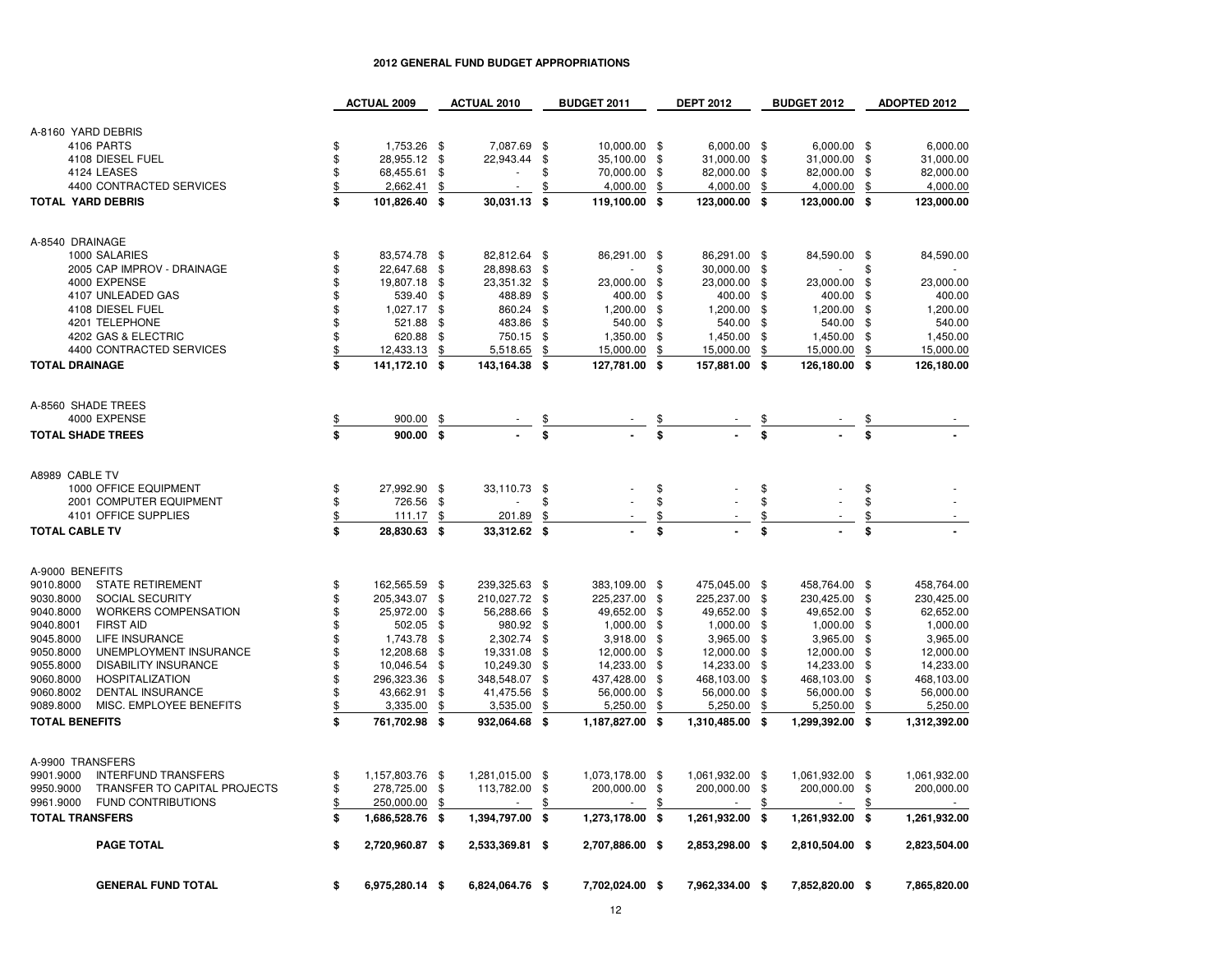### **2012 PART TOWN BUDGET - ESTIMATED REVENUES AND UNEXPENDED BALANCE**

|                                    | <b>ACTUAL 2009</b>  |     | <b>ACTUAL 2010</b> |      | <b>BUDGET 2011</b> |     | <b>DEPT 2012</b> |      | <b>BUDGET 2012</b> | <b>ADOPTED 2012</b> |
|------------------------------------|---------------------|-----|--------------------|------|--------------------|-----|------------------|------|--------------------|---------------------|
|                                    |                     |     |                    |      |                    |     |                  |      |                    |                     |
| 1001 REAL PROPERTY TAXES           |                     |     |                    |      |                    |     |                  |      |                    |                     |
| 1120 SALES TAX                     | 640,000.00          |     | 912,407.77         | \$   | 712,000.00         | \$. | 712,000.00       | \$   | 662,000.00         | 662,000.00          |
| 1560 SAFETY INSPECTION FEES        | 37,167.38           |     | 2,456.79           |      | 1,000.00           | -96 | 1,000.00         | \$   | 1,000.00           | 1,000.00            |
| <b>1570 DEMOLITION PERMITS</b>     | 1,070.00            | \$. | 870.00             | -\$  | 800.00             | -S  | 500.00           | - \$ | 500.00             | 500.00              |
| 1589 CODE ENFORCEMENT FEES         | 3,150.00            |     | 1,400.00           | - \$ | 2,000.00           | \$. | 1,500.00         | - \$ | 1,500.00           | 1,500.00            |
| 2110 ZONING FEES                   | 2.814.00            | \$  | 3,390.00           | \$   | 3,500.00 \$        |     | 4,000.00         | - \$ | 4,000.00           | 4,000.00            |
| 2115 PLANNING BOARD FEES           | 14,174.75           | \$. | 16,181.50          | \$   | 7,000.00           | \$  | 12,000.00        | \$   | 12,000.00          | 12,000.00           |
| 2300 SERVICE - OTHER GOV'T.        |                     |     |                    |      |                    |     | 7,800.00         |      | 7,800.00           | 7,800.00            |
| 2389 OTHER HOME/COMMUNITY          |                     |     |                    |      |                    |     |                  |      |                    |                     |
| 2401 INTEREST & EARNINGS           | 8,105.35            |     | 4,138.98           | \$   | 3,500.00           |     | 3,500.00         |      | 3,500.00           | 3,500.00            |
| 2545 LICENSES, OTHER               | 3,900.00            |     | 3,300.00           | \$   | 2,000.00           |     | 2,000.00         | -\$  | 2,000.00           | 2,000.00            |
| 2550 PERMITS - CERT. OF OCCUPANCY  | 3,256.00            |     | 3,935.00           | \$   | 2,000.00           | \$  | 2,000.00         | -\$  | 2,000.00           | 2,000.00            |
| 2555 BUILDING & ALTERATION PERMITS | 65,410.65 \$        |     | 87,812.75          | \$   | 60,000.00 \$       |     | 60,000.00        | \$   | 60,000.00          | 60,000.00           |
| 2590 PERMITS                       | 2,615.00            | \$  | 4,565.00           | \$   | 2,000.00           | \$  | 2,000.00         | -\$  | 2,000.00           | 2,000.00            |
| 2591 FIRE ALARM PERMITS            | 6,090.00            |     | 5,200.00           | \$   | 4,000.00           |     | 4,000.00         | \$   | 4,000.00           | 4,000.00            |
| 2655 MINOR SALES                   | 36.00               |     | 52.00              | \$   |                    |     |                  |      |                    |                     |
| 2665 SALE OF EQUIPMENT             |                     |     |                    |      |                    |     |                  |      |                    |                     |
| 2680 INSURANCE RECOVERY            |                     |     | 1,567.71           |      |                    |     |                  |      |                    |                     |
| 2701 REFUND OF PRIOR YEAR EXP.     | 58.85               |     | 240.00             |      |                    |     |                  |      |                    |                     |
| 2705 GIFTS & DONATIONS             |                     |     | 5,567.50           | \$   |                    |     |                  |      |                    |                     |
| 2770 OTHER UNCLASSIFIED REVENUES   |                     |     |                    |      |                    |     |                  |      |                    |                     |
| 3089 OTHER STATE AID               |                     |     |                    |      |                    |     |                  |      |                    |                     |
| 3960 STATE AID: EMERGENCY          |                     |     |                    |      |                    |     |                  |      |                    |                     |
| 4960 FEDERAL AID: EMERGENCY        |                     |     |                    |      |                    |     |                  |      |                    |                     |
| 5031 INTERFUND TRANSFER            | 93,483.00           |     | 46,505.00          |      |                    |     |                  |      |                    |                     |
|                                    | 881,330.98          | \$  | 1,099,590.00       | \$   | 799,800.00         | \$  | 812,300.00 \$    |      | 762,300.00         | \$<br>762,300.00    |
| 5999 APPROP FD BALANCE             |                     |     |                    | \$   | 179,827.00 \$      |     | 186,000.00 \$    |      | 240,609.00 \$      | 240,609.00          |
|                                    | \$<br>881,330.98 \$ |     | 1,099,590.00 \$    |      | 979,627.00 \$      |     | 998,300.00 \$    |      | 1,002,909.00 \$    | 1,002,909.00        |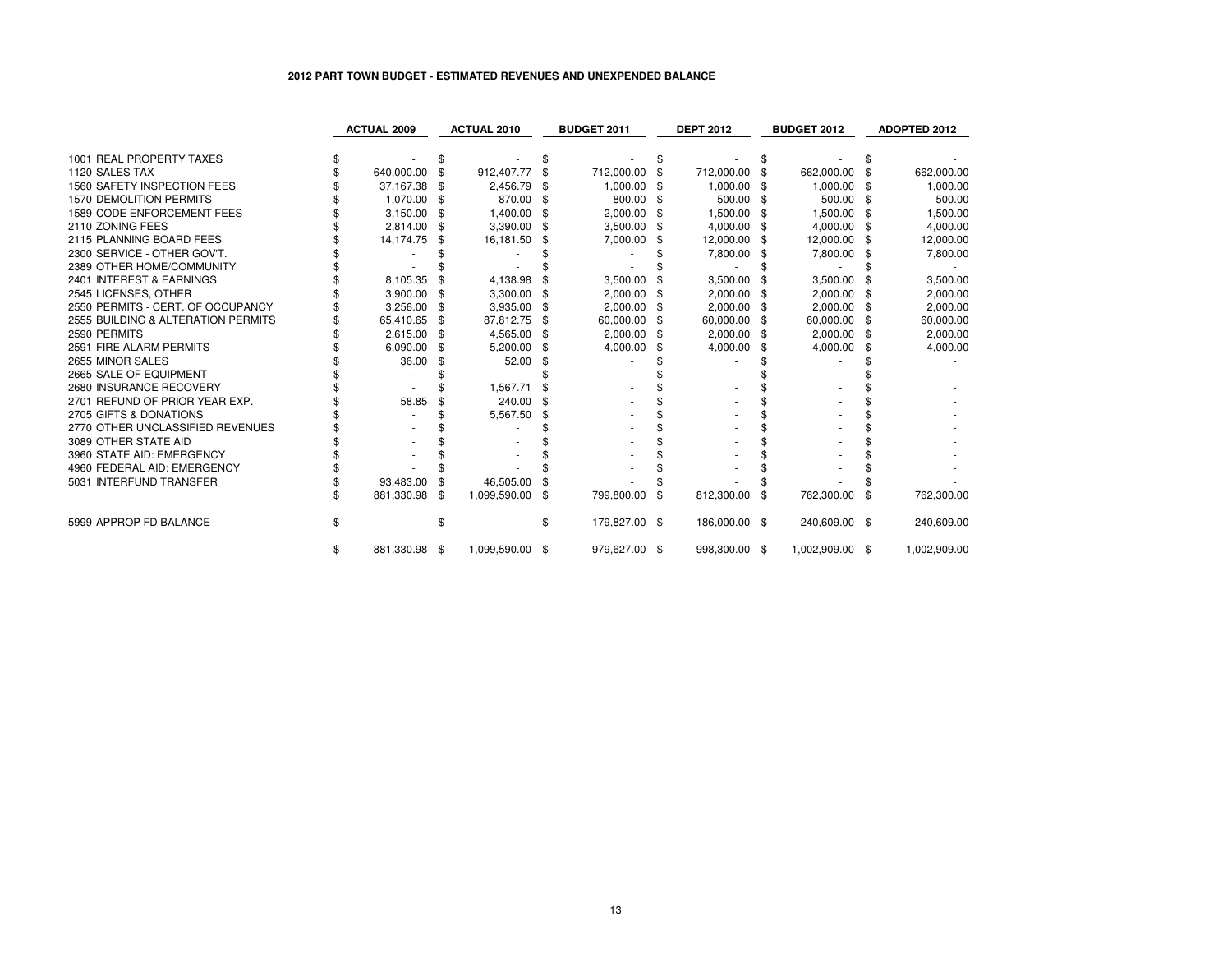# **2012 PART TOWN BUDGET APPROPRIATIONS**

|                                              | <b>ACTUAL 2009</b>             |      | <b>ACTUAL 2010</b> |      | <b>BUDGET 2011</b> | <b>DEPT 2012</b>   |      | BUDGET 2012   |      | ADOPTED 2012 |
|----------------------------------------------|--------------------------------|------|--------------------|------|--------------------|--------------------|------|---------------|------|--------------|
| B-1680 TECHNOLOGY                            |                                |      |                    |      |                    |                    |      |               |      |              |
| 1000 SALARIES                                | \$<br>52,597.16 \$             |      |                    | \$   |                    | \$                 | \$   |               | \$   |              |
| 2002 OFFICE EQUIPMENT                        | \$<br>500.00                   | \$   |                    | \$   |                    | \$                 | \$   |               | \$   |              |
| 4101 OFFICE SUPPLIES                         | \$<br>691.25                   | \$   |                    | \$   |                    | \$                 | \$   |               | \$   |              |
| 4111 MATERIALS                               | \$<br>500.00                   | \$   |                    | \$   |                    | \$                 | \$   |               | \$   |              |
| 4141 SOFTWARE                                | \$                             | \$   |                    | \$   |                    | \$                 | \$   |               | \$   |              |
| 4201 TELEPHONE                               | \$<br>66.21                    | \$   |                    | \$   |                    | \$                 | \$   |               | \$   |              |
| 4404 CONSULTANTS                             | \$                             | \$   |                    | \$   |                    | \$                 | \$   |               | \$   |              |
| 4409 MAINTENANCE CONTRACTS                   | \$<br>4,240.00                 | \$   |                    | \$   |                    | \$                 | \$   |               | \$   |              |
| 4406 EDUCATION                               | \$<br>75.00                    | \$   |                    | \$   |                    | \$                 | \$   |               | \$   |              |
|                                              | \$<br>58,669.62 \$             |      |                    | \$   |                    | \$                 | \$   |               | \$   |              |
|                                              |                                |      |                    |      |                    |                    |      |               |      |              |
| B-1900'S SPECIAL ITEMS                       |                                |      |                    |      |                    |                    |      |               |      |              |
| 1989.2001<br>COMPUTER/TECHNOLOGY REPLACEMENT | \$                             | \$   | 4,978.74 \$        |      | 1,345.00 \$        | 1,345.00 \$        |      | 1,345.00 \$   |      | 1,345.00     |
| 1989-2003<br>FLEET REPLACEMENT - YD DEBRIS   | \$<br>152,178.66               | \$   | 112,428.39         | \$   | 61,916.00          | \$<br>62,535.00    | \$   | 62,535.00     | - \$ | 62,535.00    |
| FLEET REPLACEMENT - GEN ADMIN<br>1989-2029   | \$<br>15,111.28                | \$   | 9,353.50           | -\$  | 20,812.00          | \$<br>21,020.00 \$ |      | 21,020.00 \$  |      | 21,020.00    |
| 1990-4000<br><b>CONTINGENCY</b>              | \$<br>$\overline{\phantom{a}}$ | \$   |                    | \$   | 20,000.00          | \$<br>20,000.00    | \$   | 20,000.00     | \$   | 20,000.00    |
| <b>TOTAL SPECIAL ITEMS</b>                   | \$<br>167,289.94               | \$   | 126,760.63         | -\$  | 104,073.00 \$      | 104,900.00 \$      |      | 104,900.00 \$ |      | 104,900.00   |
| B-3620 SAFETY INSPECTION                     |                                |      |                    |      |                    |                    |      |               |      |              |
| 1000 SALARIES                                | \$<br>128,812.01 \$            |      | 129,504.75 \$      |      | 132,153.00 \$      | 132,153.00 \$      |      | 134,378.00 \$ |      | 134,378.00   |
| 2002 OFFICE EQUIPMENT                        | \$<br>49.00                    | \$   |                    | \$.  | 500.00             | \$<br>500.00 \$    |      | 500.00        | - \$ | 500.00       |
| 4000 EXPENSE                                 | \$<br>1,588.00                 | \$   | 3,929.46           | \$   | 4,815.00           | \$<br>5,625.00     | -\$  | 5,625.00      | -\$  | 5,625.00     |
| 4101 OFFICE SUPPLIES                         | \$<br>391.27                   | \$   | 376.69             | \$   | 700.00             | \$<br>700.00       | \$   | 700.00        | - \$ | 700.00       |
| <b>4105 VEHICLE MAINTENANCE</b>              | \$<br>556.28                   | \$   | 1,230.50           | \$   | 1,140.00           | \$<br>1,300.00     | \$   | 1,300.00      | \$   | 1,300.00     |
| 4107 UNLEADED GAS                            | \$<br>2,829.56                 | \$   | 4,006.96           | \$   | 4,400.00           | \$<br>4,400.00     | \$   | 4,400.00      | - \$ | 4,400.00     |
| 4137 SAFETY SUPPLIES                         | \$<br>13.49                    | \$   | 4.30               | \$   | 100.00             | \$<br>100.00       | \$   | 100.00        | -\$  | 100.00       |
| 4201 TELEPHONE                               | \$<br>961.05                   | \$   | 854.00             | \$   | 1,110.00           | \$<br>1,440.00     | \$   | 1,440.00      | - \$ | 1,440.00     |
| 4602 EXPENSE REIMBURSEMENT                   | \$<br>233.50                   | \$   | 91.95              | \$   | 200.00             | \$<br>200.00       | \$   | 200.00        | -\$  | 200.00       |
| 4603 ASSOCIATION DUES                        | \$<br>580.00                   | \$   | 635.00             | -\$  | 530.00             | \$<br>435.00       | \$   | 435.00 \$     |      | 435.00       |
| <b>4604 EDUCATION</b>                        | \$<br>780.00                   | \$   | 1,791.60           | \$   | 1,725.00           | \$<br>1,825.00     | \$   | 1,825.00      | \$   | 1,825.00     |
| 4606 LEGAL ADS & NOTICES                     |                                | \$   | 32.02              | \$   | 200.00             | \$<br>200.00       |      | 200.00        |      | 200.00       |
|                                              | \$<br>56.10                    |      |                    |      |                    |                    | \$   |               | \$   |              |
| <b>TOTAL SAFETY INSPECTION</b>               | \$<br>136,850.26               | - \$ | 142,457.23         | \$   | 147,573.00 \$      | 148,878.00         | - \$ | 151,103.00 \$ |      | 151,103.00   |
| <b>B-4560 PHYSICIAN</b>                      |                                |      |                    |      |                    |                    |      |               |      |              |
| 4000 EXPENSE                                 |                                | \$   |                    |      | 350.00             | \$<br>350.00       | \$   | 350.00        | \$   | 350.00       |
| <b>TOTAL PHYSICAL</b>                        | \$                             | \$   |                    | \$   | 350.00             | \$<br>350.00       | \$   | 350.00 \$     |      | 350.00       |
| B-8010 ZONING                                |                                |      |                    |      |                    |                    |      |               |      |              |
| 1000 SALARIES                                | \$<br>1,837.98 \$              |      | 1,838.07           | - \$ | 1,903.00 \$        | 1,903.00 \$        |      | 1,932.00 \$   |      | 1,932.00     |
| 4007 HPC EXPENSE                             | \$<br>65.00                    | \$   | 112.00             | \$   | 500.00             | \$<br>500.00       | - \$ | 500.00 \$     |      | 500.00       |
| 4008 ZBA EXPENSE                             | \$<br>852.00                   | \$   | 212.00             | \$   | 500.00             | \$<br>500.00       | \$   | 500.00        | -\$  | 500.00       |
| 4606 LEGAL                                   | \$<br>566.08                   | \$   | 868.33             | \$   | 1,000.00           | \$<br>1,000.00     | \$   | 1,000.00      | \$   | 1,000.00     |
| <b>TOTAL ZONING</b>                          | \$<br>3,321.06                 | - \$ | $3,030.40$ \$      |      | $3,903.00$ \$      | 3,903.00           | - \$ | $3,932.00$ \$ |      | 3,932.00     |
| <b>PAGE TOTAL</b>                            | \$<br>366,130.88 \$            |      | 272,248.26 \$      |      | 255,899.00 \$      | 258,031.00 \$      |      | 260,285.00 \$ |      | 260,285.00   |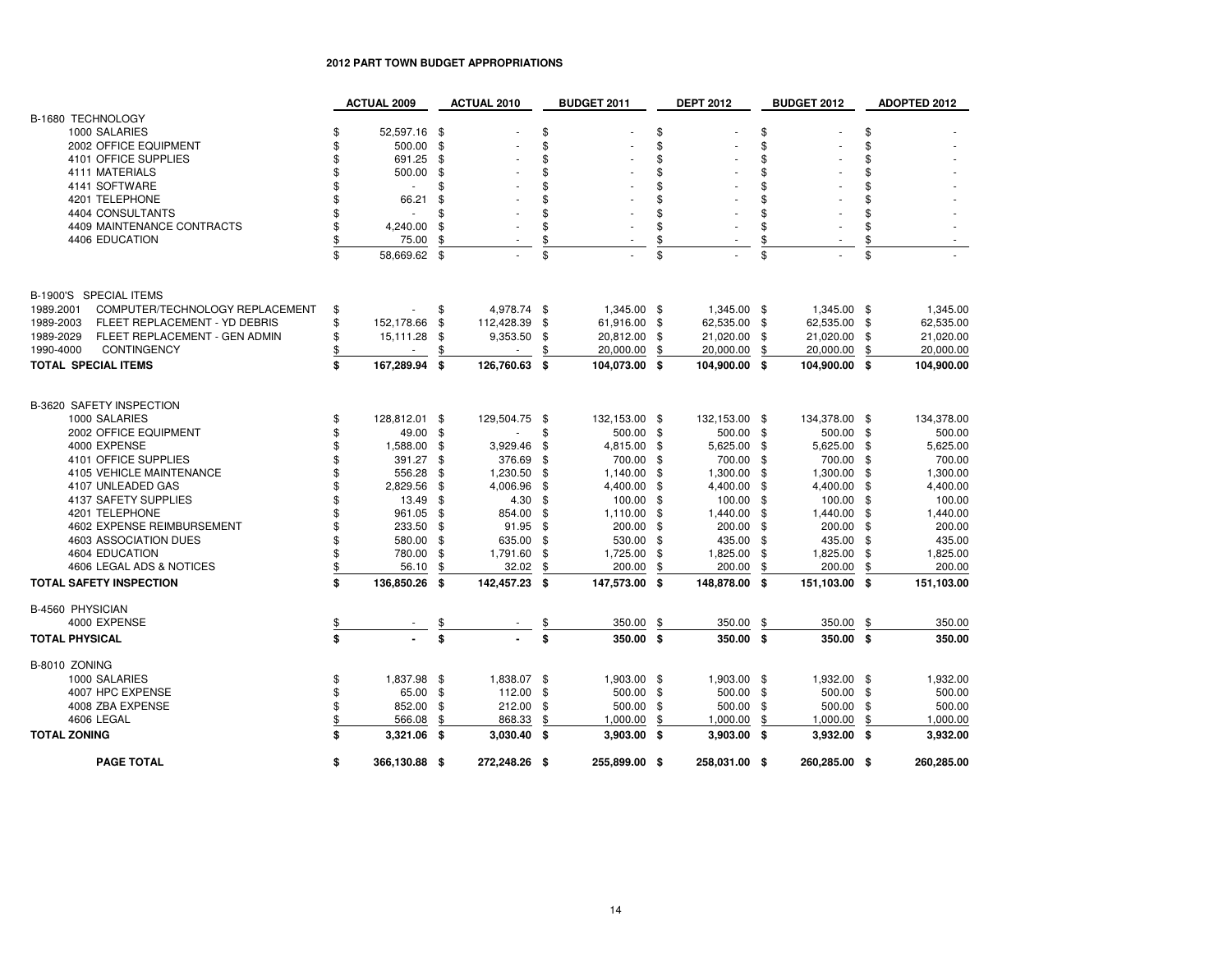### **2012 PART TOWN BUDGET APPROPRIATIONS**

|                          |                                     | <b>ACTUAL 2009</b>    |     | <b>ACTUAL 2010</b> |      | <b>BUDGET 2011</b>       |      | <b>DEPT 2012</b> |      | <b>BUDGET 2012</b>       |     | <b>ADOPTED 2012</b> |
|--------------------------|-------------------------------------|-----------------------|-----|--------------------|------|--------------------------|------|------------------|------|--------------------------|-----|---------------------|
| B-8020 PLANNING          |                                     |                       |     |                    |      |                          |      |                  |      |                          |     |                     |
|                          | 1000 SALARIES                       | \$<br>242,774.09 \$   |     | 246,020.98 \$      |      | 247,306.00 \$            |      | 247,306.00 \$    |      | 251,050.00 \$            |     | 251,050.00          |
|                          | 2002 OFFICE EQUIPMENT               | \$<br>584.48          | \$  |                    | \$   | 500.00                   | -\$  | 500.00 \$        |      | 500.00 \$                |     | 500.00              |
|                          | 4006 PLANNING BOARD EXPENSE         | \$<br>3,477.84        | \$  | 602.69             | -\$  | 3,000.00                 | -\$  | 3,000.00         | -\$  | $3,000.00$ \$            |     | 3,000.00            |
|                          | 4101 OFFICE SUPPLIES                | \$<br>449.32          | \$  | 590.34             | \$   | 1,000.00                 | - \$ | 1,400.00         | - \$ | 1,400.00 \$              |     | 1,400.00            |
|                          | 4105 VEHICLE MAINTENANCE            | \$<br>306.60          | \$  | 122.80             | \$   | 300.00                   | - \$ | 500.00           | - \$ | 500.00 \$                |     | 500.00              |
|                          | 4107 UNLEADED GAS                   | \$<br>489.78          | \$  | 480.69             | -\$  | 1,500.00                 | -\$  | 1,500.00         | - \$ | 1,500.00 \$              |     | 1,500.00            |
|                          | 4137 SAFETY SUPPLIES                | \$<br>$\mathbf{r}$    | \$  | $\sim$             | \$   | 100.00                   | -\$  | 100.00           | -\$  | 100.00 \$                |     | 100.00              |
|                          | 4201 TELEPHONE                      | \$<br>408.99          | \$  | 356.24             | \$   | 480.00 \$                |      | 480.00 \$        |      | 480.00 \$                |     | 480.00              |
|                          | 4401 ENGINEERS                      | \$<br>20,711.90       | \$  | 35,806.60          | -\$  | 25,000.00 \$             |      | 25,000.00 \$     |      | 25,000.00 \$             |     | 25,000.00           |
|                          | 4404 CONSULTANTS                    | \$<br>115,201.04      | \$  | 124,820.00         | \$   | $6,000.00$ \$            |      | $6,000.00$ \$    |      | $6,000.00$ \$            |     | 6,000.00            |
|                          | 4407 COMPUTER SERVICES              | \$<br>187.89          | \$  |                    | \$   | 750.00 \$                |      | 750.00 \$        |      | 750.00 \$                |     | 750.00              |
|                          | 4604 EDUCATION                      | \$<br>215.00          | -\$ | 375.00             | \$   | 500.00                   | -\$  | 1,500.00 \$      |      | 1,500.00 \$              |     | 1,500.00            |
|                          | 4606 LEGAL ADS & NOTICES            | \$<br>352.77          | \$  | 210.22             | \$   | 750.00                   | \$   | 1,500.00         | \$   | 1,500.00                 | \$  | 1,500.00            |
| <b>TOTAL PLANNING</b>    |                                     | \$<br>385,159.70 \$   |     | 409,385.56         | - \$ | 287,186.00 \$            |      | 289,536.00 \$    |      | 293,280.00 \$            |     | 293,280.00          |
|                          |                                     |                       |     |                    |      |                          |      |                  |      |                          |     |                     |
| B-8160 YARD DEBRIS       |                                     |                       |     |                    |      |                          |      |                  |      |                          |     |                     |
|                          | 4009 PRINTING                       | \$                    | \$  |                    | \$   | $3,500.00$ \$            |      | 3,500.00 \$      |      | $3,500.00$ \$            |     | 3,500.00            |
|                          | 4400 CONTRACTED SERVICES            | 235,474.81            | \$  | 240,599.58         | \$   | 250,000.00               | \$   | 250,000.00       | -\$  | 250,000.00               | \$  | 250,000.00          |
| <b>TOTAL YARD DEBRIS</b> |                                     | \$<br>235,474.81 \$   |     | 240,599.58         | -\$  | 253,500.00 \$            |      | 253,500.00 \$    |      | 253,500.00 \$            |     | 253,500.00          |
| <b>B-9000 BENEFITS</b>   |                                     |                       |     |                    |      |                          |      |                  |      |                          |     |                     |
| 9010.8000                | <b>STATE RETIREMENT</b>             | \$<br>26,950.78 \$    |     | 38,437.65 \$       |      | 53,423.00 \$             |      | 65,673.00 \$     |      | 64,240.00 \$             |     | 64,240.00           |
| 9030.8000                | SOCIAL SECURITY                     | \$<br>27,356.31       | \$  | 28,511.07          | - \$ | 30,442.00 \$             |      | 30,442.00 \$     |      | 30,443.00 \$             |     | 30,443.00           |
| 9040.8000                | <b>WORKERS COMPENSATION</b>         | \$<br>7,000.00        | \$  | 11,150.66          | -\$  | $9,000.00$ \$            |      | $9,000.00$ \$    |      | $9,000.00$ \$            |     | 9,000.00            |
| 9040.8001                | <b>FIRST AID</b>                    |                       | \$  | $\sim$             | \$   | 300.00 \$                |      | 300.00 \$        |      | 300.00 \$                |     | 300.00              |
| 9045.8000                | LIFE INSURANCE                      | \$<br>434.16          | \$  | 434.16             | -\$  | 570.00 \$                |      | 570.00           | - \$ | 570.00 \$                |     | 570.00              |
| 9050.8000                | UNEMPLOYMENT INSURANCE              | \$                    | \$  | $\omega$           | \$   | $\overline{\phantom{a}}$ |      | ÷,               | \$   | $\overline{\phantom{a}}$ |     |                     |
| 9055.8000                | <b>DISABILITY INSURANCE</b>         | \$<br>2,017.59        | \$  | 1,635.92           | -\$  | 2,112.00                 | \$   | 2,112.00         | -\$  | 2,112.00                 | \$  | 2,112.00            |
| 9060.8000                | <b>HOSPITALIZATION</b>              | \$<br>53,609.24       | \$  | 59,416.44          | \$   | 78,035.00                | \$   | 80,019.00        | -\$  | 80,019.00                | -\$ | 80,019.00           |
| 9060.8002                | <b>DENTAL INSURANCE</b>             | \$<br>6,881.34        | \$  | 9,517.66           | - \$ | 9,000.00                 | -\$  | $9,000.00$ \$    |      | $9,000.00$ \$            |     | 9,000.00            |
| 9089.8000                | MISC. EMPLOYEE BENEFITS             | \$<br>55.00           | \$  | 110.30             | \$   | 160.00                   | \$   | 160.00           | \$   | 160.00                   | \$  | 160.00              |
| <b>TOTAL BENEFITS</b>    |                                     | \$<br>124,304.42 \$   |     | 149,213.86 \$      |      | 183,042.00 \$            |      | 197,276.00 \$    |      | 195,844.00 \$            |     | 195,844.00          |
|                          |                                     |                       |     |                    |      |                          |      |                  |      |                          |     |                     |
| <b>B-9901 TRANSFERS</b>  |                                     |                       |     |                    |      |                          |      |                  |      |                          |     |                     |
| 9901.9000                | <b>INTERFUND TRANSFERS</b>          | \$                    | \$  |                    | \$   |                          | \$   |                  | \$   |                          | \$  |                     |
| 9950.9000                | <b>TRANSFER TO CAPITAL PROJECTS</b> | \$<br>11,890.00       | \$  | 6,986.00           | \$   |                          | \$   |                  | \$   |                          | \$  |                     |
| <b>TOTAL TRANSFERS</b>   |                                     | \$<br>11,890.00 \$    |     | 6,986.00 \$        |      |                          | \$   |                  | \$   |                          | \$  |                     |
|                          | <b>PAGE TOTAL</b>                   | \$<br>756,828.93 \$   |     | 806,185.00 \$      |      | 723,728.00 \$            |      | 740,312.00 \$    |      | 742,624.00 \$            |     | 742,624.00          |
|                          | TOTAL PART TOWN BUDGET              | \$<br>1,122,959.81 \$ |     | 1,078,433.26 \$    |      | 979,627.00 \$            |      | 998,343.00 \$    |      | 1,002,909.00 \$          |     | 1,002,909.00        |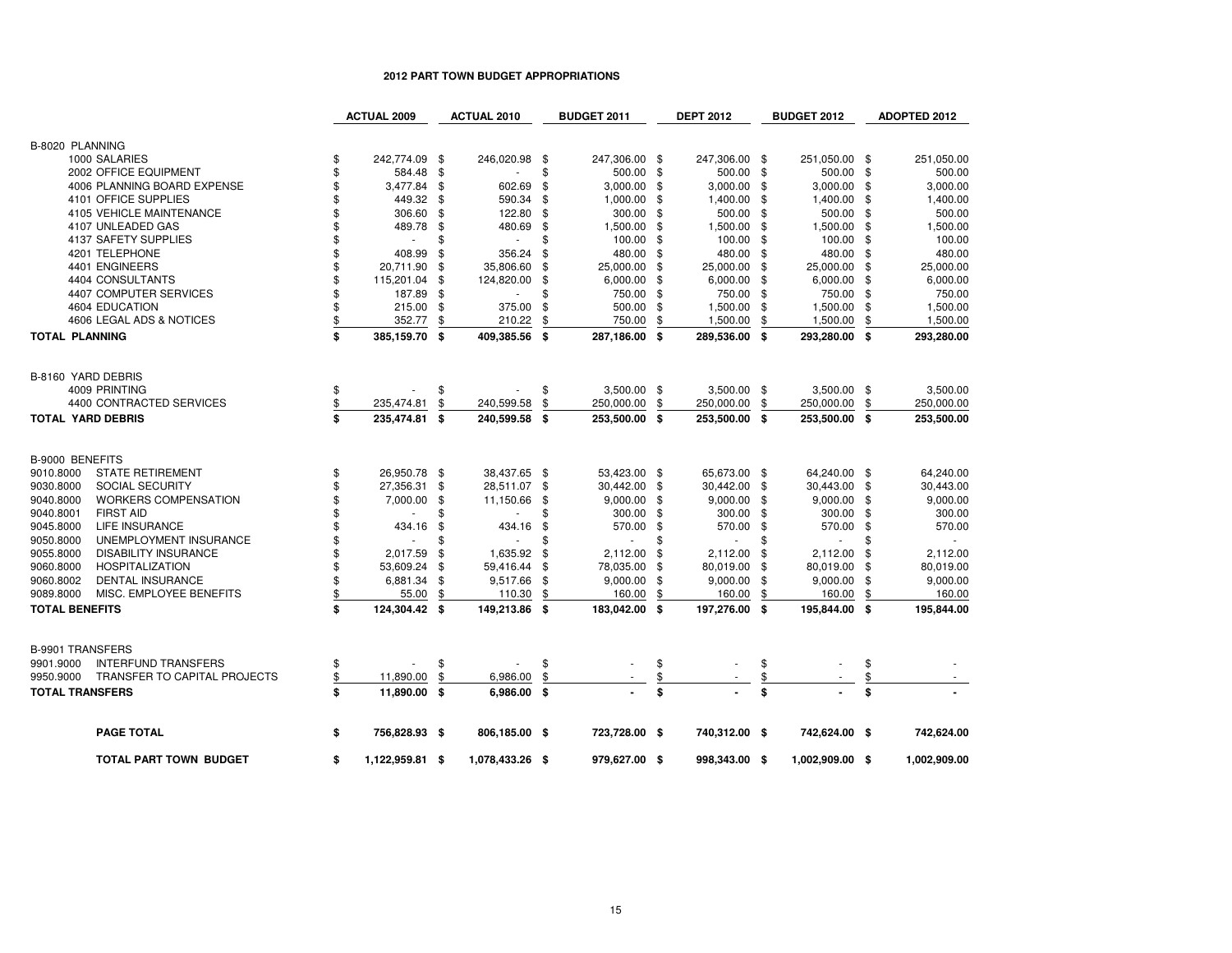## **2012 LIBRARY FUND - ESTIMATED REVENUES AND UNEXPENDED BALANCE**

|                                  | <b>ACTUAL 2009</b> |     | <b>ACTUAL 2010</b> |      | <b>BUDGET 2011</b> |      | <b>DEPT 2012</b> |      | <b>BUDGET 2012</b> | <b>ADOPTED 2012</b> |
|----------------------------------|--------------------|-----|--------------------|------|--------------------|------|------------------|------|--------------------|---------------------|
|                                  |                    |     |                    |      |                    |      |                  |      |                    |                     |
| 1001 REAL PROPERTY TAXES         | 891,265.00 \$      |     | 929,559.00 \$      |      | 972,865.00 \$      |      |                  |      |                    |                     |
| 2080 COPIER FEES                 | 2,226.83           |     | 1,317.75           | - 36 | 2,000.00           | - \$ | 1,200.00         |      | 1,200.00 \$        | 1,200.00            |
| 2081 COLLECTION FEES             | 3,521.29           |     | 3,525.08           | - 5  | $3,000.00$ \$      |      | $3,000.00$ \$    |      | $3,000.00$ \$      | 3,000.00            |
| 2082 LIBRARY FINES               | 82,494.28          |     | 83,237.85          | - \$ | 85,000.00 \$       |      | 87,500.00        | - \$ | 87,500.00 \$       | 87,500.00           |
| 2083 PRINTING REVENUE            |                    |     | 1,021.56           | - \$ | 10,000.00 \$       |      | $5,000.00$ \$    |      | 5,000.00 \$        | 5,000.00            |
| 2401 INTEREST & EARNINGS         | 6,264.03           |     | 3,276.25           |      | 3,500.00           | - 56 | 3,000.00         | - \$ | $3,000.00$ \$      | 3,000.00            |
| 2665 SALE OF EQUIPMENT           |                    |     |                    |      |                    |      |                  |      |                    |                     |
| 2701 REFUND OF PRIOR YEAR EXP.   |                    |     | 512.13             |      |                    |      |                  |      |                    |                     |
| <b>2705 GIFTS</b>                |                    |     |                    |      |                    |      |                  |      |                    |                     |
| 2760 SYSTEM GRANTS               | 8,679.00           |     | 300.00             |      |                    |      |                  |      |                    |                     |
| 2770 OTHER UNCLASSIFIED REVENUES | 15,777.00          |     | 15,777.00          | - 35 |                    |      |                  |      |                    |                     |
| 3089 OTHER STATE AID             |                    |     |                    |      |                    |      |                  |      |                    |                     |
| 5031 INTERFUND TRANSFER          |                    |     |                    |      |                    |      |                  |      |                    |                     |
| TOTAL REVENUE                    | 1,010,227.43       | -86 | 1,038,526.62       | - 35 | 1,076,365.00       | \$   | 99,700.00        | - \$ | 99,700.00 \$       | 99,700.00           |
|                                  |                    |     |                    |      |                    |      |                  |      |                    |                     |
| 5999 APPROP FD BALANCE           | $\sim$             |     |                    |      | 50,000.00 \$       |      | 40,000.00 \$     |      | 45,000.00 \$       | 45,000.00           |
| \$                               | 1,010,227.43 \$    |     | 1,038,526.62 \$    |      | 1,126,365.00 \$    |      | 139,700.00 \$    |      | 144,700.00 \$      | 144,700.00          |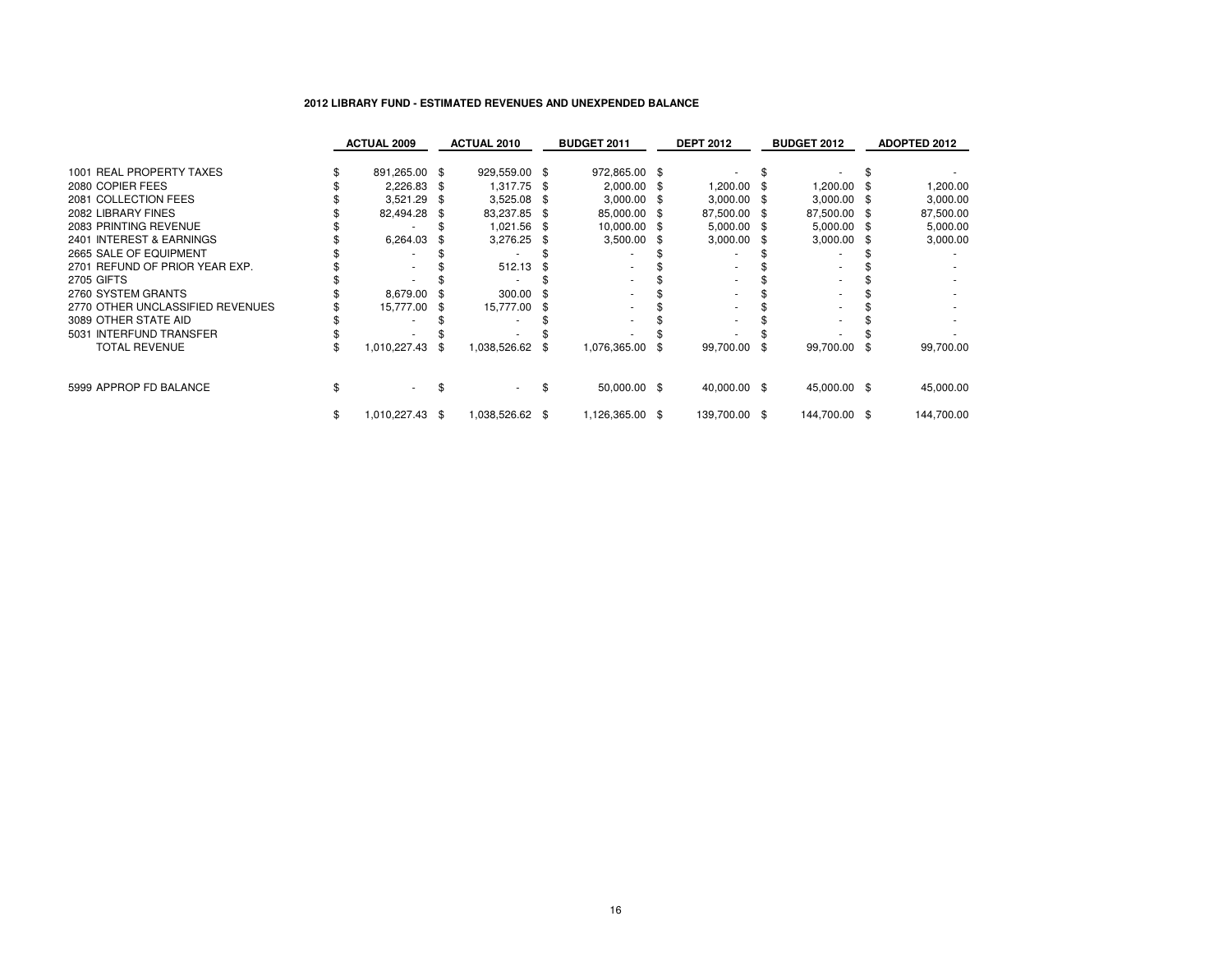### **2012 LIBRARY BUDGET APPROPRIATIONS**

|                                          | <b>ACTUAL 2009</b>    | <b>ACTUAL 2010</b> |           | <b>BUDGET 2011</b> |      | <b>DEPT 2012</b> | <b>BUDGET 2012</b> |      | <b>ADOPTED 2012</b> |
|------------------------------------------|-----------------------|--------------------|-----------|--------------------|------|------------------|--------------------|------|---------------------|
|                                          |                       |                    |           |                    |      |                  |                    |      |                     |
| L-4560 PHYSICIAN                         |                       |                    |           |                    |      |                  |                    |      |                     |
| 4000 EXPENSE                             | \$                    |                    | <u>\$</u> | 500.00             | \$   | 500.00           | \$<br>500.00       | - \$ | 500.00              |
| <b>TOTAL PHYSICIAN</b>                   | \$                    | \$                 | \$        | 500.00 \$          |      | 500.00 \$        | 500.00 \$          |      | 500.00              |
| L-7410 LIBRARY                           |                       |                    |           |                    |      |                  |                    |      |                     |
| 1001 PROFESSIONALS                       | \$<br>390,448.62 \$   | 396,391.69 \$      |           | 388,867.00 \$      |      | 388,867.00 \$    | 405,810.00 \$      |      | 405,273.00          |
| 1002 CLERICAL                            | \$<br>145,211.32 \$   | 142,590.36         | \$        | 145,217.00         | \$   | 145,217.00 \$    | 147,385.00 \$      |      | 147,922.00          |
| 1003 PAGES                               | \$<br>33,085.88 \$    | 28,385.24 \$       |           | 32,093.00 \$       |      | 32,093.00 \$     | 32,578.00 \$       |      | 32,578.00           |
| 1004 LIBRARY AIDES                       | \$<br>97,121.76 \$    | 100,843.67 \$      |           | 122,647.00 \$      |      | 122,647.00 \$    | 124,468.00 \$      |      | 124,468.00          |
| 2002 OFFICE EQUIPMENT                    | \$<br>$3,156.61$ \$   | 458.68             | - \$      | 910.00 \$          |      | 910.00 \$        | 910.00 \$          |      | 910.00              |
| 4000 EXPENSE                             | \$<br>2,126.56 \$     | 1,410.94           | - \$      | 1,350.00 \$        |      | 1,350.00 \$      | 1,350.00 \$        |      | 1,350.00            |
| <b>4001 EQUIPMENT RENTAL</b>             | \$<br>1,193.74 \$     | 1,131.68 \$        |           | $5,000.00$ \$      |      | $5,000.00$ \$    | 5,000.00 \$        |      | 5,000.00            |
| 4101 OFFICE SUPPLIES                     | \$<br>9,831.10 \$     | 10,637.47 \$       |           | 13,727.00          | - \$ | 13,727.00 \$     | 13,727.00 \$       |      | 13,727.00           |
| 4126 BOOKS                               | \$<br>113,220.50 \$   | 112,961.03         | - \$      | 108,943.00         | -\$  | 108,943.00 \$    | 108,943.00 \$      |      | 108,943.00          |
| 4128 MAGAZINES                           | \$<br>8,240.81 \$     | 8,623.80 \$        |           | 8,485.00           | - \$ | 8,485.00 \$      | 8,485.00 \$        |      | 8,485.00            |
| 4130 AUDIO VISUAL                        | \$<br>22,765.46 \$    | 31,977.67          | - \$      | 28,935.00          | - \$ | 28,935.00 \$     | 28,935.00 \$       |      | 28,935.00           |
| 4133 EQUIPMENT MAINTENANCE               | \$<br>1,092.97 \$     | 583.94             | \$        | 222.00             | - \$ | 222.00 \$        | 222.00 \$          |      | 222.00              |
| 4134 DATABASE                            | \$<br>445.00 \$       |                    | \$        | 600.00             | - \$ | 600.00 \$        | 600.00 \$          |      | 600.00              |
| 4201 TELEPHONE                           | \$<br>2,723.87 \$     | 2,466.34           | \$        | 3,888.00           | \$   | 3,888.00 \$      | 3,888.00 \$        |      | 3,888.00            |
| 4400 CONTRACTUAL SERVICES                | \$<br>1,204.92 \$     | 1,241.16           | \$        | 1,580.00           | - \$ | 1,580.00 \$      | 1,580.00 \$        |      | 1,580.00            |
| 4407 COMPUTER SERVICES                   | \$<br>27,318.00 \$    | 28,154.00 \$       |           | 28,985.00          | -\$  | 44,243.00 \$     | 44,243.00 \$       |      | 44,243.00           |
| 4409 MAINTENANCE CONTRACTS               | \$<br>2,272.73 \$     | 2,322.32           | - \$      | 2,500.00           | -\$  | 2,500.00 \$      | 2,500.00 \$        |      | 2,500.00            |
| 4601 POSTAGE                             | \$<br>996.18 \$       | 1,073.76           | - \$      | 2,000.00           | -\$  | $2,000.00$ \$    | $2,000.00$ \$      |      | 2,000.00            |
| 4602 EXPENSE REIMBURSEMENT               | \$<br>696.66 \$       | 1,932.26           | - \$      | 1,380.00           | - \$ | 1,380.00 \$      | 1,380.00 \$        |      | 1,380.00            |
| 4603 ASSOCIATION DUES                    | \$<br>364.00 \$       | 305.00             | - \$      | 320.00 \$          |      | 320.00 \$        | 320.00 \$          |      | 320.00              |
| 4604 EDUCATION                           | \$<br>390.00          | \$<br>10.00        | \$        | 1,000.00           | \$   | 1,000.00         | \$<br>1,000.00     | \$   | 1,000.00            |
| <b>TOTAL LIBRARY</b>                     | \$<br>863,906.69 \$   | 873,501.01 \$      |           | 898,649.00 \$      |      | 913,907.00 \$    | 935,324.00 \$      |      | 935,324.00          |
| L-9000 BENEFITS                          |                       |                    |           |                    |      |                  |                    |      |                     |
| <b>STATE RETIREMENT</b><br>9010.8000     | \$<br>33,277.22 \$    | 52,058.20 \$       |           | 63,787.00 \$       |      | 82,000.00 \$     | 90,000.00 \$       |      | 90,000.00           |
| 9030.8000<br>SOCIAL SECURITY             | \$<br>50,243.00 \$    | 50,490.81 \$       |           | 53,235.00 \$       |      | 53,235.00 \$     | 54,997.00 \$       |      | 54,997.00           |
| 9040.8000<br><b>WORKERS COMPENSATION</b> | \$<br>2,184.00 \$     | 4,529.18 \$        |           | $5,000.00$ \$      |      | $5,000.00$ \$    | $5,000.00$ \$      |      | 5,000.00            |
| 9045.8000<br><b>LIFE INSURANCE</b>       | \$<br>434.16 \$       | 434.16             | \$        | 550.00             | - \$ | 550.00 \$        | 550.00 \$          |      | 550.00              |
| 9050.8000<br><b>UNEMPLOYMENT</b>         | \$<br>147.00 \$       | 336.96             | \$        | 500.00             | -\$  | 500.00 \$        | 500.00 \$          |      | 500.00              |
| 9055.8000<br><b>DISABILITY INSURANCE</b> | \$<br>1,863.67 \$     | 2,054.10 \$        |           | 2,175.00 \$        |      | 2,175.00 \$      | 2,175.00 \$        |      | 2,175.00            |
| 9060.8000<br><b>HOSPITALIZATION</b>      | \$<br>52,150.74 \$    | 64,528.59          | \$        | 94,534.00          | - \$ | 100,507.00 \$    | 100,507.00 \$      |      | 100,507.00          |
| 9060.8002<br><b>DENTAL INSURANCE</b>     | \$<br>4,807.97 \$     | 5,427.51           | -\$       | 7,000.00           | -\$  | 7,000.00 \$      | 7,000.00 \$        |      | 7,000.00            |
| 9089.8000<br>MISC. EMPLOYEE BENEFITS     | \$<br>385.00          | \$<br>365.00       | \$        | 435.00             | \$   | 435.00           | \$<br>435.00       | \$   | 435.00              |
| <b>TOTAL BENEFITS</b>                    | \$<br>145,492.76 \$   | 180,224.51 \$      |           | 227,216.00 \$      |      | 251,402.00 \$    | 261,164.00 \$      |      | 261,164.00          |
|                                          |                       |                    |           |                    |      |                  |                    |      |                     |
| <b>TOTAL LIBRARY APPROPRIATIONS</b>      | \$<br>1,009,399.45 \$ | 1,053,725.52 \$    |           | 1,126,365.00 \$    |      | 1,165,809.00 \$  | 1,196,988.00 \$    |      | 1,196,988.00        |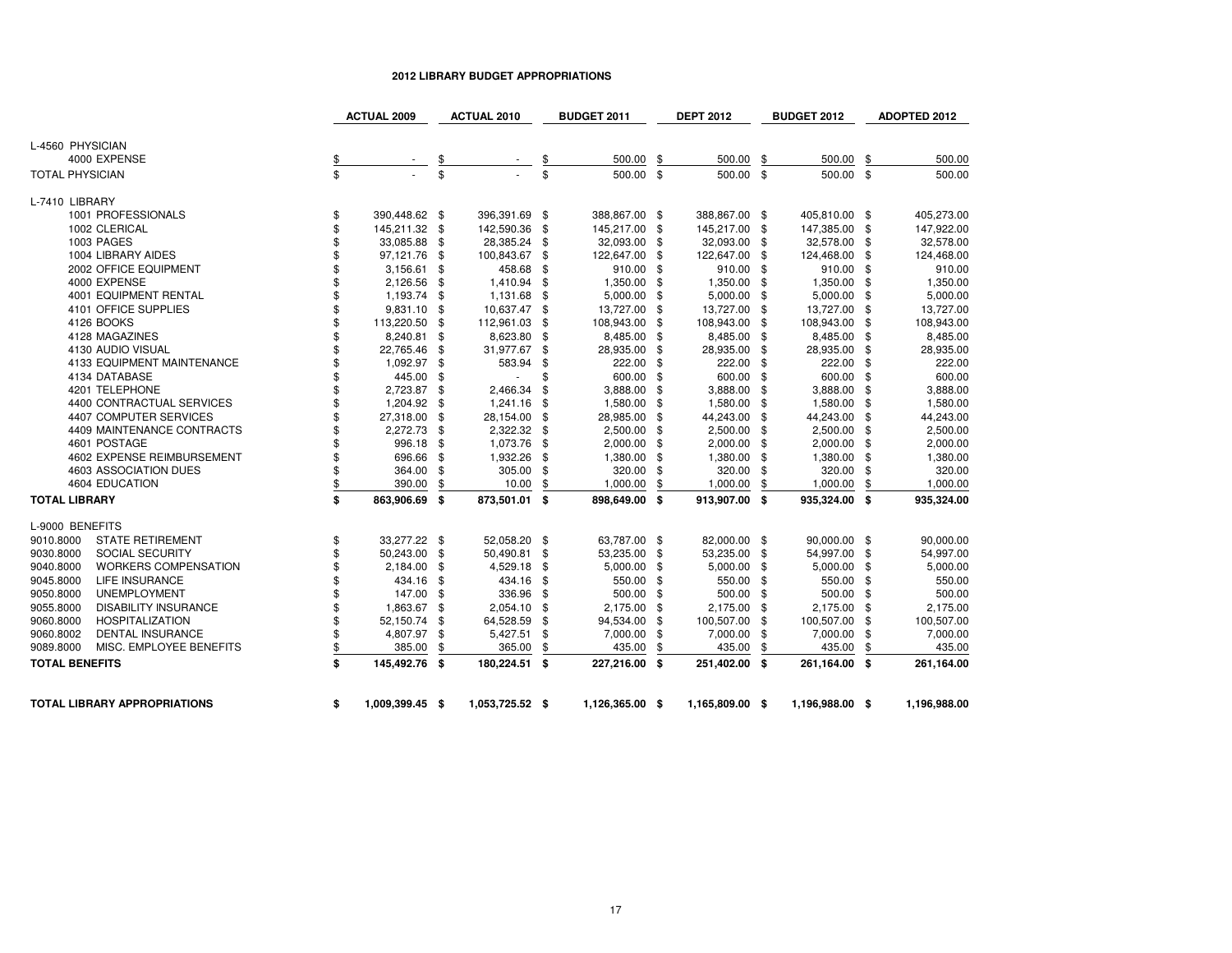### **2012 TOWNWIDE HIGHWAY - ESTIMATED REVENUES AND UNEXPENDED BALANCE**

|                                | <b>ACTUAL 2009</b> |      | <b>ACTUAL 2010</b> | <b>BUDGET 2011</b> |      | <b>DEPT 2012</b> | <b>BUDGET 2012</b> |      | <b>ADOPTED 2012</b> |
|--------------------------------|--------------------|------|--------------------|--------------------|------|------------------|--------------------|------|---------------------|
|                                |                    |      |                    |                    |      |                  |                    |      |                     |
| 1001 REAL PROPERTY TAXES       | 1,516,479.00 \$    |      | \$ 546,853.00      | 1,568,098.00 \$    |      |                  |                    |      |                     |
| 2300 SERVICE - OTHER GOV'T.    | 480,732.35         |      | 363,621.66 \$      | 375,000.00         | -86  | 406,335.00 \$    | 396,335.00         |      | 396,335.00          |
| 2401 INTEREST & EARNINGS       | 25,450.06          | \$.  | 13,094.77 \$       | 11,000.00          | - SS | 10,000.00 \$     | 10,000.00 \$       |      | 10,000.00           |
| 2416 EQUIPMENT RENTAL          | 10,503.21          |      | 27,017.50 \$       | 5,000.00           | -86  | 5,000.00 \$      | 5,000.00           |      | 5,000.00            |
| 2650 SALE OF SCRAP             | 2,803.75           | \$.  | 5,395.10 \$        | 1,500.00           | -86  |                  |                    |      |                     |
| 2665 SALE OF EQUIPMENT         |                    |      |                    |                    |      |                  |                    |      |                     |
| 2680 INSURANCE RECOVERY        | 500.00             |      | 480.00             | 500.00             |      |                  |                    |      |                     |
| 2701 REFUND OF PRIOR YEAR EXP. |                    |      | 111.86             |                    |      |                  |                    |      |                     |
| 2770 OTHER UNCLASSIFIED        |                    |      | 0.30               |                    |      |                  |                    |      |                     |
| 2801 INTERFUND REVENUE         |                    |      | 98,900.00          |                    |      |                  |                    |      |                     |
| 3089 OTHER STATE AID           |                    |      |                    |                    |      |                  |                    |      |                     |
| 3960 STATE AID: EMERGENCY      |                    |      |                    |                    |      |                  |                    |      |                     |
| 4960 FED AID: EMERGENCY        |                    |      |                    |                    |      |                  |                    |      |                     |
| 5031 INTERFUND TRANSFERS       | 212,000.00         |      |                    |                    |      |                  |                    |      |                     |
|                                | 2,248,468.37       | \$   | 2,055,474.19 \$    | 1,961,098.00       | -S   | 421,335.00 \$    | 411,335.00         | - \$ | 411,335.00          |
| 5999 APPROP FD BALANCE         |                    |      |                    | 300,000.00 \$      |      | 300,000.00 \$    | 300,000.00 \$      |      | 320,000.00          |
|                                | 2,248,468.37       | - \$ | 2,055,474.19 \$    | 2,261,098.00 \$    |      | 721,335.00 \$    | 711,335.00 \$      |      | 731,335.00          |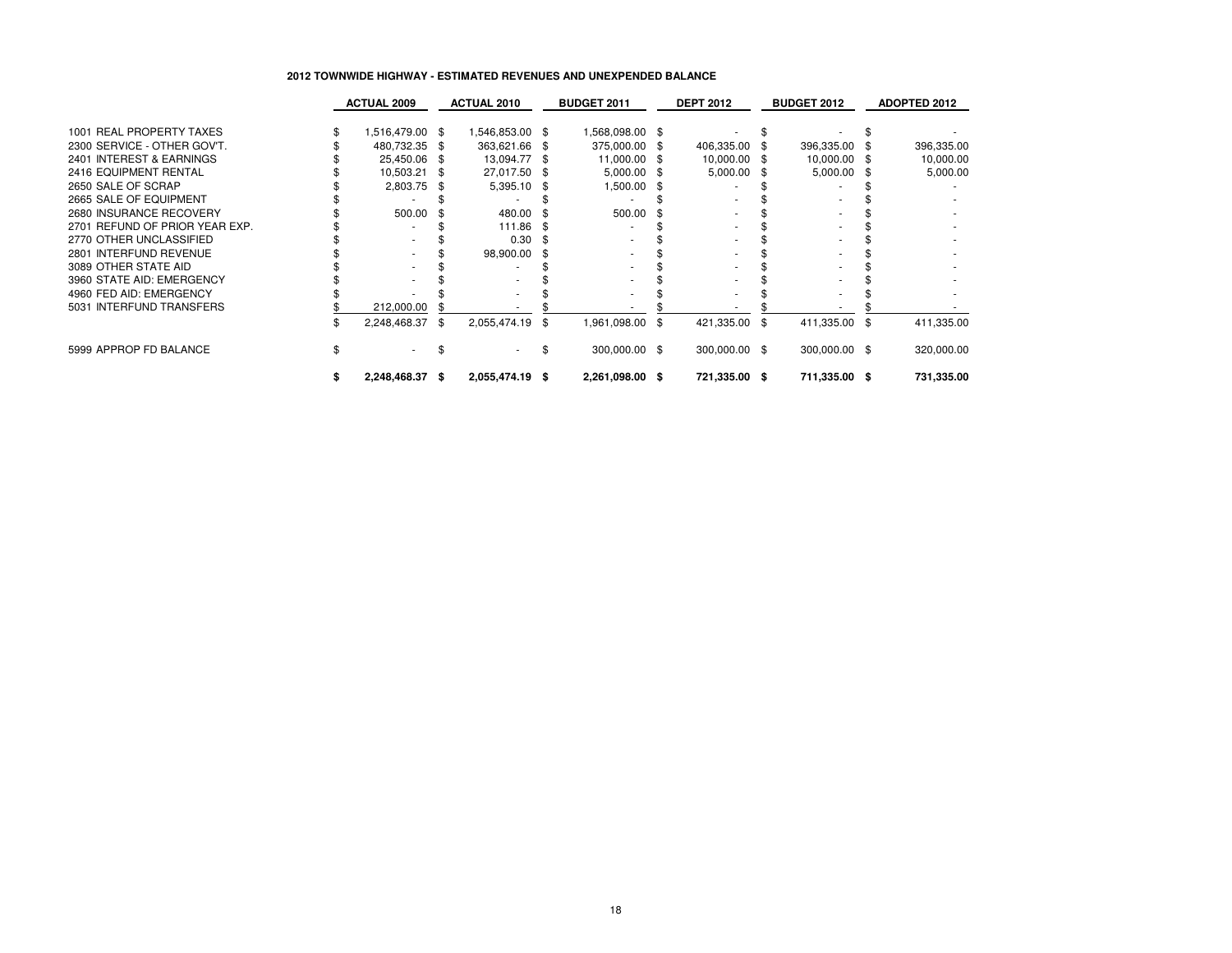# **2012 TOWNWIDE HIGHWAY FUND APPROPRIATIONS**

|                                               | <b>ACTUAL 2009</b>    |     | <b>ACTUAL 2010</b> |     | <b>BUDGET 2011</b> |      | <b>DEPT 2012</b> |     | <b>BUDGET 2012</b> | <b>ADOPTED 2012</b> |
|-----------------------------------------------|-----------------------|-----|--------------------|-----|--------------------|------|------------------|-----|--------------------|---------------------|
| DA-1900'S SPECIAL ITEMS                       |                       |     |                    |     |                    |      |                  |     |                    |                     |
| <b>HIGHWAY FLEET REPLACEMENT</b><br>1989.2003 | \$<br>786,508.24      | -\$ | 289,783.85         | -\$ | 280,452.00         | \$   | 293,256.00       | -\$ | 293,256.00         | \$<br>293,256.00    |
| <b>TOTAL SPECIAL ITEMS</b>                    | \$<br>786,508.24 \$   |     | 289,783.85 \$      |     | 280,452.00 \$      |      | 293,256.00 \$    |     | 293,256.00 \$      | 293,256.00          |
| DA-4560 PHYSICIAN                             |                       |     |                    |     |                    |      |                  |     |                    |                     |
| 4000 EXPENSE                                  | \$                    | \$  | 409.50 \$          |     | 500.00 \$          |      | 500.00 \$        |     | 500.00 \$          | 500.00              |
| 4413 CDL TESTING                              | \$<br>1,435.00        | \$  | 1,230.00           | \$  | 1,500.00           | \$   | 1,500.00         | \$  | 1,500.00           | \$<br>1,500.00      |
| <b>TOTAL PHYSICIAN</b>                        | \$<br>1,435.00 \$     |     | 1,639.50 \$        |     | $2,000.00$ \$      |      | $2,000.00$ \$    |     | 2,000.00 \$        | 2,000.00            |
| DA-5130 MACHINERY                             |                       |     |                    |     |                    |      |                  |     |                    |                     |
| 1000 SALARIES                                 | \$<br>143,266.41 \$   |     | 163,017.02 \$      |     | 185,973.00 \$      |      | 186,223.00 \$    |     | 188,997.00 \$      | 188,997.00          |
| 2002 OFFICE EQUIPMENT                         | 392.84 \$             |     | 398.99 \$          |     | 500.00 \$          |      | 500.00 \$        |     | 500.00 \$          | 500.00              |
| 2026 SMALL MACHINERY                          | 5,915.40 \$           |     | 4,000.00           | \$  | 4,000.00           | \$   | 6,500.00 \$      |     | 6,500.00 \$        | 6,500.00            |
| 4103 TOOLS                                    | 8,571.78 \$           |     | 6,253.70 \$        |     | 6,000.00           | - \$ | 6,000.00 \$      |     | 6,000.00 \$        | 6,000.00            |
| 4106 PARTS                                    | 89,310.52 \$          |     | 85,781.91          | -\$ | 85,000.00          | -8   | 85,000.00 \$     |     | 85,000.00 \$       | 85,000.00           |
| 4110 UNIFORMS                                 | 2,293.17 \$           |     | 1,177.00 \$        |     | 2,000.00 \$        |      | $2,000.00$ \$    |     | 2,000.00 \$        | 2,000.00            |
| 4111 MATERIALS                                | 11,484.03             | -\$ | 9,821.09           | \$  | 9,000.00           | - \$ | 6,500.00 \$      |     | 6,500.00 \$        | 6,500.00            |
| 4112 BODY WORK                                | 4,902.67 \$           |     | 4,500.00           | -\$ | 5,000.00           | -5   | 5,000.00 \$      |     | 5,000.00 \$        | 5,000.00            |
| 4113 TIRES                                    | 11,111.98 \$          |     | 18,082.00          | \$  | 8,590.00           | -8   | 14,490.00 \$     |     | 14,490.00 \$       | 14,490.00           |
| 4114 RADIO                                    | 815.99                | -\$ | 952.53             | S   | 2,000.00           |      | 1,500.00 \$      |     | 1,500.00 \$        | 1,500.00            |
| 4137 SAFETY SUPPLIES                          | 693.76 \$             |     | 1,055.99           | \$  | 1,000.00           | - \$ | 1,000.00 \$      |     | 1,000.00 \$        | 1,000.00            |
| 4400 CONTRACTED SERVICES                      | 26,767.46             | \$  | 24,994.48          | \$  | 20,500.00          | \$   | 20,500.00        | \$  | 20,500.00          | \$<br>20,500.00     |
| <b>TOTAL MACHINERY</b>                        | \$<br>305,526.01 \$   |     | 320,034.71 \$      |     | 329,563.00 \$      |      | 335,213.00 \$    |     | 337,987.00 \$      | 337,987.00          |
| DA-5140 BRUSH & WEEDS                         |                       |     |                    |     |                    |      |                  |     |                    |                     |
| 1000 SALARIES                                 | \$<br>3,830.00        | -\$ | 6,143.10           | -\$ | 8,531.00           | - \$ | 8,531.00 \$      |     | 8,659.00           | \$<br>8,659.00      |
| <b>TOTAL BRUSH &amp; WEEDS</b>                | \$<br>3,830.00 \$     |     | 6,143.10 \$        |     | 8,531.00 \$        |      | 8,531.00 \$      |     | 8,659.00 \$        | 8,659.00            |
| <b>PAGE TOTAL</b>                             | \$<br>1,097,299.25 \$ |     | 617,601.16 \$      |     | 620,546.00 \$      |      | 639,000.00 \$    |     | 641,902.00 \$      | 641,902.00          |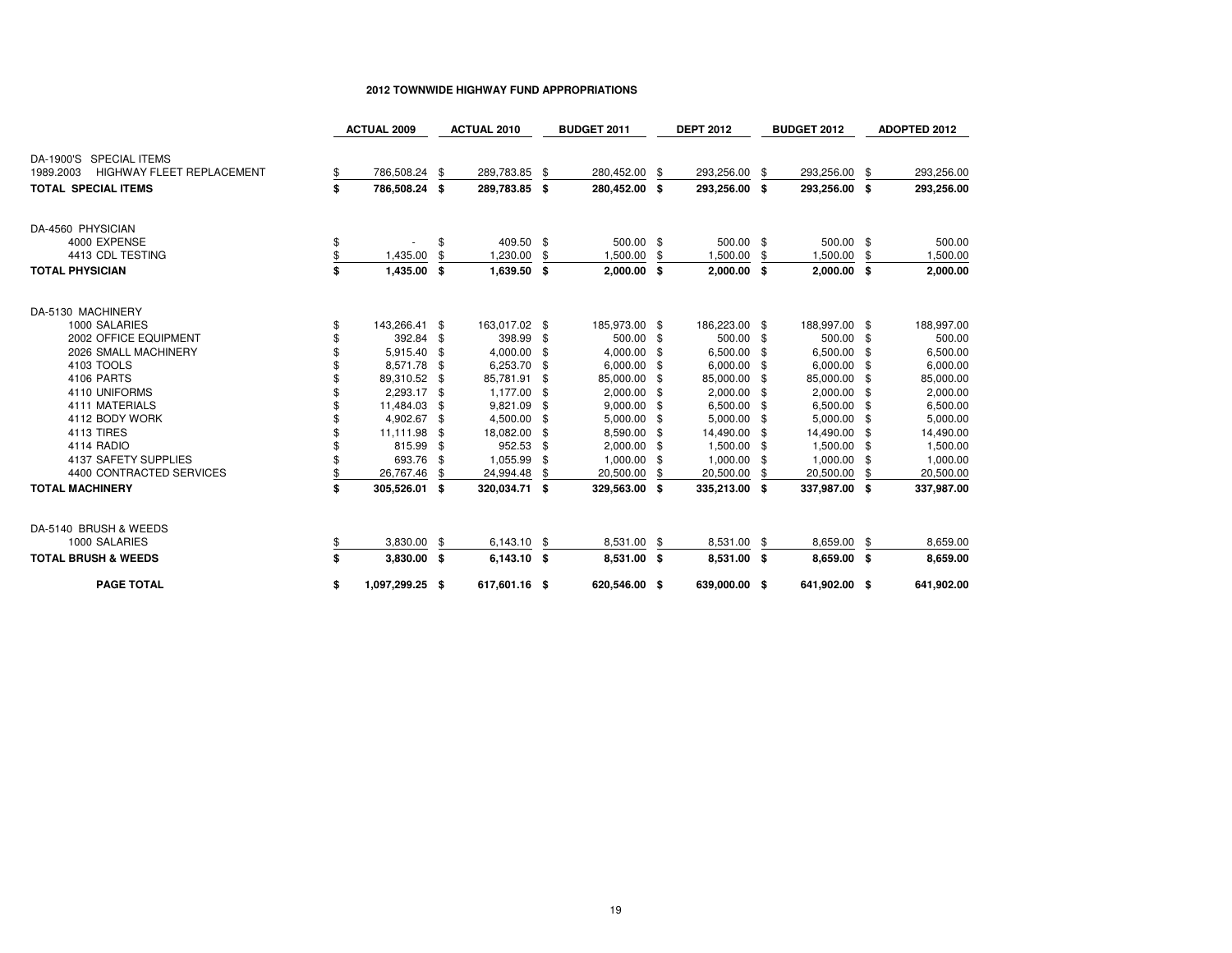# **2012 TOWNWIDE HIGHWAY FUND APPROPRIATIONS**

|                                          | <b>ACTUAL 2009</b>    |      | <b>ACTUAL 2010</b> | <b>BUDGET 2011</b> |      | <b>DEPT 2012</b> |     | <b>BUDGET 2012</b> |     | <b>ADOPTED 2012</b> |
|------------------------------------------|-----------------------|------|--------------------|--------------------|------|------------------|-----|--------------------|-----|---------------------|
| DA-5142 SNOW REMOVAL                     |                       |      |                    |                    |      |                  |     |                    |     |                     |
| 1000 SALARIES                            | \$<br>620,317.54 \$   |      | 672,166.80 \$      | 745,920.00 \$      |      | 745,920.00       | -\$ | 757,109.00         | \$  | 757,109.00          |
| 4107 UNLEADED GAS                        | 12,783.85 \$          |      | 12,583.38          | \$<br>25,500.00    | \$   | 15,750.00        | \$  | 15,750.00          | -\$ | 15,750.00           |
| 4108 DIESEL FUEL                         | 59,075.97 \$          |      | 46,602.72          | \$<br>67,500.00    | \$   | 67,500.00        | \$  | 67,500.00          | \$  | 67,500.00           |
| 4110 UNIFORMS                            | 2,341.22 \$           |      |                    | \$                 | \$   | $\sim$           | \$  |                    | \$  |                     |
| 4111 MATERIALS                           | 6,472.98              | \$   | 6,149.50           | \$<br>5,500.00     | \$   | 10,500.00        | £.  | 10,500.00          | \$  | 10,500.00           |
| 4115 LUBES/ANTI FREEZE                   | 148,668.71            | \$   | 5,347.26           | \$<br>5,500.00     | \$   | 5,500.00         | \$  | 5,500.00           | \$  | 5,500.00            |
| 4119 SALT                                | 846.90                | \$   | 260,577.95         | \$<br>238,000.00   | \$   | 243,000.00       | £.  | 243,000.00         | \$  | 243,000.00          |
| 4120 SAND                                | 8,061.79              | \$   | 768.86             | \$<br>1,500.00     |      | 500.00           | \$  | 500.00             | \$  | 500.00              |
| 4400 CONTRACTED SERVICES                 |                       |      | 126.00             | 8,000.00           |      | 8,000.00         | \$  | 8,000.00           | \$  | 8,000.00            |
| <b>TOTAL SNOW REMOVAL</b>                | \$<br>858,568.96      | - \$ | 1,004,322.47 \$    | 1,097,420.00       | -S   | 1,096,670.00     | \$  | 1,107,859.00       | \$  | 1,107,859.00        |
|                                          |                       |      |                    |                    |      |                  |     |                    |     |                     |
| DA-9000 BENEFITS                         |                       |      |                    |                    |      |                  |     |                    |     |                     |
| <b>STATE RETIREMENT</b><br>9010.8000     | \$<br>67,792.39 \$    |      | 97,931.37 \$       | 146,305.00 \$      |      | 164,637.00       | -\$ | 165,317.00 \$      |     | 165,317.00          |
| 9030.8000<br><b>SOCIAL SECURITY</b>      | 57,084.46             | - \$ | 64,149.51          | \$<br>72,986.00    | \$   | 72,986.00        | \$  | 73,825.00          | -\$ | 73,825.00           |
| 9040.8000<br><b>WORKERS COMPENSATION</b> | 38,125.00             | \$   | 73,200.28          | \$<br>58,000.00    | \$   | 61,930.00        | \$  | 61,930.00          | \$  | 81,930.00           |
| 9040.8001<br><b>FIRST AID</b>            | 380.21                | \$   | 442.00             | \$<br>1,000.00     | \$.  | 1,000.00         | £.  | 1,000.00           | \$  | 1,000.00            |
| 9045.8000<br><b>LIFE INSURANCE</b>       | 868.99                | \$   | 857.45             | \$<br>1,020.00     | \$   | 1,020.00         | \$  | 1,020.00           | \$  | 1,020.00            |
| 9055.8000<br><b>DISABILITY INSURANCE</b> | 3,881.86              | \$   | 3,399.09           | \$<br>4,315.00     | \$   | 4,500.00         | \$  | 4,500.00           | \$  | 4,500.00            |
| 9060.8000<br><b>HOSPITALIZATION</b>      | 150,547.43            | -\$  | 178,506.80         | \$<br>236,456.00   | \$   | 257,115.00       | \$  | 257,115.00         | -\$ | 257,115.00          |
| <b>DENTAL INSURANCE</b><br>9060.8002     | 16,371.83             | -\$  | 15,343.01          | \$<br>22,670.00    |      | 22,670.00        | \$  | 22,670.00          | \$  | 22,670.00           |
| 9089.8000<br>MISC. EMPLOYEE BENEFITS     | 315.00                |      | 175.75             | 380.00             |      | 380.00           |     | 380.00             |     | 380.00              |
| <b>TOTAL BENEFITS</b>                    | \$<br>335,367.17 \$   |      | 434,005.26 \$      | 543,132.00         | - \$ | 586,238.00       | \$  | 587,757.00         | S.  | 607,757.00          |
| <b>TRANSFERS</b>                         |                       |      |                    |                    |      |                  |     |                    |     |                     |
| <b>TRANSFER TO CAPITAL</b><br>9950.9000  | \$<br>250,000.00      | \$   | 87,843.00          | \$                 | \$   |                  |     |                    | \$  |                     |
| <b>TOTAL TRANSFERS</b>                   | \$<br>250,000.00 \$   |      | 87,843.00          | \$                 | \$   |                  | \$  |                    | \$  |                     |
| <b>PAGE TOTAL</b>                        | \$<br>1,443,936.13 \$ |      | 1,526,170.73 \$    | 1,640,552.00 \$    |      | 1,682,908.00 \$  |     | 1,695,616.00 \$    |     | 1,715,616.00        |
| <b>TOTAL WHOLE TOWN HIGHWAY FUND</b>     | \$<br>2,541,235.38 \$ |      | 2,143,771.89 \$    | 2,261,098.00 \$    |      | 2,321,908.00 \$  |     | 2,337,518.00 \$    |     | 2,357,518.00        |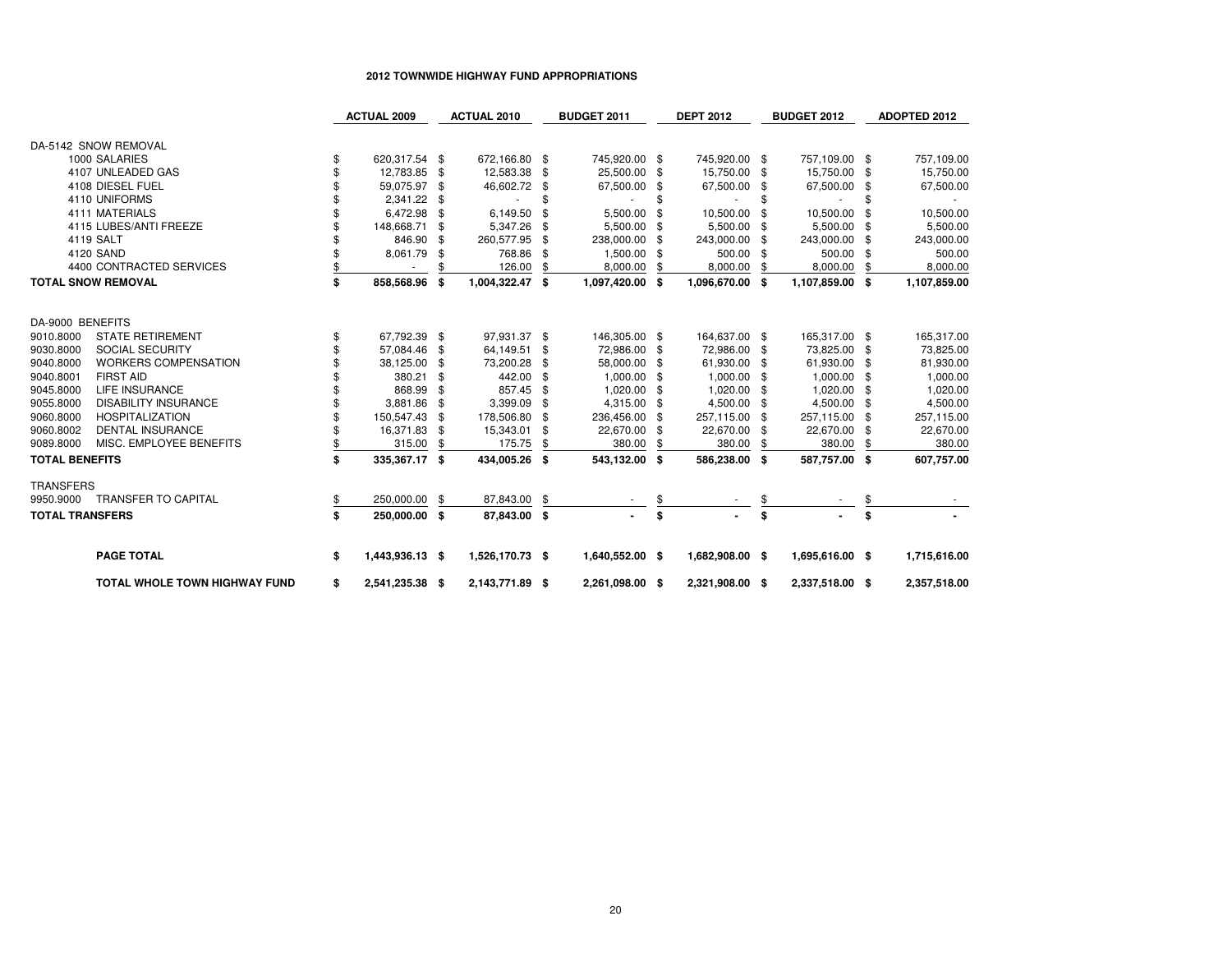# **2012 HIGHWAY REPAIRS & IMPROVEMENTS - ESTIMATED REVENUES AND UNEXPENDED BALANCE**

|                                  | <b>ACTUAL 2009</b> | <b>ACTUAL 2010</b> |      | <b>BUDGET 2011</b> | <b>DEPT 2012</b> | <b>BUDGET 2012</b> | ADOPTED 2012 |
|----------------------------------|--------------------|--------------------|------|--------------------|------------------|--------------------|--------------|
| 1001 REAL PROPERTY TAXES         | 1,029,719.00 \$    | 1,078,521.00 \$    |      | \$292,334.00       |                  |                    |              |
| 1120 SALES TAX                   | 1,074,692.25 \$    | 1,037,306.37       | - 96 | 540,000.00 \$      | 650,000.00 \$    | 825,000.00 \$      | 825,000.00   |
| 2300 SERVICE - OTHER GOV'T.      | 12,223.88 \$       | 39,294.90 \$       |      | $5,000.00$ \$      | $5,000.00$ \$    | 5,000.00 \$        | 5,000.00     |
| 2401 INTEREST & EARNINGS         | 17,758.70 \$       | 10,785.46          | -8   | 11,750.00 \$       | $9,500.00$ \$    | 9,500.00 \$        | 9,500.00     |
| 2680 INSURANCE RECOVERY          | 2,003.91           |                    |      |                    |                  |                    |              |
| 2701 REFUND PRIOR YEAR'S EXPENSE |                    | 64.40              | - 56 |                    |                  |                    |              |
| 2770 OTHER UNCLASSIFIED          | 50.00              |                    |      |                    |                  |                    |              |
| 2801 INTERFUND REVENUE           |                    |                    |      |                    |                  |                    |              |
| 3501 CHIPS PROGRAM               | 134,052.09         | 134,836.58         |      |                    |                  |                    |              |
| 3960 STATE AID: EMERGENCY        |                    |                    |      |                    |                  |                    |              |
| 4960 FED AID: EMERGENCY          |                    |                    |      |                    |                  |                    |              |
| 5031 INTERFUND TRANSFER          | 150,073.55         | 333,000.00         |      |                    |                  |                    |              |
| <b>TOTAL REVENUES</b>            | 2,420,573.38 \$    | 2,633,808.71       | -96  | 1,849,084.00 \$    | 664,500.00 \$    | 839,500.00 \$      | 839,500.00   |
| 5999 APPROP FD BALANCE           | $\sim$             |                    | £.   | 550,000.00 \$      | 500,000.00 \$    | 500,000.00 \$      | 550,000.00   |
|                                  | 2,420,573.38 \$    | 2,633,808.71 \$    |      | 2,399,084.00 \$    | 1,164,500.00 \$  | 1,339,500.00 \$    | 1,389,500.00 |